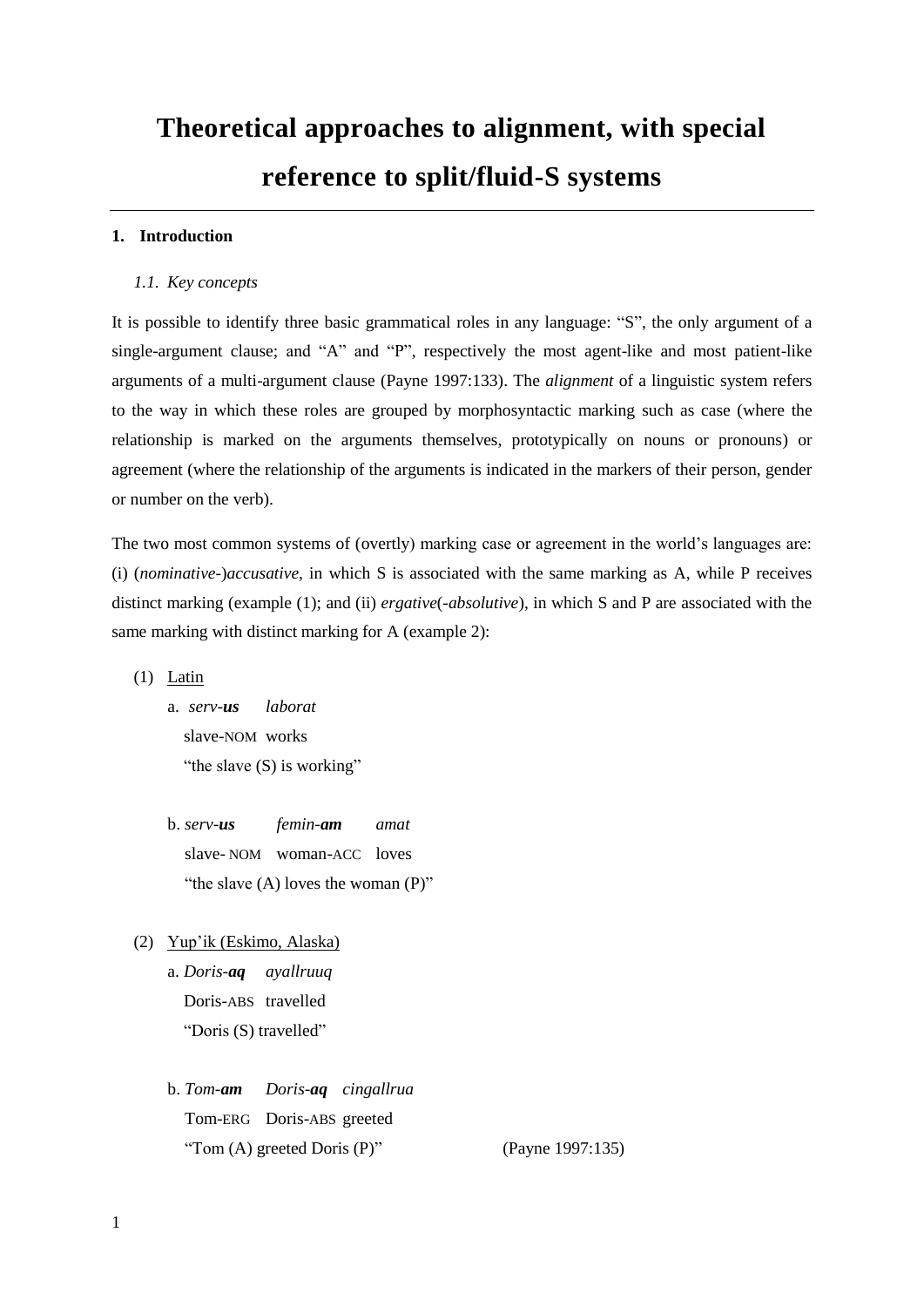The case which marks both S and A is conventionally called "nominative"; that which marks both S and P will here generally be called "absolutive", though it too can also be referred to as "nominative". The case which (of the "core arguments" S, A and P) marks only A is called "ergative"; that which (again of the core arguments) marks only P is called "accusative". The cases which mark the core arguments can be referred to collectively as the "core cases".

In a third alignment type, *tripartite*, S, A and P are all associated with distinct marking:

- (3) Wangkumara (Pama-Nyungan, Australia) a. *kaṇa-ia palu-ŋa* man-NOM die-PAST "the man  $(S)$  died"
	- b. kaņa-**ulu** kalka-ņa titi-naņa man-ERG hit-PAST dog-ACC "the man  $(A)$  hit the dog  $(P)$ " (Song 2001:145-6)

A fourth type, known by various names including *split-S*, *active(-inactive)*, *active-stative*, *agentive( patientive)* and *split intransitive* (Dixon 1994:83), distinguishes two sorts of intransitive argument S: typically one ("S<sub>a</sub>") which is associated with the same marking as A, and one ("S<sub>p</sub>") associated with

(4) Central Pomo (Pomoan, USA) a. *ʔa· qʰadé·č'* 1SG.AGT fight "I  $(S_a)$  fight"

the same marking as P:

b.  $2a \cdot m\acute{u} \cdot tu$   $2\acute{e} \cdot \acute{e} \nu adiw$ 1SG.AGT 3SG.PAT chased\_away "I (A) chased him  $(P)$  away"

c. *ló·ya* c. 1SG.PAT fell "I  $(S_n)$  fell"

d. *mu*·*l <i>to*· *2é*·čyadiw 3SG.AGT 1SG.PAT chased\_away "He (A) chased me (P) away" (Mithun 1991:518-9)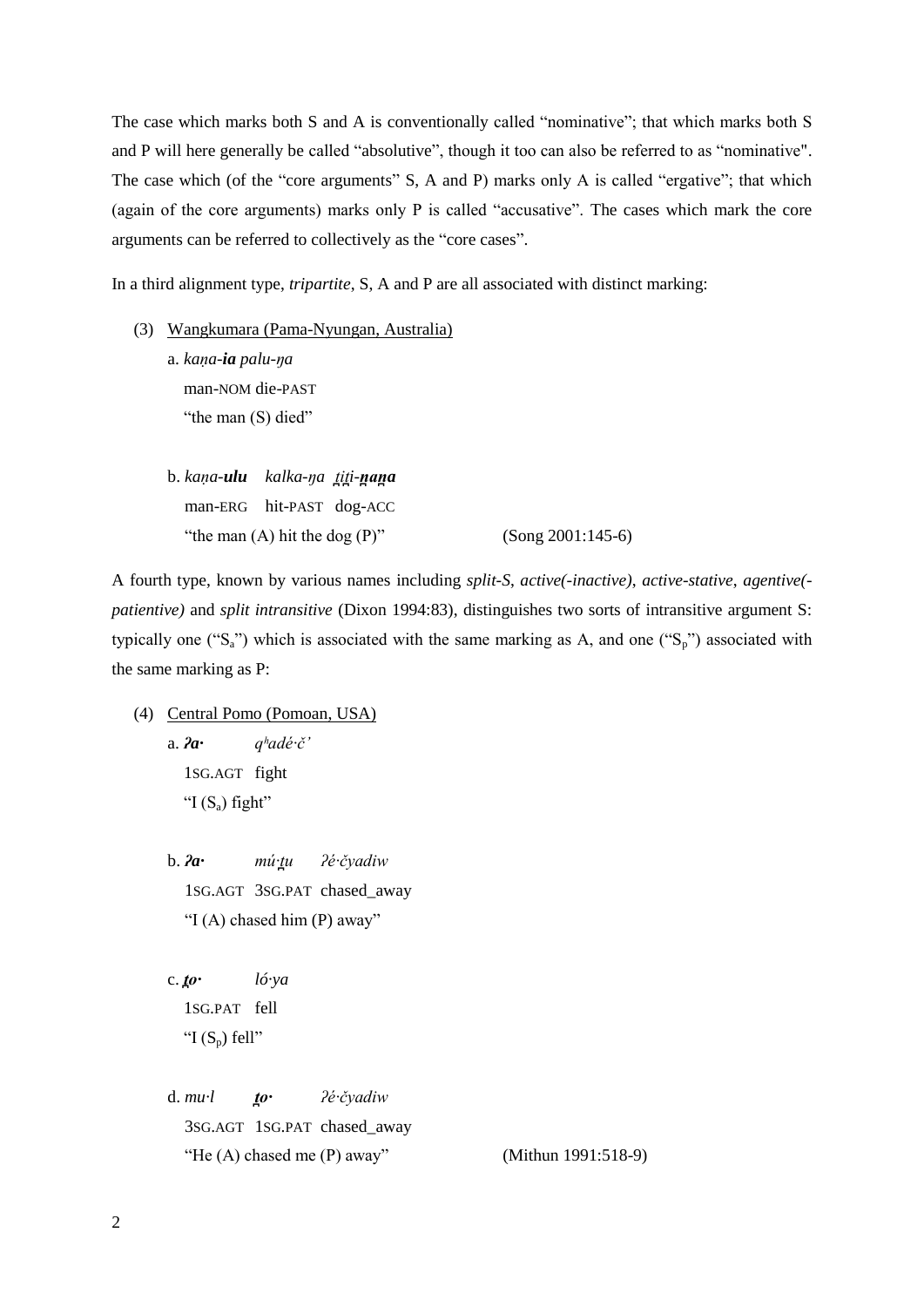Here,  $S_a/A$  case or agreement will be generally referred to as "agentive" (AGT in glosses) and  $S_p/P$ case or agreement as "patientive" (PAT in glosses), although other terms are also found in the literature. Other variants of the split-S system do exist: e.g. Yawa (isolate, Papuan) has one set of markers for  $S_p$  and P, a second set for  $S_a$  and a third set for A (Jones 1986:42).

*Fluid-S* systems can be considered a subtype of split-S systems in which a significant number of intransitive verbs may be associated with either  $S_a$  or  $S_p$  marking:

- (5) Eastern Pomo (Pomoan, USA) a. *há*· *ba·téċki*· 1SG.AGT got\_bumped "I  $(S_a)$  got bumped (on purpose)"
	- b. *wí ba· éċk ·* 1SG.PAT got bumped "I  $(S_n)$  got bumped (accidentally)" (McLendon 1978:3)

Other alignment types also seem to exist, e.g. hierarchical (Siewierska 2011) and a type that groups A and P together, with distinct marking for S (Song 2001:146). These types, which are rare, will not be considered here.

Note also that languages very frequently show mixed behaviour of two or more of the four main types discussed above. Common "split ergative" patterns include: accusative case morphology on pronouns with ergative morphology on full noun phrases (and similar person/animacy-based splits); accusative alignment in some tenses/aspects, with ergative in others (Coon 2012 argues that these can be reduced to an aspectual basis alone); and accusative case co-existing with ergative agreement. In many languages split-S marking also coexists with other patterns.

## <span id="page-2-0"></span>*1.2. Outline of argument*

The main purpose of this dissertation will be to evaluate various of the theoretical approaches to alignment that have been proposed in the literature and decide which, with extensions as necessary, provides the most promising account of cross-linguistic variation in alignment. Section 2 will examine a number of approaches, including consideration of how they account for or might be extended to account for tripartite systems, and select certain as particularly promising.

A secondary purpose, which naturally derives from and impacts the first, is to attempt to account theoretically for split/fluid-S systems. This will be the focus of sections 3, 4 and 5. Section 3 will make some preliminary arguments, relevant to the subsequent sections, to the effect that these systems should be considered a variant on ergative systems. Section 4 will evaluate a proposed analysis of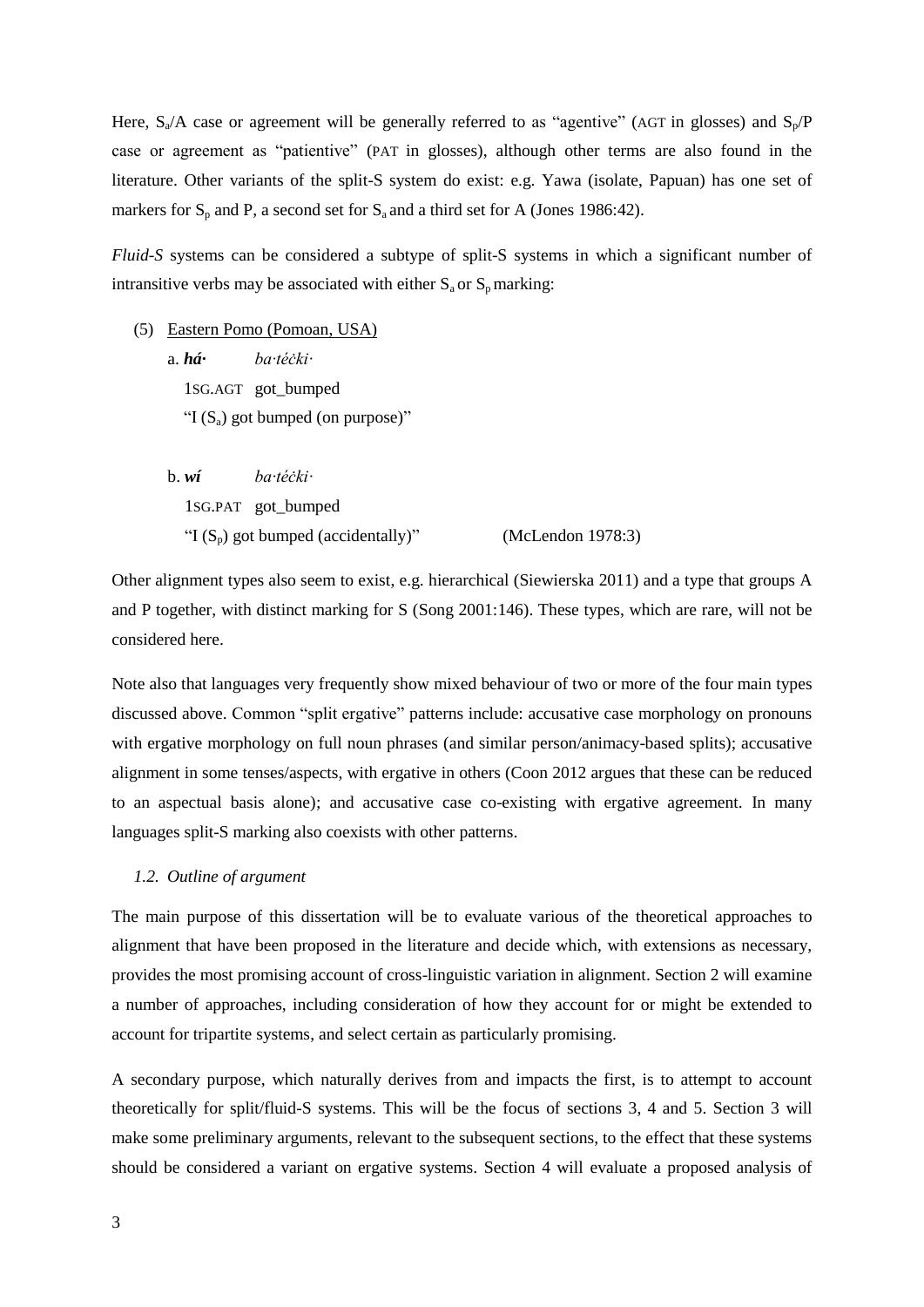these languages in terms of the phenomenon of unaccusativity, in order to consider the viability of incorporating this analysis into the theories previously selected as promising. Section 5 will propose an alternative analysis to split/fluid-S systems based in the cartographic approach to syntax, before employing this as a further diagnostic for choosing between the theories selected as most viable in section 2. Section 6 will conclude.

## <span id="page-3-1"></span>**2. Existing theoretical approaches to alignment**

# <span id="page-3-0"></span>*2.1. Case and agreement*

Whilst cross-linguistic variation in case alignment has been treated substantially in the theoretical literature, few researchers have approached agreement alignment in any depth (one notable exception is Woolford (2000, 2006a, 2008)). Partly for this reason, and partly for reasons of space, the analysis here will concentrate primarily on case alignment. However, agreement cannot be overlooked entirely, particularly as split/fluid-S systems (to be discussed in depth in sections 3, 4 and 5) seem to manifest more frequently in agreement rather than in case (Dixon 1994:76; Comrie 2011a,b; Siewierska 2011).

Jelinek (1984:43-4) argues that "agreement" morphemes in some languages are actually case-marked pronouns and function as arguments of the verb. Not dissimilarly, Baker (1996:86, 190) argues that agreement morphemes in some languages "absorb" the cases which would otherwise be assigned to their co-referents. This sort of approach can provide a provisional account of split/fluid-S agreement, to be adopted here, by positing that it reflects case directly. Baker's proposal is in fact based primarily on evidence from a split-S language, Mohawk. It should be noted, however, that neither Jelinek nor Baker claim that this sort of analysis is true of agreement in all languages, and so its general applicability to split/fluid-S agreement should be viewed with caution.

One objection to this type of analysis might be that there exist languages where split/fluid-S agreement co-exists with other types of case marking, e.g. Kewa (Trans-New Guinea) has split-S agreement with ergative-absolutive case, and Koasati (Muskogean, USA) has split-S agreement with nominative-accusative case (Comrie 2011a, Siewierska 2011). One way of allowing for the argument that "agreement" morphemes actually take case in these languages is to posit that they have a type of person/animacy-based split whereby the agreement morphemes are associated with one type of case marking and full noun phrases with another. This is in fact the analysis of Jelinek (1984:44-6) for Warlpiri (Pama-Nyungan, Australia), the claim being that agreement morphemes are pronouns that take nominative-accusative marking whereas full noun phrases take ergative marking.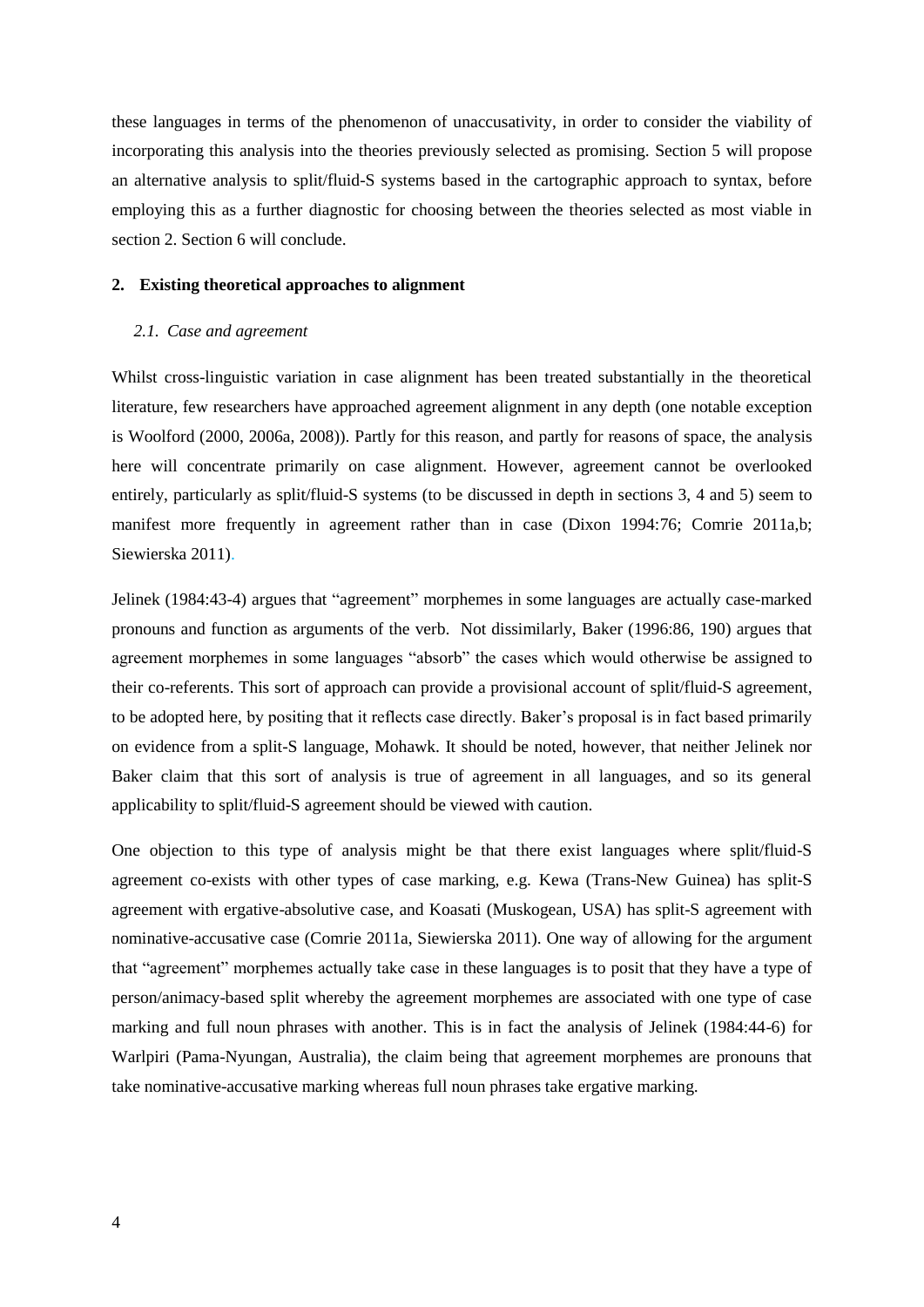#### *2.2. Early approaches*

A number of early approaches to ergativity assumed that ergative and absolutive arguments could be analysed uniformly as either subjects or objects (Aldridge 2008a:969). This section will summarise some of the discussion of this issue given in Aldridge (2008a:969-74). Marantz (1981, 1984) and Levin (1983) analyse absolutives as subjects: accusative and ergative languages differ in that the assignment of semantic/grammatical roles is reversed, as shown in table 1:

|                       | <b>Accusative languages</b>          | <b>Ergative languages</b>            |
|-----------------------|--------------------------------------|--------------------------------------|
| <b>Agents</b>         | External arguments                   | Internal arguments                   |
|                       | $\theta$ -role assigned by predicate | $\theta$ -role assigned by VP        |
| Themes/patients/goals | Internal arguments                   | External arguments                   |
|                       | $\theta$ -role assigned by VP        | $\theta$ -role assigned by predicate |

*Table 1: assignment of roles in different language types according to Marantz (1981, 1984) and Levin (1983).*

Aldridge (2008a:970) criticises this approach on the grounds that in the "vast majority" of ergative languages A arguments function as syntactic subjects, e.g. by anteceding reflexives and functioning as imperative addressees. Baker (1997:80-2) provides similar arguments against this approach: e.g. that even in languages with a high degree of "syntactic ergativity" only P arguments can be incorporated into the verb.

Others have treated absolutives as objects, for instance Bobaljik (1993) argues that the functional head AgrS assigns one case (ergative/nominative) and AgrO assigns another (accusative/absolutive), and that languages are parametrised by whether AgrS or AgrO is employed as a case assigner in intransitives. These approaches, however, do not account well for the "subject" properties of absolutives, for instance the A'-movement restriction whereby S and P can be relativized but A is not eligible (Aldridge 2008a:974) – in accusative languages with a similar restriction, it is "subjects" (S and A) that can be relativized and P that cannot (Keenan & Comrie 1977).

Another problem with such approaches is that they are not easily extended to tripartite systems. Tripartite languages by definition have three "core" cases, one each for S, A and P, which the twocase approaches discussed above cannot account for, at least not without significant revision. Assuming – reasonably – that a unified theory of alignment is desirable, these approaches can therefore probably be rejected, and they will not be considered here again.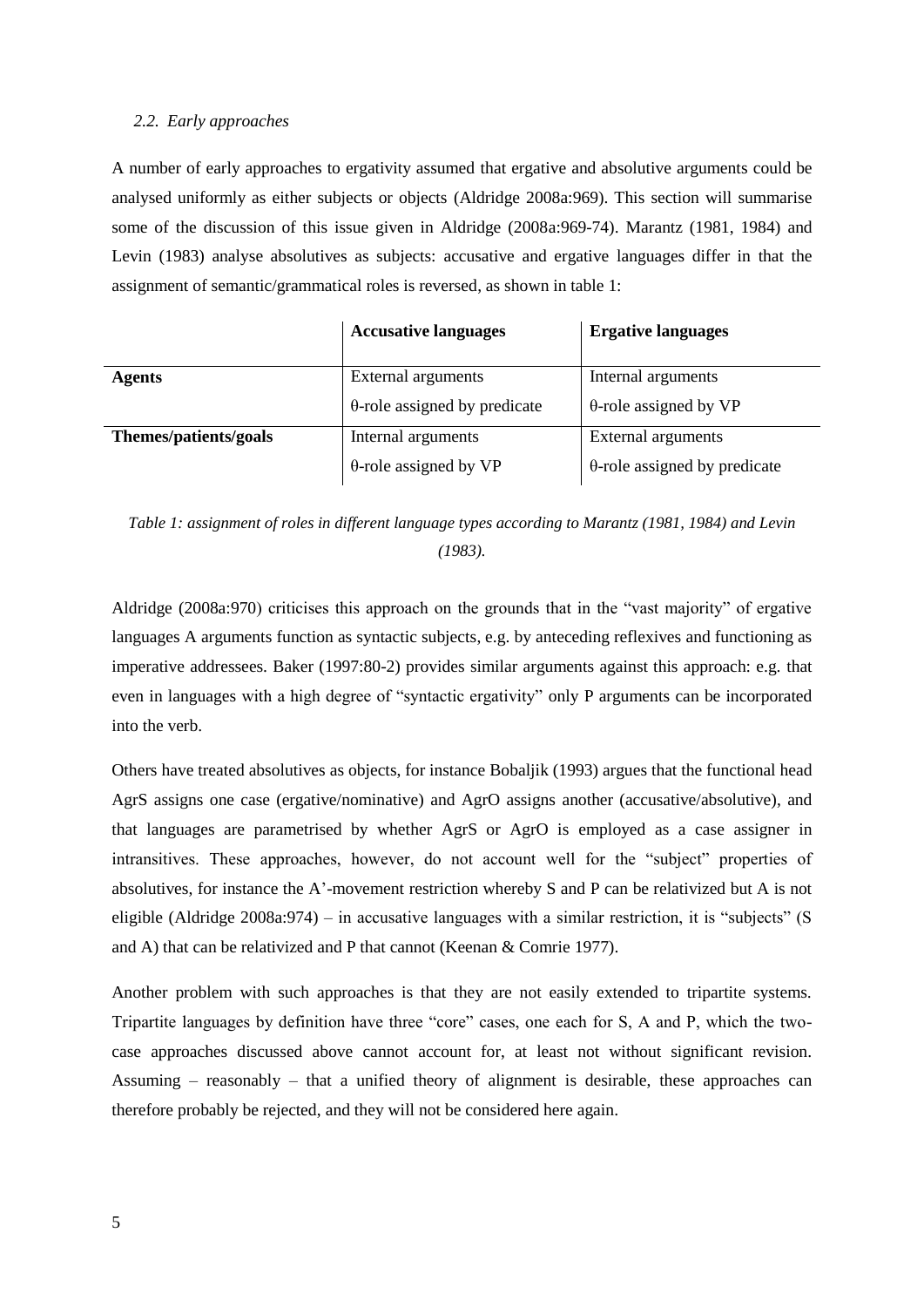# <span id="page-5-0"></span>*2.3. Aldridge and Legate*

Aldridge (2004, 2007a, 2008a, 2008b, 2012) and Legate (2002, 2006, 2008) present similar proposals according to which in addition to the "structural" nominative (or absolutive) and accusative cases there is also a separate, "inherent" ergative case<sup>1</sup>. Note also that Goddard (1982) presents a similar approach to Legate's.

Both Aldridge and Legate assume the standard Probe-Goal-Agree model of case assignment in accusative languages, as given in Chomsky (2000). They also assume a type of ergative languages where "absolutive" (which can also be called "nominative") case is uniquely assigned by the functional head T (Aldridge 2008b:1444fn., Legate 2008:56). The two approaches differ slightly in regard to a second type of ergative language. For Aldridge, intransitive  $T$  and transitive  $\nu$  both assign "absolutive" case in this type; for Legate, these are separate structural cases ("nominative" and "accusative") that share a common morphological realisation. The approaches also differ on whether transitive T has a case feature to assign: Aldridge argues it does not, Legate that the feature exists but is not valued on any argument.

These approaches are summarised in table 2 below. A dash (–) signifies that a head does not assign case; *trans* and *intrans* are abbreviations for "transitive"/ intransitive".

|               | nominative type | ergative type I     |                                    | ergative type II                                                 |  |  |
|---------------|-----------------|---------------------|------------------------------------|------------------------------------------------------------------|--|--|
|               |                 |                     | <b>Aldridge</b>                    | Legate                                                           |  |  |
| $T_{trans}$   | nominative      | absolutive          |                                    | nominative (not<br>assigned)                                     |  |  |
| $T_{intrans}$ | nominative      | absolutive          | absolutive                         | nominative (realised<br>as "absolutive")                         |  |  |
| $V_{trans}$   | accusative      | ergative (inherent) | ergative (inherent),<br>absolutive | ergative (inherent),<br>accusative (realised<br>as "absolutive") |  |  |
| $V_{intrans}$ |                 |                     |                                    |                                                                  |  |  |

*Table 2: case assignment in three language types according to Aldridge and Legate.*

Both approaches might easily be extended to tripartite case marking. One of the ways in which languages are (micro-)parametrised in Aldridge's theory is into those in which (transitive) *v* assigns

1

<sup>&</sup>lt;sup>1</sup> Definitions of "inherent" case vary, but diagnostics identified by Woolford (2006b:117-23) that distinguish it from "structural" cases like nominative and accusative include preservation under movement – e.g. in raising constructions – and preservation in the external subject position, and a close connection with thematic roles. The orthographic distinction between abstract/structural "Case" and inherent/morphological "case" is not employed here as it adds little to the discussion and as the status of a given Case/case as one or the other is sometimes unclear: e.g. analyses differ in their characterisation of ergative.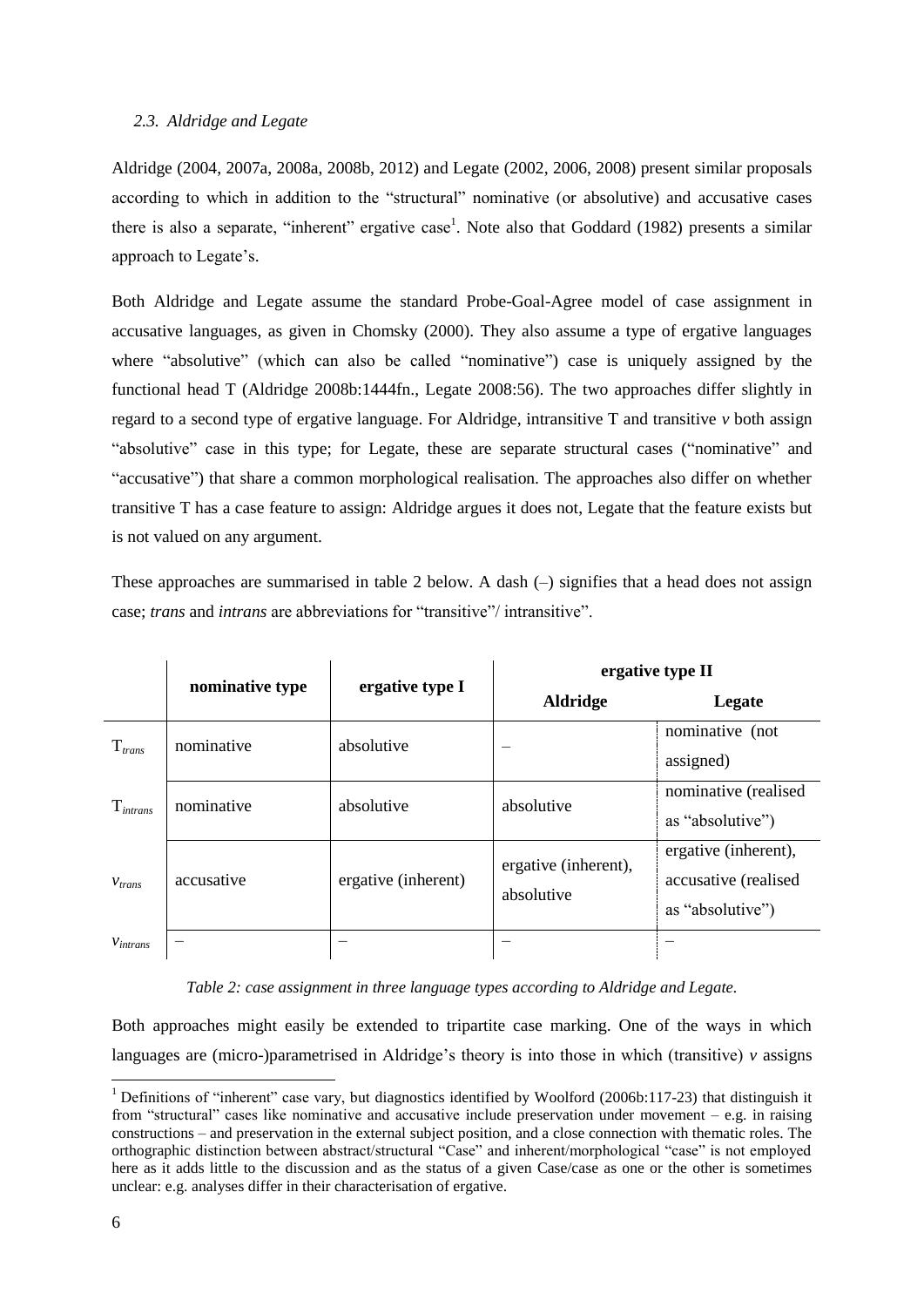accusative, and those in which it assigns (inherent) ergative. It might also be expected that there are languages in which transitive  $\nu$  can assign both these cases: this would account for tripartite systems. Extension of Legate's approach is even simpler: these languages can be analysed as possessing "ergative type II" systems in which the morphological syncretism of the nominative and accusative does not occur.

Both these proposals for analysing tripartite languages make clear predictions regarding them: as T is not involved in case assignment in transitive clauses, both ergative- and accusative-marked arguments can be expected to appear in transitive non-finite clauses; however, assuming non-finite T cannot assign case, "nominative" would not be expected on intransitive arguments in non-finite clauses.

In sum, these approaches appear to be very successful at accounting for a range of different language types. Their possible relevance to a further type, that of the split/fluid-S languages, will be considered below. Because of the similarity of the approaches, and the difficulties in choosing between them, they will primarily be treated as variants of a single approach from now on, referred to as the "Aldridge/Legate" approach or similar.

## *2.4. The dependent case approach*

Baker (2012), based on Marantz (1991), presents a schema of dependent case assignment, where XP, R, ZP and WP are "parameters for variation":

(6) "If XP bears c-command relationship R to ZP in local domain WP, then assign case V to XP." (Baker 2012:8)

The following parametrisations of the above schema are relevant to the current discussion (Baker 2012:10-13):

- (7) "If XP is c-commanded by ZP in local domain WP, then assign accusative to XP." – accusative languages
- (8) "If XP c-commands ZP in local domain WP, then assign ergative to XP."– ergative languages
- (9) "If XP c-commands ZP in local domain WP, then assign ergative to XP and accusative to ZP." – tripartite languages
- (10) "If XP c-commands ZP in local domain WP, then [do nothing]." "neutral" languages

A "default case" is available to arguments not case-marked by their c-command relation to another argument (Baker 2012:13). This is the origin of "nominative" and "absolutive" case.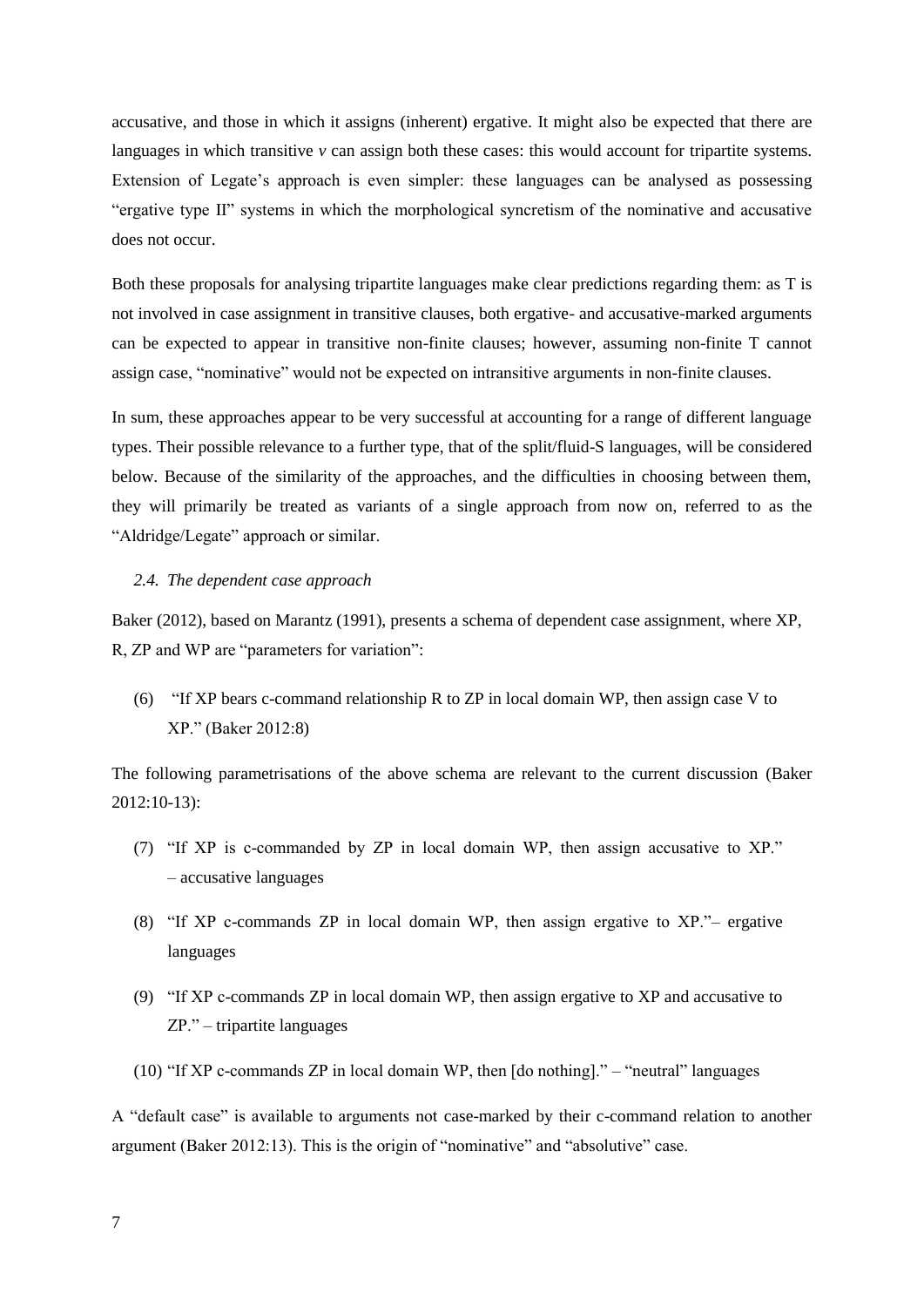One clear advantage of this approach is its ability to account reasonably elegantly for a number of different case systems, including accusative, ergative and tripartite. Alongside the Aldridge/Legate model, it can be considered one of the most promising approaches to case alignment variation. The question of split/fluid-S alignment and its relation to these theories will be the focus of sections 3, 4 and 5.

#### *2.5. The split ergativity problem*

A key difficulty posed for theoretical approaches to alignment is to account for the observed split ergativity patterns. This subsection will demonstrate that these phenomena are somewhat problematic for both the Aldridge/Legate approach and Baker (2012), and that they therefore cannot be employed as a diagnostic for choosing between them.

First consider person/animacy-based splits. Aldridge (2007b) manages to find a possible explanation for these not in terms of her own framework, but only by employing a slight variation of Legate's theory. This does provide a fairly good account of the phenomenon, as it can be attributed to purely morphological variation, although it might be objected that this does not really solve the problem but merely moves it to a different domain. Baker's approach can also account for this variation by stipulating that different types of "XP" are differently parametrised, although this again is not a "deep" explanation.

A good theory should also account for aspect-based split ergativity. Aldridge and Legate's approach might account for this with a stipulation that *v* only assigns ergative in certain aspects, but this is somewhat arbitrary and does not explain why it is always past or perfective contexts that are ergative in languages with such a split (Dixon 1994:99). Baker (2012:53) suggests that AspP may be one of the local domains that affects case assignment, thus explaining this type of split, but does not go into detail.

A number of other attempts have been made to account for split ergativity, although perhaps none is fully satisfactory. The analysis of Coon & Preminger (2012), for example, relies heavily on the positing of covert functional layers for which it is not clear if there is much independent motivation. It is possible that person/animacy-based splits are linked to the phenomenon of "differential object marking", where the case-marking of a direct object may vary according to factors such as animacy and definiteness (Aissen 2003:436), but this does not in itself constitute an explanation.

It is also not immediately clear how, if at all, the approaches of Aldridge/Legate and Baker (2012) might be extended to split/fluid-S systems. These systems will be the focus of the next three sections.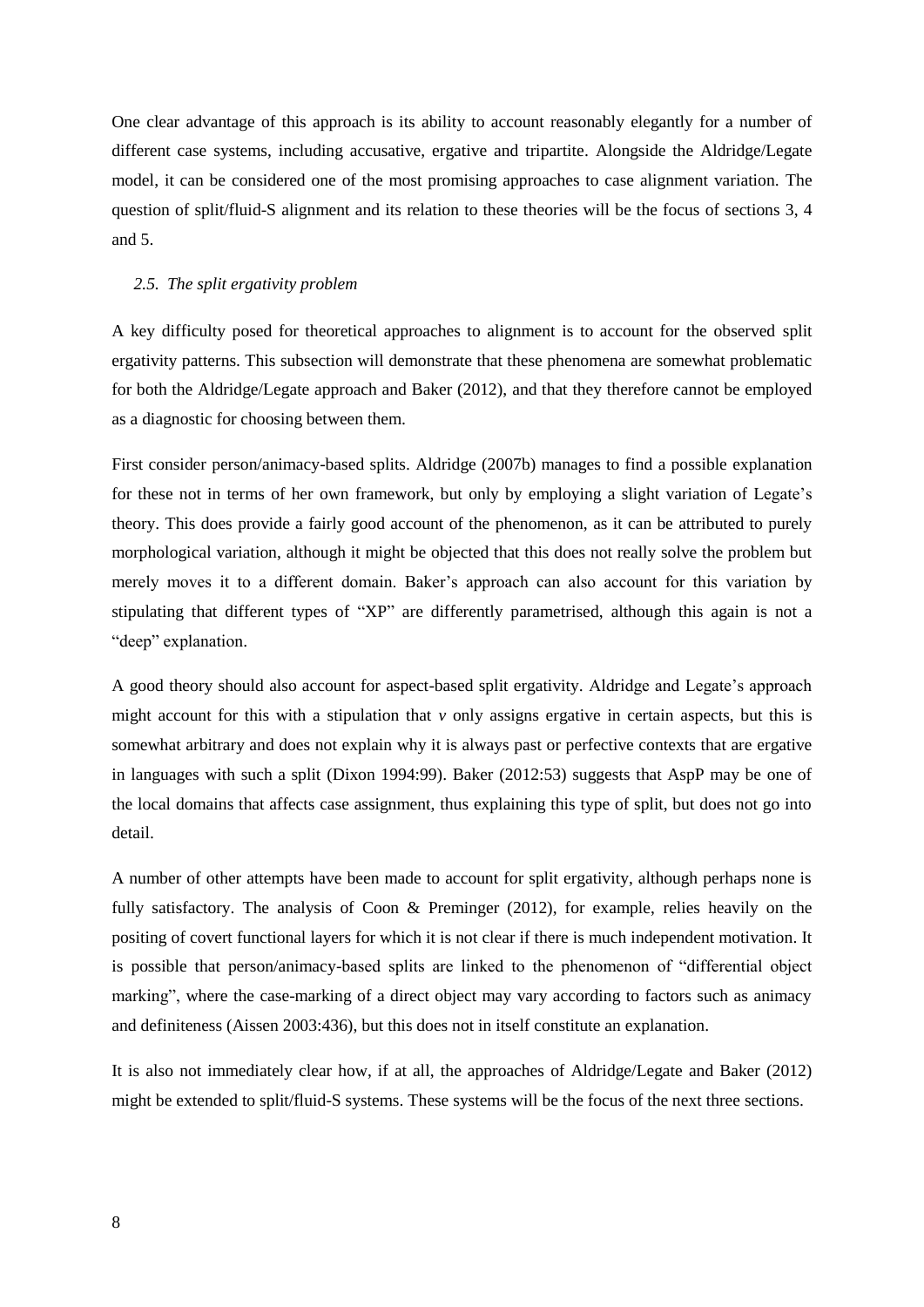#### <span id="page-8-4"></span>**3. Split/fluid-S systems: preliminaries**

## *3.1. Extending the approaches*

Unlike the split ergativity patterns just discussed, the viability of extending the approaches of Aldridge/Legate or Baker (2012) to split/fluid-S systems does provide a potential diagnostic for selecting one approach over the other. The most appealing analysis will be one which takes the way these approaches account for a particular alignment type already discussed and extends it in some slight way. Two main possibilities of this type present themselves:

- <span id="page-8-1"></span>(11) Split/fluid-S languages are basically similar to *nominative-accusative languages*; however, *accusative* (or an accusative-like case) can be assigned to certain arguments of intransitive verbs subject to clearly defined conditions.
- <span id="page-8-0"></span>(12) Split/fluid-S languages are basically similar to *ergative-absolutive languages*; however, *ergative* (or an ergative-like case) can be assigned to certain arguments of intransitive verbs subject to clearly defined conditions.

The next two subsections will discuss motivations for preferring analysis given in [\(12\)](#page-8-0) over that in [\(11\).](#page-8-1) Arguments will be made firstly from a general typology of case marking morphology and secondly from the specific morphological facts of a single language (Georgian).

## <span id="page-8-3"></span>*3.2. Typology of case marking*

The following generalisations can be drawn with regard to morphological case marking patterns (Dixon 1994:57):

- (13) If a nominative-accusative language has overt morphological marking for only one of nominative or accusative, it will be the accusative which has this marking.
- (14) If an ergative-absolutive language has overt morphological marking for only one of ergative or absolutive, it will be the ergative which has this marking.

These can both be summarised in [\(15\),](#page-8-2) although this cannot be extended to split-S languages:

<span id="page-8-2"></span>(15) If a language has overt morphological marking for only one of its core cases, it will be the case used for the S argument that lacks overt marking.

In languages with split-S case marking that can be analysed as having only two core cases, one of which is morphologically unmarked, it seems generally (possibly always) to be the case used for A and S<sub>a</sub> that is morphologically overt. Languages for which this is true include Basque, Lhasa Tibetan and Laz.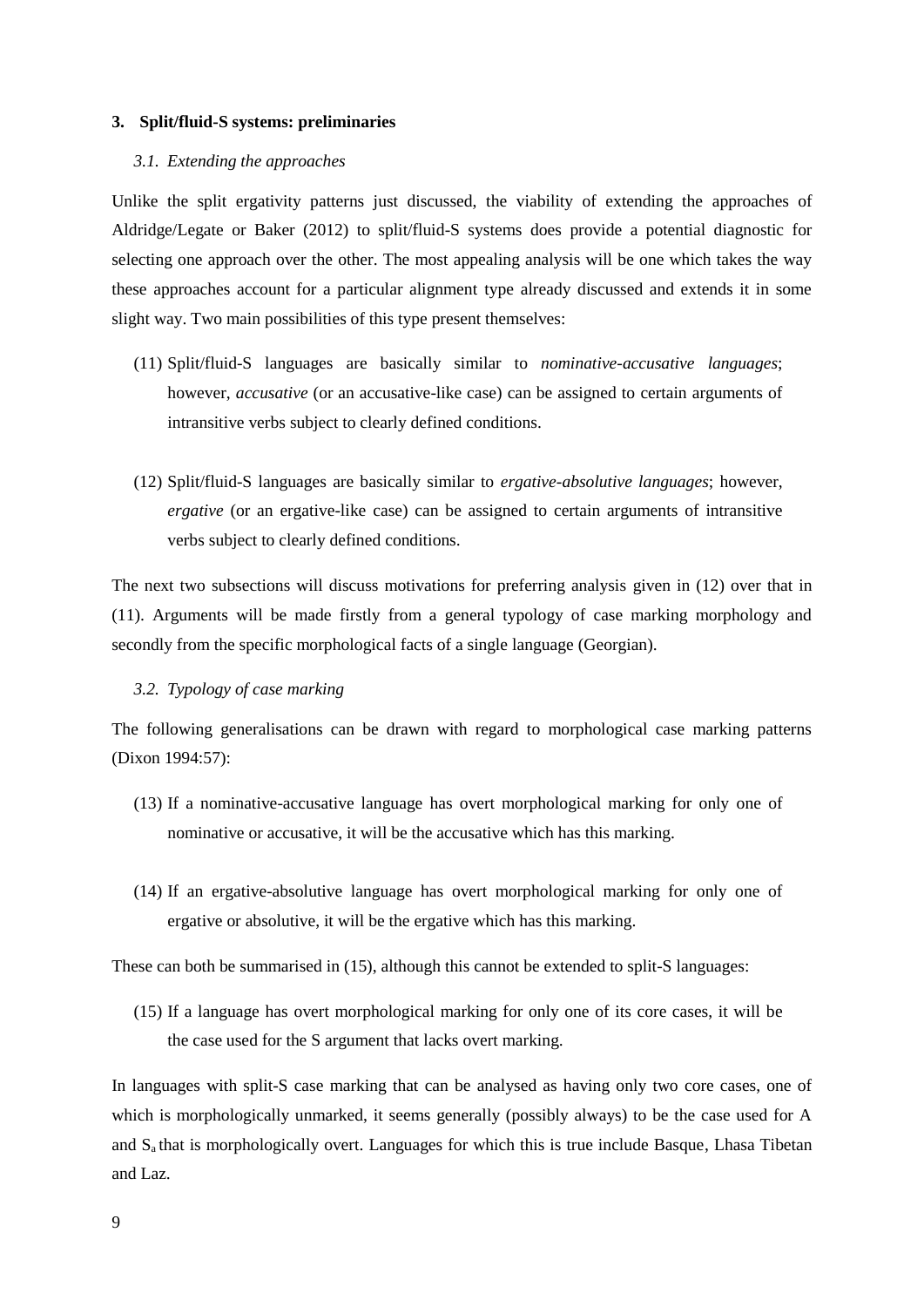In Basque, the "absolutive" is marked with a zero ending and the "ergative" with an ending *-k* in certain aspects (Trask 1997:92, Saltarelli 1988:146-7, Coon & Preminger 2012:7). The "ergative" can be considered an agentive case in those dialects where it is found with the arguments of some semantically intransitive verbs (Aldai 2009:785-6):

- (16) a. *Peru-k sagarr-a jan du* Peter-AGT apple-DET eaten has "Peter has eaten the apple"
	- b. *Peru-k dantzatu du* Peter-AGT danced has "Peter has danced"
	- c. *Peru-Ø erori da* Peter-PAT fallen is "Peter has fallen"

In Lhasa Tibetan, the "absolutive" (patientive) is marked with zero and (on first person arguments) the "ergative" (agentive) with *-s*, although it is optional in imperfective and future contexts (DeLancey 1984:132-3):

- (17) a. *ŋa-s stag-Ø bsad-payin* 1SG-AGT tiger-PAT kill-PERF.VOL "I killed a tiger"
	- b. *ŋa-s ŋ s-payin* b. 1SG-AGT cry-PERF.VOL "I cried"
	- $c. \eta a \phi$  *śi-byun* 1SG-PAT die-PERF.INVOL "I died"

In Laz (Kartvelian, Turkey/Georgia), likewise, the "narrative" (agentive) case used for  $S_a$  and A is marked with *-k*; the case used for  $S_p$  and P is unmarked (Harris & Campbell 1995:241):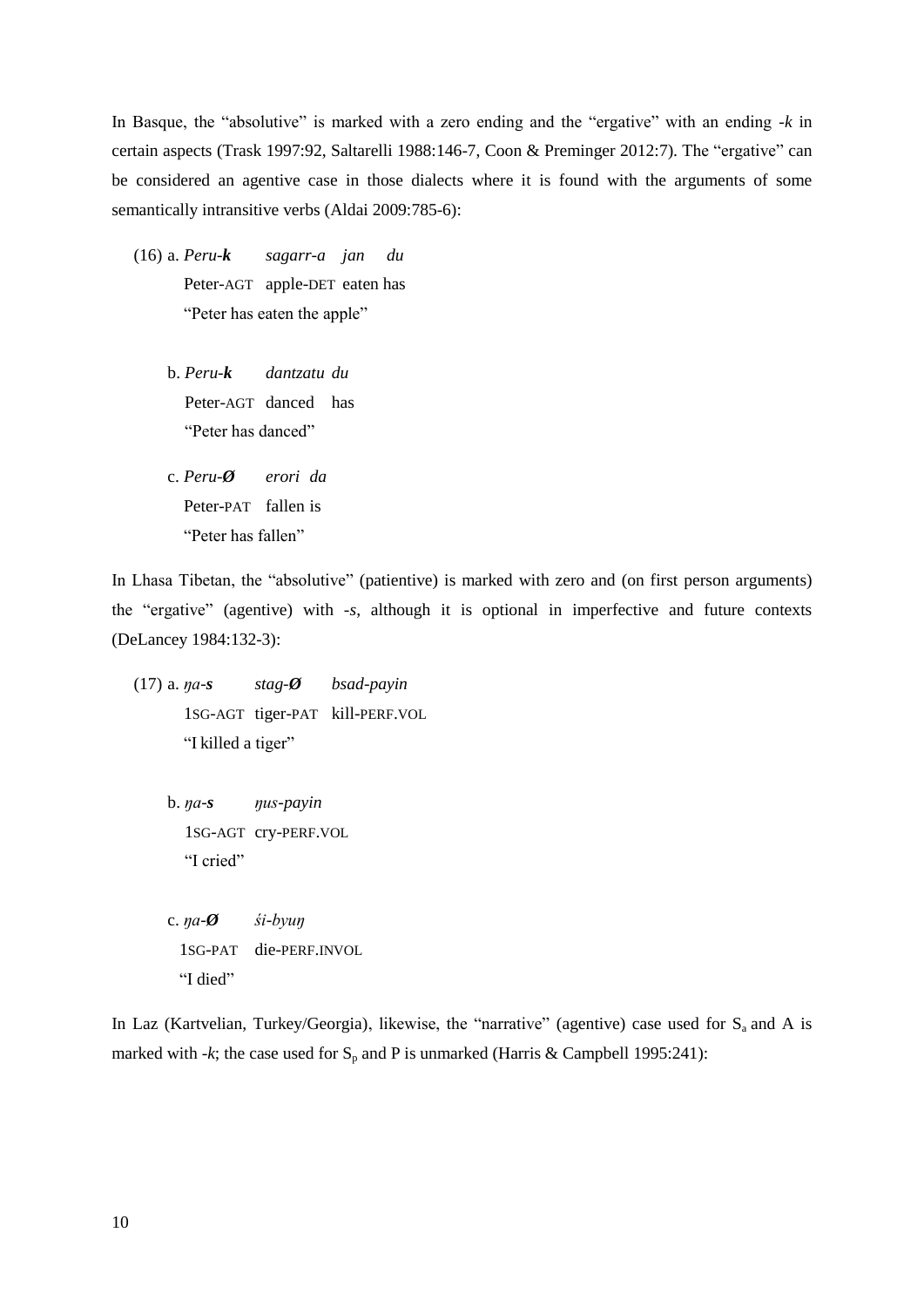$(18)$  a. *amu-k*  $t' \text{ufeyi-}\emptyset$  *doxazyu* a. 3PS:MASC-AGT gun- PAT prepared "he prepared a gun"

- b. *ǰoɣo-epe-k-ti lales* b. dog-PL-AGT-also bark "the dogs barked"
- c. *bee-Ø dirdu* child-PAT grow "the child grew"

Recall that in ergative case systems, it is the ergative (the case used for A arguments) which is more likely to take overt morphological marking. In split-S languages, too, it appears that where one of the agentive and patientive cases takes overt marking, this marking goes to the agentive (the case used for A arguments, and also in these languages for  $S_a$ ). Such marking is what would be expected if the agentive is best analysed as basically an ergative case or some sort of variant on it. By contrast, if the agentive were a nominative case, and the patientive basically an accusative or something similar, the latter might be expected to take the overt marking. No systems of this type are known to the author.

*3.3. Georgian*

Georgian has a split system which is analysed by Harris (1981) as nominative-accusative in "Series I" and "Series III" and split-S in "Series II" (these labels refer to various groups of tense/mood/aspect paradigms: see Harris 1981:46-7 for details). The distribution of cases in this system, using the case labels given by Harris (1981:243-4), is as follows:

|         | Series I, III | <b>Series II</b> |
|---------|---------------|------------------|
| $S_{a}$ | nominative    | ergative         |
| $S_p$   | nominative    | nominative       |
| A       | nominative    | ergative         |
| P       | dative        | nominative       |

## *Table 3: case assignment in Georgian according to Harris (1981).*

Two noteworthy points can be made here. Firstly, the same case ("nominative") is used for S/A in Series I/III as for  $S_p$ P in Series II. Note that in Aldridge's and Legate's approach, nominative and absolutive can (in some languages) be considered to be essentially the "same" case at an underlying featural level, because they are both seen as the structural case assigned by T. This suggests the "nominative" case in Series II is basically an absolutive, used in opposition to a case which is similar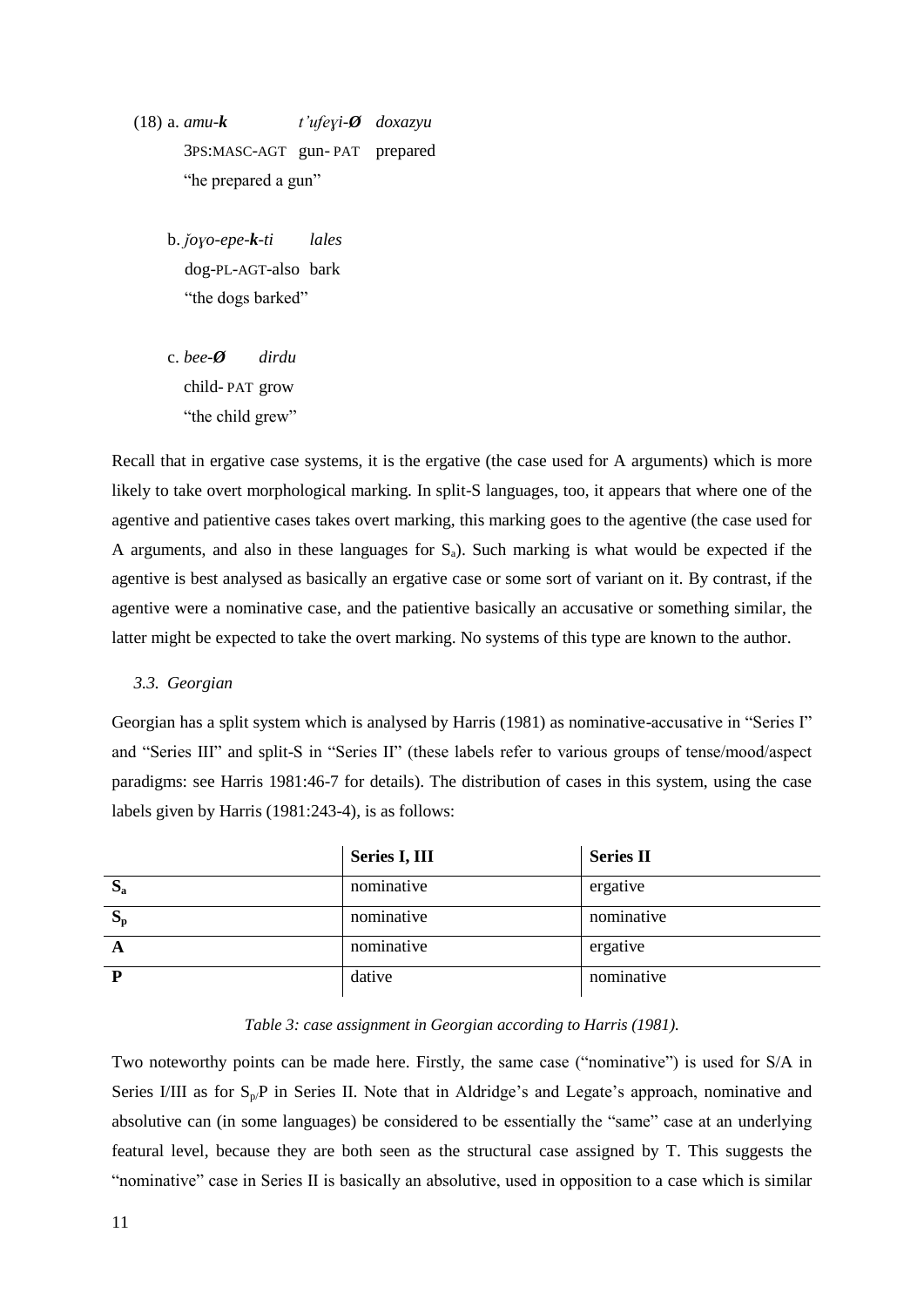to the ergative but which can, however, occur on  $S_a$  arguments. Secondly, if Harris's "dative" is taken to be an instantiation of accusative case (as suggested by the fact that of the core functions it is used only for P), then it is notable that this case does not occur for any of the core functions in Series II, again suggesting that this series does not have a variant on a nominative-accusative system. It can be concluded therefore that Series II in Georgian represents the same type of system as that seen for the languages considered in subsection [3.2,](#page-8-3) suggesting again that at least some split-S systems can be best analysed as variants of ergative systems in some way.

#### *3.4. Theoretical consequences*

The findings of this section suggest that split/fluid-S systems are best analysed as a variant on ergative ones. Therefore, it is sensible to seek an analysis that is either a variant on the Aldridge/Legate analysis of ergative languages presented in subsection [2.3,](#page-5-0) or one that is a variant of Baker's (2012:11) parametrisation of the case assignment schema for ergative languages, reproduced as [\(19\)](#page-11-0) below:

<span id="page-11-0"></span>(19) "If XP c-commands ZP in local domain WP, then assign ergative to XP."

If the Aldridge/Legate analysis is adopted, it is possible that split/fluid-S systems may be variants on either type I or type II ergative systems. The identification which of these to which a given language belongs will not be a goal here; cross-linguistic variation is possible if not likely.

# <span id="page-11-1"></span>**4. Split/fluid-S and unaccusativity**

## *4.1. The unaccusative hypothesis*

This section will consider the proposal that split- and/or fluid-S marking can be connected to the "unaccusativity" of the verbs in question. If this proposal were correct, it would be natural to attempt to integrate it into more general models of alignment in some way.

The "unaccusative hypothesis" was first formulated in the framework of Relational Grammar by Perlmutter (1978) and later re-expressed in standard generative terms by e.g. Burzio (1986). The claim of the hypothesis in these latter terms is that the argument of some intransitive verbs is basegenerated as the complement of the verb – "unaccusative" verbs as in  $(20)$  – whereas for other intransitive verbs the argument is base-generated in a higher position, e.g. the specifier position of *v*P – "unergative" verbs as in [\(21\).](#page-12-1) Unaccusative arguments therefore parallel the objects of transitive verbs and unergative arguments their subjects.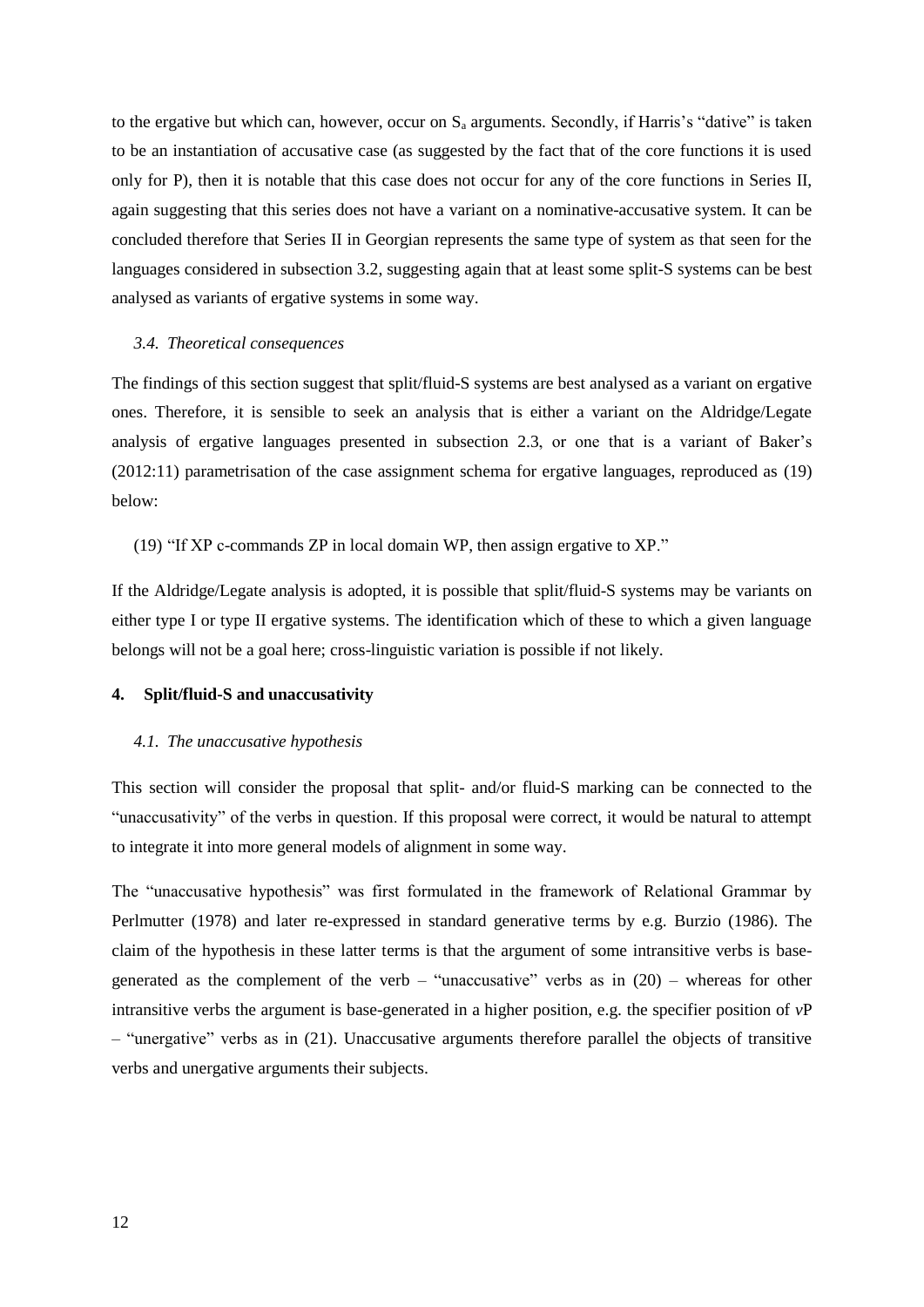<span id="page-12-0"></span>(20) Unaccusative



<span id="page-12-1"></span>(21) Unergative



One potential analysis of split-S alignment in at least some languages is that the arguments of unaccusative verbs receive "patientive" marking (whether through case assignment or verbal agreement or both) and the arguments of unergative verbs receive "agentive" marking. Fuller discussion of this hypothesis will be the focus of this section.

Evidence of a connection between unaccusativity and split-S systems comes from those languages, such as Waurá (Arawak, Brazil), which have a split-S system manifested in terms of word order. In Waurá,  $S_a$  and A precede the verb, while  $S_p$  and P follow it (Dixon 1994:77):

(22) a. *wek hɨ katumala-pai* owner work:3SG-STATIVE "the owner worked"

> b. *usitya ikítsii* catch\_fire thatch "the thatch caught fire"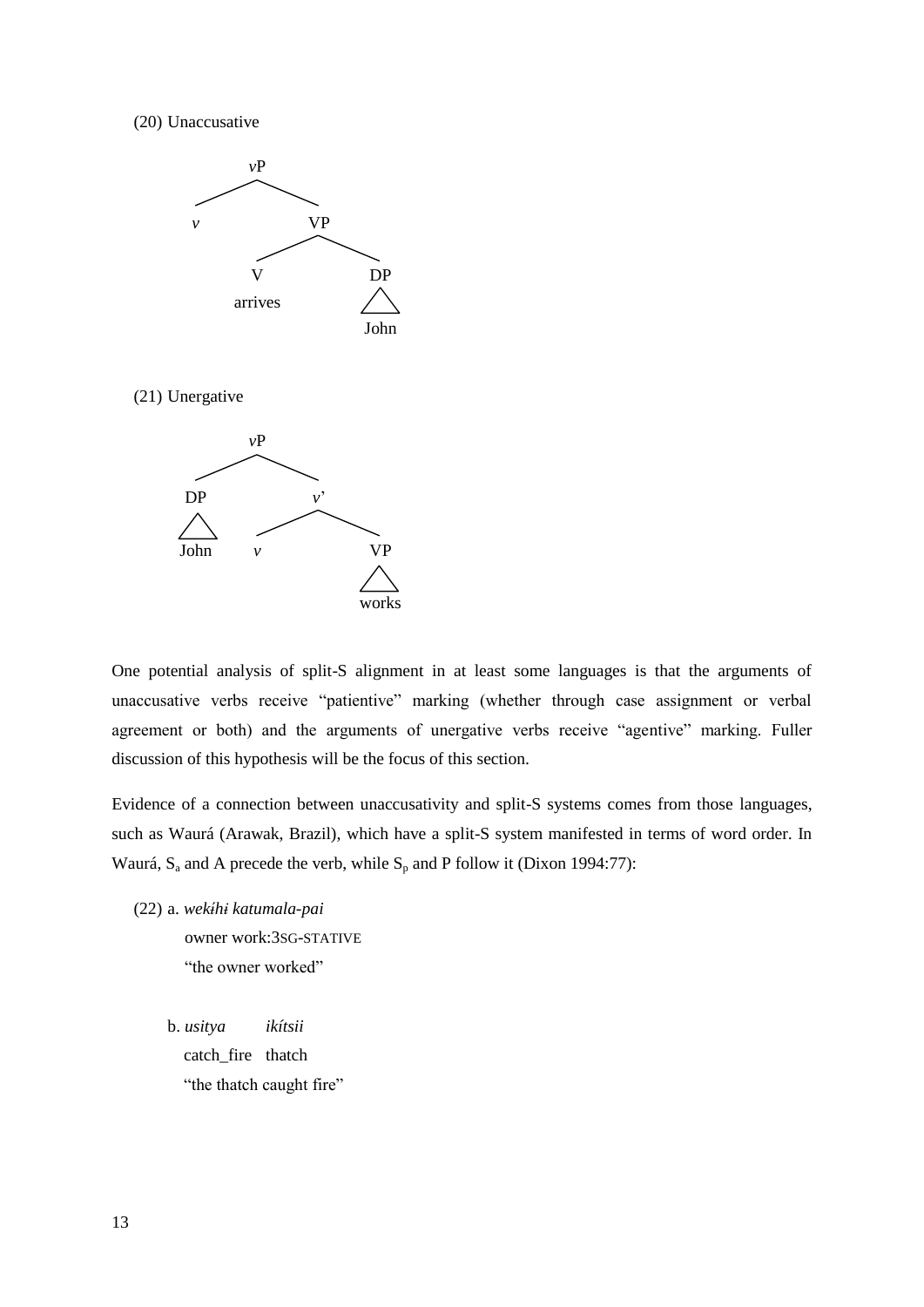c. *yanumaka ɨnuka p-itsupalu* jaguar kill:3sG your-daughter "the jaguar killed your daughter"

Other languages with similar word-order patterns include Tolai (Austronesian, Papua New Guinea) (Dixon 1994:76) and Ambonese Malay (Malay-based creole, Indonesia) (Donohue 2008:28). A possible analysis of this pattern is that internal (unaccusative) arguments do not move out of VP in these languages.

A number of authors have explicitly connected split-S patterns to unaccusativity. Harris (1981:235ff.) does so with regard to Georgian; Harris (1982:292) with regard to Laz, Eastern Pomo, Hidatsa (Siouan, USA), Dakota (Siouan, USA), Mohawk (Iroquoian, USA/Canada) and other languages. Rice (1991) connects split-S to unaccusativity in Slave (Athabaskan, Canada), and Legendre & Rood (1992) do the same for Lakhota (Siouan, USA).

## <span id="page-13-0"></span>*4.2. Unaccusativity and existing theories*

An analysis of split/fluid-S that makes reference to unaccusativity might be incorporated into the Aldridge/Legate approach by stipulating that, in some languages, *v* may assign ergative case to external arguments in intransitive as well as transitive clauses (assuming, as argued in section [3,](#page-8-4) that split/fluid-S marking is to be treated as a variant on the ergative type). Unergative verbs would then be associated with agentive and unaccusative with patientive marking.

The dependent case approach cannot so obviously account for case differences between intransitive clauses, as one argument must exist in some sort of relation to another if a case other than the default is to be assigned. However, if the unaccusative analysis is adopted, Baker's schema for the assignment of ergative case might also be applied to external arguments of unergatives provided the "cognate object" analysis of Hale & Keyser (1993) is also adopted. According to this analysis, unergatives arise from incorporation of an underlying nominal with a light verb. It can be hypothesised therefore that split-S systems differ from ergative ones only in that case assignment is sensitive to these underlying nominals in the former but not the latter.

It will be assumed that "agreement" reflects case assignment as discussed in section 2.1. The following subsections will test the viability of accounting for split/fluid-S systems in terms of unaccusativity.

## *4.3. The Auxiliary Selection Hierarchy*

Sorace's (2000) Auxiliary Selection Hierarchy (ASH), formulated on the basis of languages from the Romance and Germanic families, ranks verbs on the basis of semantic factors regarding the probability of their taking the verbs otherwise translated as *be* or *have* as auxiliaries in the perfect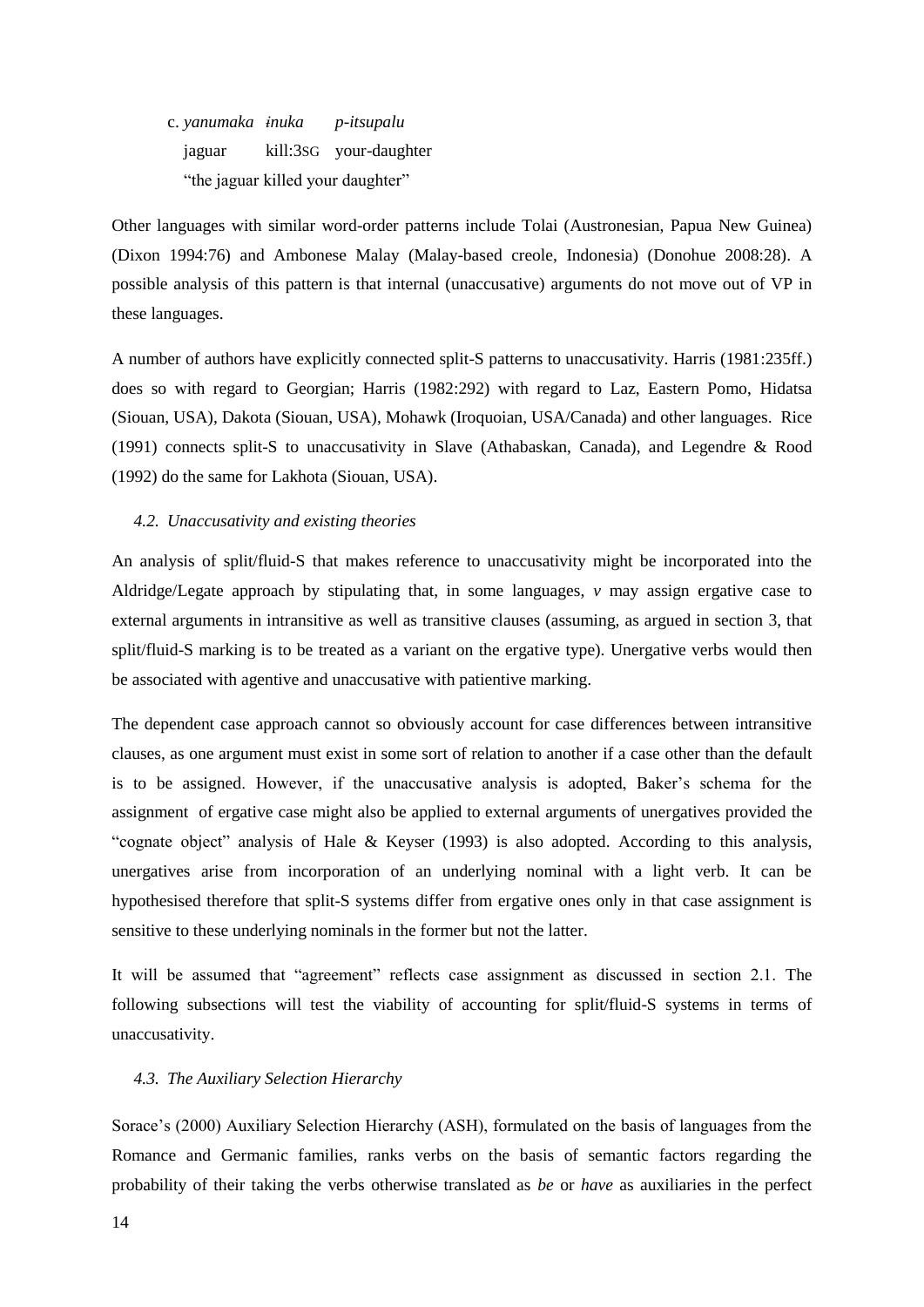tense. Verbs at one end of the hierarchy select *be* and those at the other select *have*; those in the middle may be associated with either or both depending on the language. Languages differ on where they make the cut-off point between *have*- and *be*-selecting verbs. Used with intransitives, auxiliary *be* is generally taken to be diagnostic of unaccusativity in these languages, and auxiliary *have* of unergativity. The ASH is shown in [Table 4,](#page-14-0) with examples from each class of verbs included. Verbs toward the top of the hierarchy are most likely to take auxiliary *be*, those toward the bottom most likely to take auxiliary *have*.

| BE          | Change of location                   | come, arrive, leave, fall                           |
|-------------|--------------------------------------|-----------------------------------------------------|
|             | Change of state                      | rise, become, decay, die, be born, happen, grow     |
|             | Continuation of a pre-existing state | stay, remain, last, survive, persist                |
|             | Existence of state                   | be, belong, sit, seem, be useful, please, depend on |
|             | Uncontrolled process                 | tremble, catch on, skid, cough, rumble, rain        |
|             | Controlled process (motional)        | swim, run, walk $\ldots$                            |
| <b>HAVE</b> | Controlled process (non-motional)    | work, play, talk                                    |
|             |                                      |                                                     |

## *Table 4: the Auxiliary Selection Hierarchy (Sorace 2000).*

<span id="page-14-0"></span>The ASH provides one possible method of testing the hypothesis that split/fluid-S patterns are connected to unaccusativity. The prediction is that verbs which take one marking should all occur towards one end of the hierarchy, and verbs which take the other toward the opposite end, without overlap (except for verbs which can take both types of marking, as in "fluid" systems). Specifically, the proposals presented here suggest that verbs toward the unergative end of the hierarchy will be associated with agentive marking and those toward the unaccusative end with patientive marking.

Certain objections may be made to this approach. It can be argued that the ASH accounts for only one diagnostic of unaccusativity, which is relevant only in a restricted number of languages (all related or geographically contiguous). The ASH does, however, appear to be applicable to *ne*-cliticisation in Italian, and possibly also to quantifier floating in Japanese (where strong grammaticality judgements are found only with the "core" verbs – change of location verbs and non-motional processes) and diagnostics other than auxiliary selection in French (which again lead to stronger judgements with core verbs) (Sorace 2004:263-4). Sorace (2004:268) admits, however, that further research is needed in this area.

It is not necessarily to be expected that the results of one unaccusativity diagnostic will be the same as those of another. There are several examples of "unaccusativity mismatches" in the literature. In Dutch, verbs like *blijven* "stay" and *bloeden* "bleed" disallow prenominal past participles, like prototypical unergatives, but take *be* as a perfect auxiliary and do not permit impersonal passivisation, like unaccusatives (Alexiadou, Anagnostopoulou & Everaert 2004:9). 36 out of 100 randomly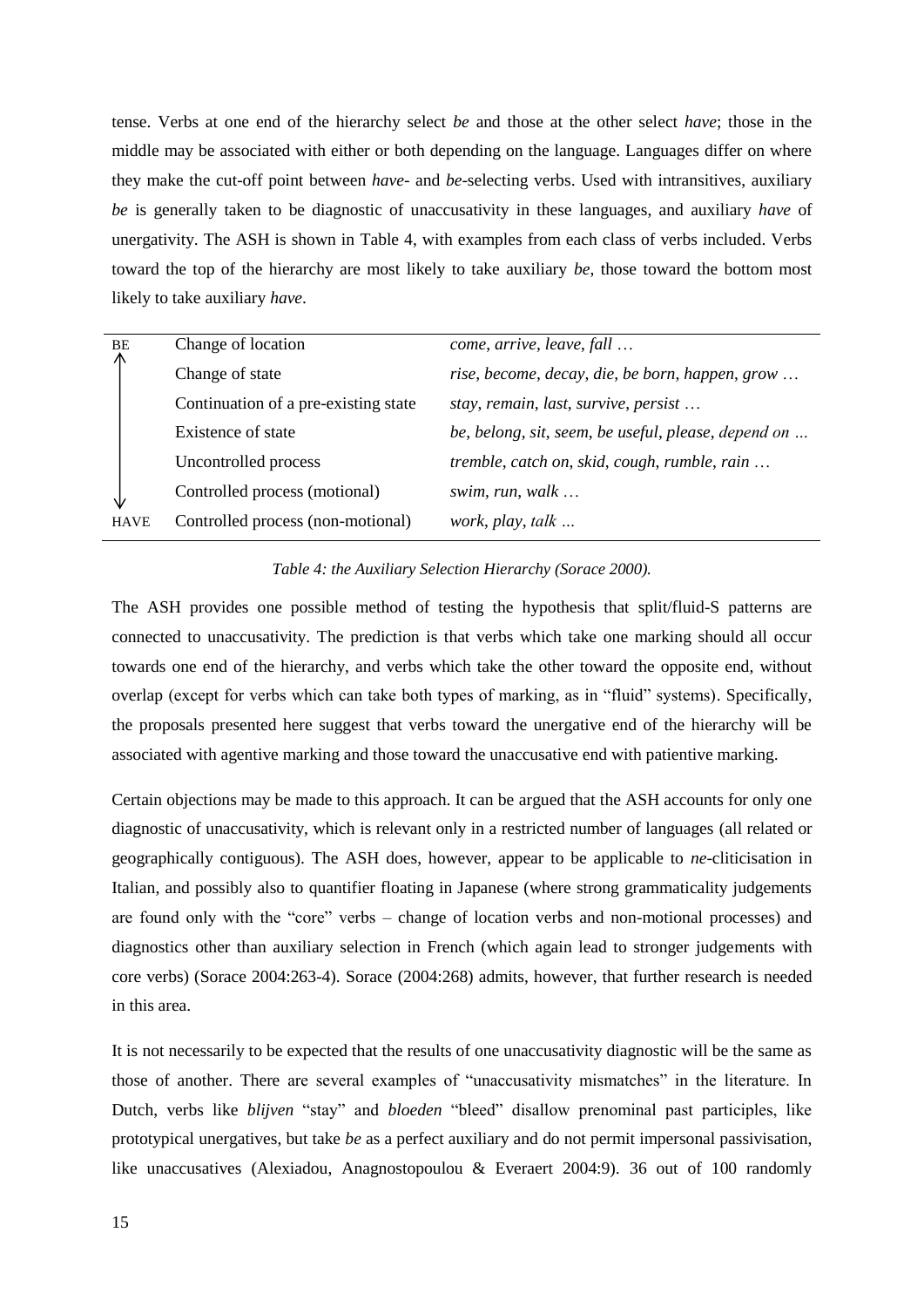selected verbs in Halkomelem (Salish, Canada) allow only causatives or only desideratives, in spite of the generalisation that unaccusatives allow neither and unergatives allow both; the exceptional forms are not completely semantically predictable (Gerdts 1991).

It is possible, however, that some proposed criteria may not be valid diagnostics of unaccusativity at all. Kiparsky (2010:4-5), for example, argues that impersonal passivisation is not in fact a diagnostic of unaccusativity in Dutch, but sensitive to other factors. Therefore, while recognising that the applicability of the ASH to unaccusativity more generally cannot be taken for granted at this stage, it will be presumed here. This is in the spirit of the Universal Alignment Hypothesis (Perlmutter  $\&$ Postal 1984:97), which entails that the unaccusative/unergative status of semantically equivalent verbs will be the same in all languages.

## *4.4. Split-S languages and the ASH*

Table 5 gives English translations of the verbs (as given in the sources from which they are taken) of six split-S languages, ordered according to the  $ASH<sup>2</sup>$  (The languages selected are those on which sufficient data is available; no areal or genetic controls have been made.)

1

<sup>2</sup> In tables 5, 7 and 8 **bolded** forms represent agentive verbs; *italicised* forms represent patientive verbs; *bold italic* forms have variable marking. Verbs in brackets are not mentioned directly by Sorace (2000); their column placing may in some cases be debatable. Yawa forms marked with question marks are not directly attested but, assuming they exist in the language, are agentive by implication of Jones (1986:43): see subsection [4.4.2.](#page-18-0)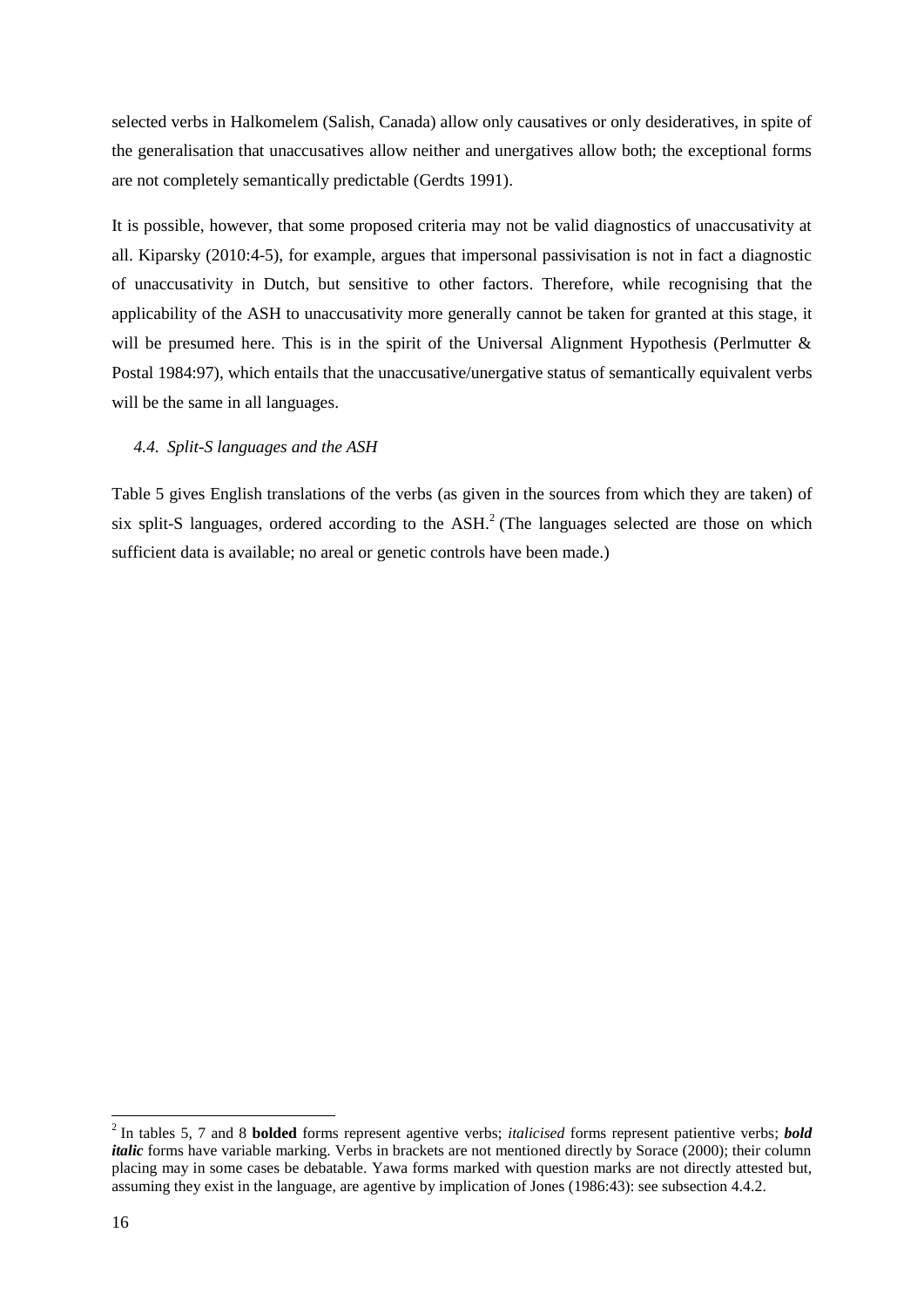|                     | Unaccusative $\leq$          |                             |                                         |                                                     |                                 | →                                | Unergative                                   |
|---------------------|------------------------------|-----------------------------|-----------------------------------------|-----------------------------------------------------|---------------------------------|----------------------------------|----------------------------------------------|
|                     | Change of location           | Change of state             | Continuation of a<br>pre-existing state | Existence of state                                  | Uncontrolled<br>process         | Controlled process<br>(motional) | Controlled process<br>(non-motional)         |
| Georgian            | fall                         |                             |                                         |                                                     | cough                           | swim,<br>run,<br>walk            | play, talk                                   |
|                     | fall, go                     | grow,<br>happen,<br>be born | remain                                  | be                                                  |                                 |                                  |                                              |
|                     | ?go, ?fall                   | ?die,<br>?grow              |                                         |                                                     | (cry)                           | walk                             | ?play,<br>?talk                              |
| Yawa                |                              |                             |                                         | (be sad, be<br>happy, be<br>exhausted,<br>be husky) | (remember,<br>forget,<br>snore) |                                  | (think,<br>expect/<br>look<br>forward<br>to) |
| Mohawk              |                              | grow,<br>appear,<br>die     |                                         | (be strong,<br>be tall, be<br>ugly)                 | cough                           | swim                             | talk                                         |
|                     | $(go\,$ away $)$             | appear                      |                                         | (be sick, be<br>full, be<br>tired)                  | sneeze,<br>tremble              |                                  | work                                         |
| <b>Central Pomo</b> | arrive,<br>g <sub>0</sub>    |                             |                                         | (be alive,<br>be careful)                           |                                 | swim                             | play, talk                                   |
|                     | fall                         | die                         |                                         | (be cold, be<br>sick                                | sneeze,<br>tremble              |                                  |                                              |
|                     | come,<br>arrive              |                             |                                         | be                                                  | cough,<br>sneeze                | swim,<br>walk                    | play                                         |
| Lakhota             | fall                         | die                         |                                         | (be cold, be<br>good, be<br>sick                    |                                 |                                  |                                              |
| Guaraní             | arrive,<br>come, go,<br>fall | die                         |                                         |                                                     | (get lost,<br>get stuck)        | swim,<br>run                     | play                                         |
|                     |                              |                             |                                         | (be strong,<br>be sick, be<br>sleepy)               |                                 |                                  |                                              |

*Table 5: distribution of agentive and patientive verbs against the ASH in six languages. Data from Harris (1981:261-7) (Georgian), Mithun (1991) (Mohawk, Central Pomo, Lakhota and Guaraní), Jones (1986:41-3) (Yawa), Baker (1996:197, 212-3) (Mohawk) and Legendre & Rood (1992:383-4) (Lakhota).*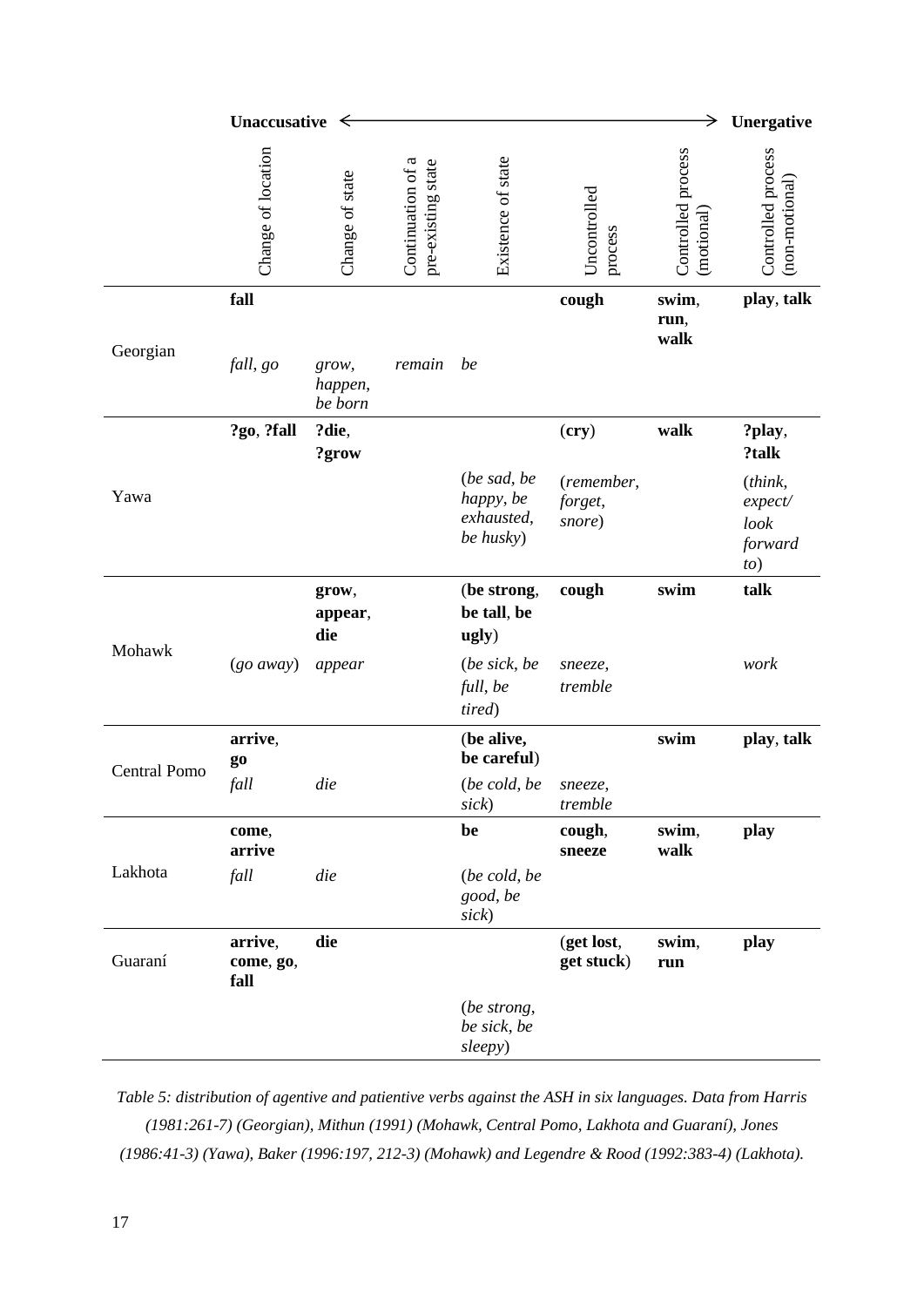The distribution of verbs in Caddo (Caddoan, USA) is closely similar to that in Central Pomo (based on data from Mithun 1991:526-7).

Of these languages, only Georgian's agentive/patientive distinction seems cleanly to reflect an unaccusativity distinction. Although this conclusion could be an artefact of the patterning shown by the particular verbs on which data is available, Harris (1981:261-7) does provide a considerable list of Georgian verbs and the classes into which they fall, and this list does not appear to invalidate this position. (It should be noted, however, that Harris's split-S analysis of Georgian, adopted here, has been disputed – most prominently by Hewitt (1995), who argues for a more traditional ergative analysis.)

In the other languages correlation between the ASH and the agentive/patientive distinction is not so strong, although some similarities can be noted: for instance "controlled processes" seem nearly always to be agentive, as would be expected if agentive marking arose from unergativity, and typically unaccusative verbs such as *fall* and *die* are usually patientive in split-S languages. *fall* is also patientive in the Mandan (Siouan, USA) and Slave languages (Kennard 1936:9, Rice 1991:66), on which however there are not enough data for a fuller analysis – though note that both *arrive* and *go*  are agentive in Mandan (Kennard 1936:9).

Particularly problematic are the data for Mohawk and Yawa (isolate, Indonesia). Certain categories of verb also do not fall where the ASH might predict in other languages. Each of these problems will now be considered in turn.

## *4.4.1.Mohawk*

Mohawk appears to have "agentive" and "patientive" verbs at most points of the hierarchy, although data is lacking in some instances: most particularly it is limited for change of location verbs. This suggests that the split-S system of this language has no connection to unaccusativity.

This is also the conclusion of Baker (1996). There are several separate tests for unaccusativity in Mohawk, for example only unaccusatives can incorporate their arguments and only unergatives allow benefactive forms with transitive agreement (Baker 1996:213-4). Other tests include the interpretation of the adverbial *ēso*, which varies between the two groups, causative morphology (with is found with unaccusatives but not unergatives) and the purposive morpheme (found with unergatives but not unaccusatives) (Baker 1996:214). The results of these tests do not align with the use of "agentive" or "patientive" morphology: both unergative and unaccusative verbs are found in both groups, as shown in [Table 6](#page-18-1) (*appear* appears twice because this meaning occurs with two different lexical items, each of which takes different agreement marking):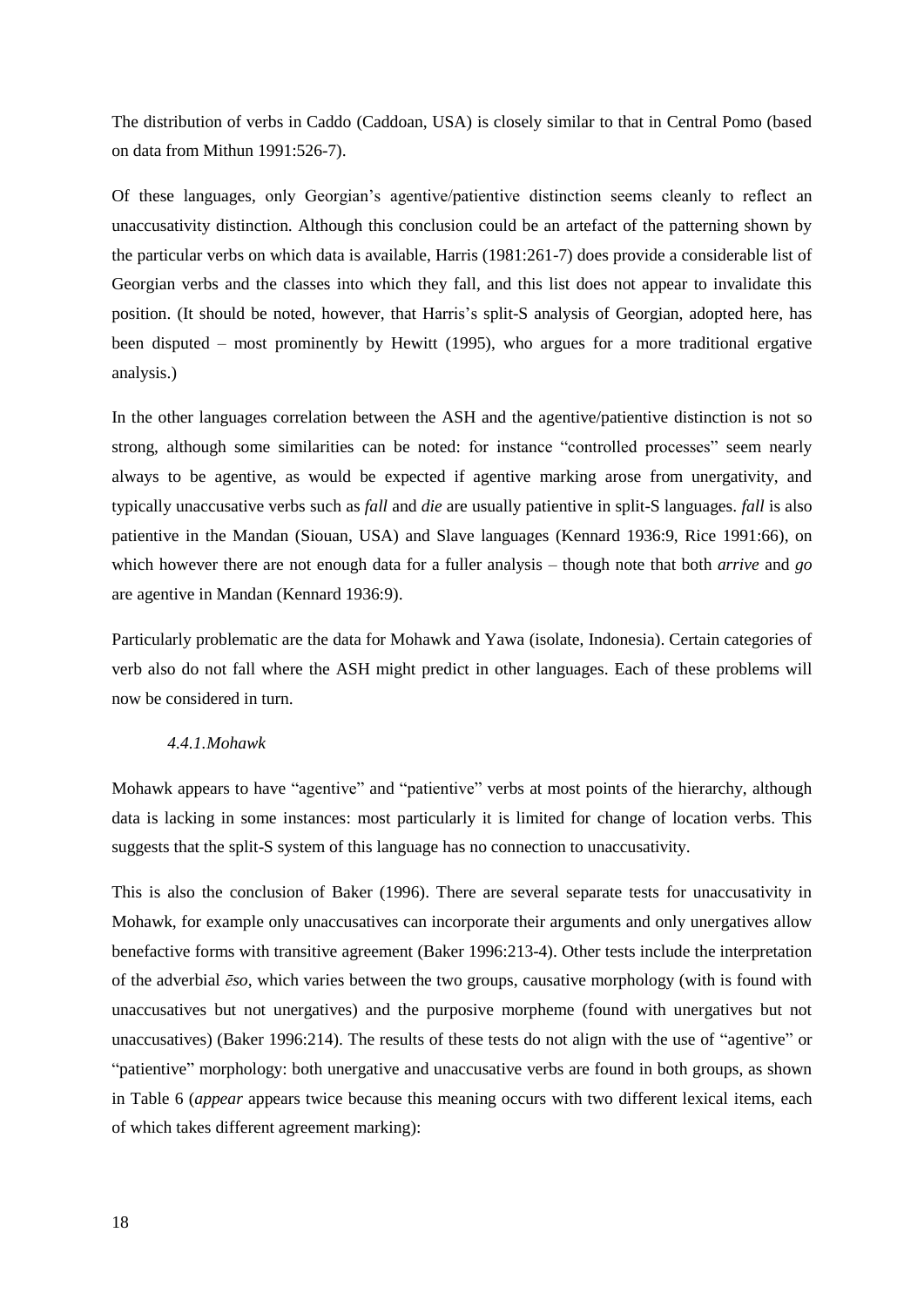|                         | Unaccusative                                                           | Unergative                        |
|-------------------------|------------------------------------------------------------------------|-----------------------------------|
| Agentive<br>agreement   | fall, grow, break, appear, stink, be big, be<br><i>lazy, be black</i>  | plant, cry, eat, sing, sit down   |
| Patientive<br>agreement | appear, be jealous, be heavy, be angry, be<br>healthy, be wet, be hard | work, yell, eat one's fill, laugh |

*Table 6: unaccusativity and split-S marking in Mohawk (Baker 1996:212-13).*

## <span id="page-18-1"></span>*4.4.2.Yawa*

<span id="page-18-0"></span>In Yawa "[t]he vast majority of intransitive verbs are of the active type" (Jones 1986:43). The small number of patientive verbs listed by Jones – the only ones available in her data – seem to cluster toward the unergative end of the hierarchy, rather than the unaccusative end as might be expected if a correlation between split-S and unaccusativity existed in this language. Verbs not in this list can be assumed to be agentive, provided they exist in the language. Although Yawa does have agentive verbs that appear to be unergative, such as -*andupana* "walk" (Jones 1986:41), overall the data is again severely problematic for the connection of split-S marking to unaccusativity, at least for this language.

# *4.4.3.Change of location verbs*

Contrary to the prediction made, in most of the languages considered the verbs *go*, *come* and *arrive* seem to pattern as agentive, though data is not be available on all of these verbs in every language. Georgian may be an exception to this, although data is only available for *go*. Yawa also seems to be exceptional in that Jones (1986) does not list any of these verbs in her list of the dozen or so patientive verbs in that language. The only verb of this category listed for Mohawk in the sources consulted is the patientive *go away* (Mithun 1991:529).

The violations of the hierarchy are particularly problematic as Sorace (2000:860, 2004:258) considers the change of location verbs to be "core" unaccusatives: that is, those which are consistent in their unaccusative behaviour (for Sorace, in selecting auxiliary *be*). Two possible solutions might be presented, although neither is particularly satisfactory.

Firstly, given the semantic similarity of these verbs to the "motional controlled processes" (those meaning *walk*, *run* etc.) which Sorace places close to the unergative end of the hierarchy, it might be argued that is not implausible that the patterning of change of location verbs as unaccusative is a specifically Western European feature. In other languages they may pattern as motional processes (when controlled, as e.g. with *go*, *come* etc.) or else uncontrolled processes (e.g. *fall*) – though in this case *fall* would be ordered wrongly relative to *be* in Lakhota.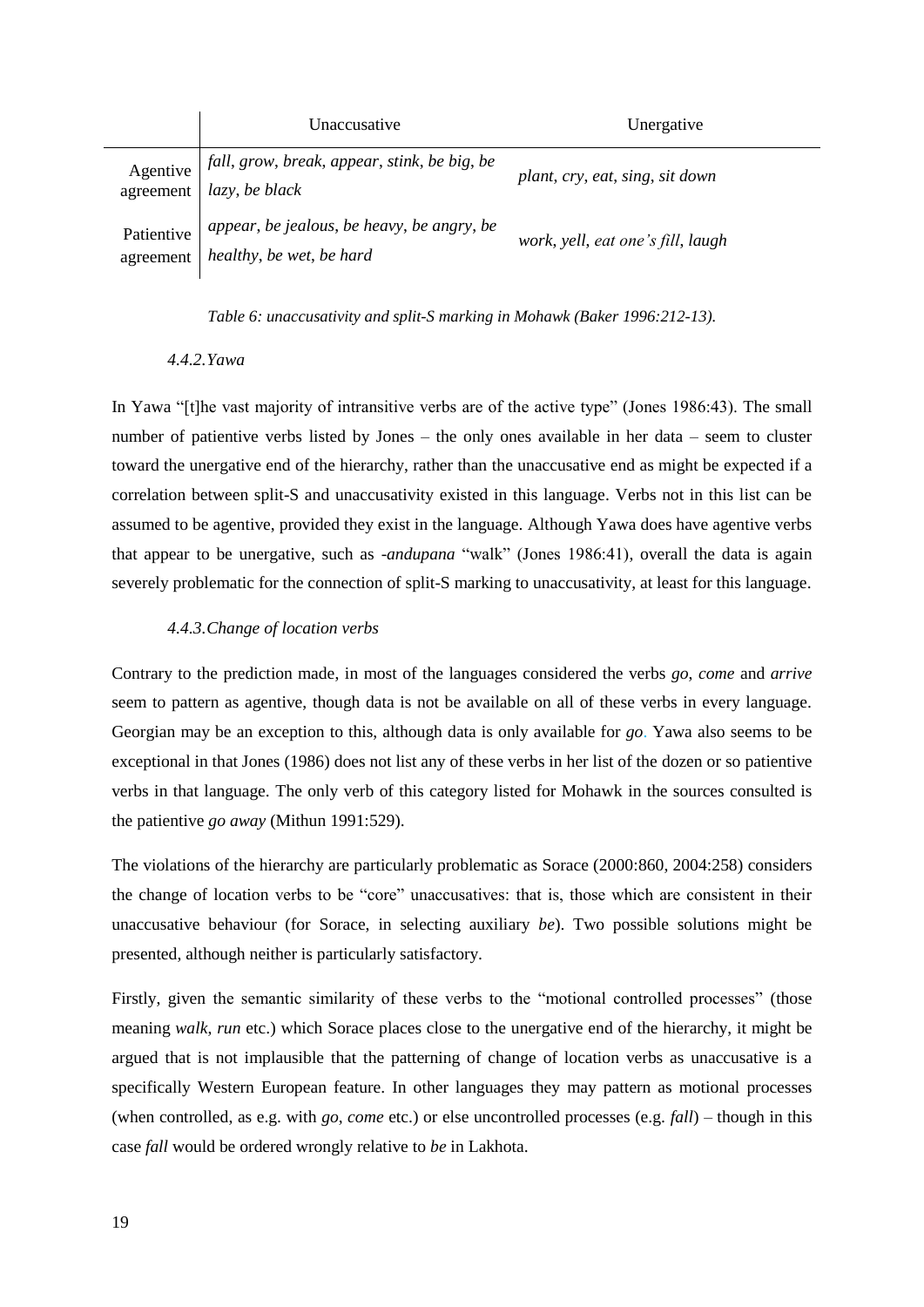Secondly, whereas in Western European languages words which translated *go* etc. are inherently telic (presented as complete), some languages have atelic *go* verbs (e.g. Navajo (Athabaskan, USA) has both telic and atelic *go* verbs (Racy 2008:92)), leading to the possibility that this is also the case in the exceptional languages considered here; this is worth noting because telicity is one of the defining characteristics of the core unaccusatives mentioned by Sorace (2000:863).

Whilst either of these might potentially explain the apparent violations of the hierarchy, they are purely suppositional and there is an absence of convincing data in their favour. They will not be adopted here, therefore. The behaviour of these verbs thus again suggests split-S marking is not connected to unaccusativity in all languages.

## 4.4.4. "Adjectival" verbs

The ASH does not directly account for verbs meaning *be sleepy*, *be happy* etc. as such concepts are typically expressed by adjectives in the Romance and Germanic languages. However, the natural place for them in the hierarchy seems to be in the "existence of state" category (note that Italian *servire* listed as part of this category by Sorace (2000:869) is translated by English *be useful*). If they are placed here, however, various problems arise. In Central Pomo, although some of these verbs are agentive, certain patientive verbs appear further to the unergative end of the scale, namely those denoting uncontrolled processes (*sneeze*, *tremble*). In Mohawk, which also has both agentive and patientive adjectival verbs, both agentive and patientive verbs appear on either side. In Guaraní (Tupian, Paraguay), where all such verbs are patientive, agentive verbs also appear on both sides – the agentive verbs closer to the unaccusative end are not restricted only to the volitional change of location verbs; they include, for example, *die* and *fall* (Mithun 1991:512). This violates the prediction that there should be no overlap between agentive and patientive verbs on the hierarchy except in the case of those which show "fluid" behaviour. Lakhota, which also has verbs of this type, is less problematic, although only if the change of location verbs are not considered.

One potential way of dealing with this apparent problem is to abandon the classification of these verbs in the "existence of state" category, and place them somewhere else on the hierarchy. It is worth noting that adjectives in European languages may share certain properties with unaccusative past participles: in French, for example, they take the same agreement suffixes and both unaccusative past participles and adjectives form predicates with *be*:

(23) *elles sont venu-e-s* 3PL.FEM be.3PL.PRES come-FEM-PL "they came"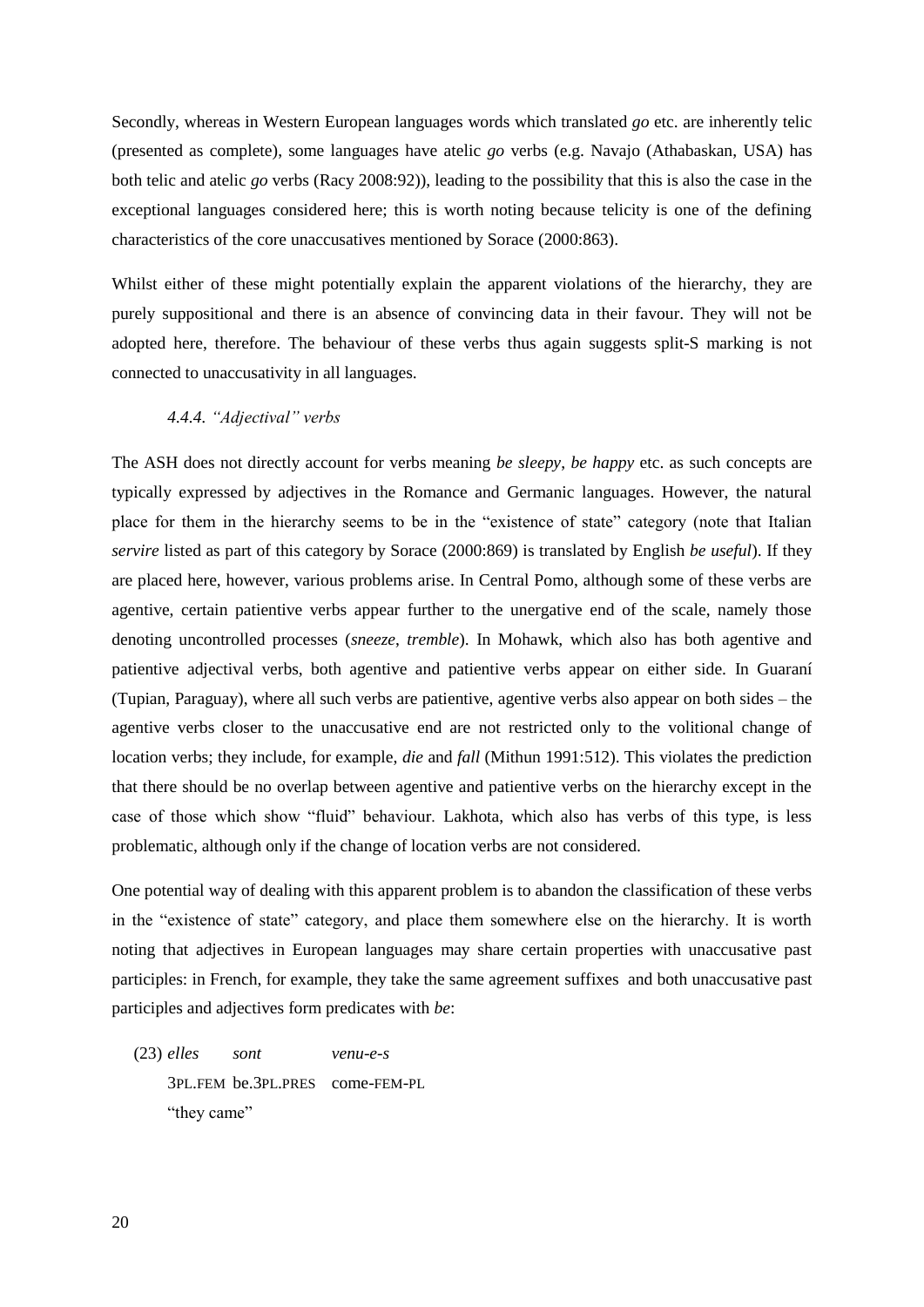(24) *elles sont intelligent-e-s* 3PL.FEM be.3PL.PRES intelligent-FEM-PL "they are intelligent"

This might suggest that "adjectival" verbs and adjectives ought best be placed at the extreme unaccusative end of the hierarchy. Whilst it might seem strange not to consider these verbs as "existence of state", it is also peculiar that change of location verbs are not considered motional processes, and yet this analysis (for European languages at least) seems unproblematic: more specific semantic or other factors seem able to override more general ones in determining the unaccusativity of a given verb.

However, this analysis is inadequate. It does not account for those languages, such as Central Pomo and Mohawk, where adjectival verbs can be either agentive or patientive – the former verbs will still violate the prediction. It may be simplest to argue that these verbs, too, provide evidence that this hierarchy, or consideration of unaccusativity in general, is not appropriate for understanding split-S systems.

## *4.5. Fluid-S languages*

The previous subsection showed that, while split-S marking may be linked in some languages to unaccusativity, this does not appear to be the case universally. The ASH also seems variably relevant to fluid-S languages. Based on the data provided by Dixon (1994:80), verbs in Acehnese (Malayo-Polynesian, Indonesia) seem to fit the scale quite well, as shown in [Table 7:](#page-21-0)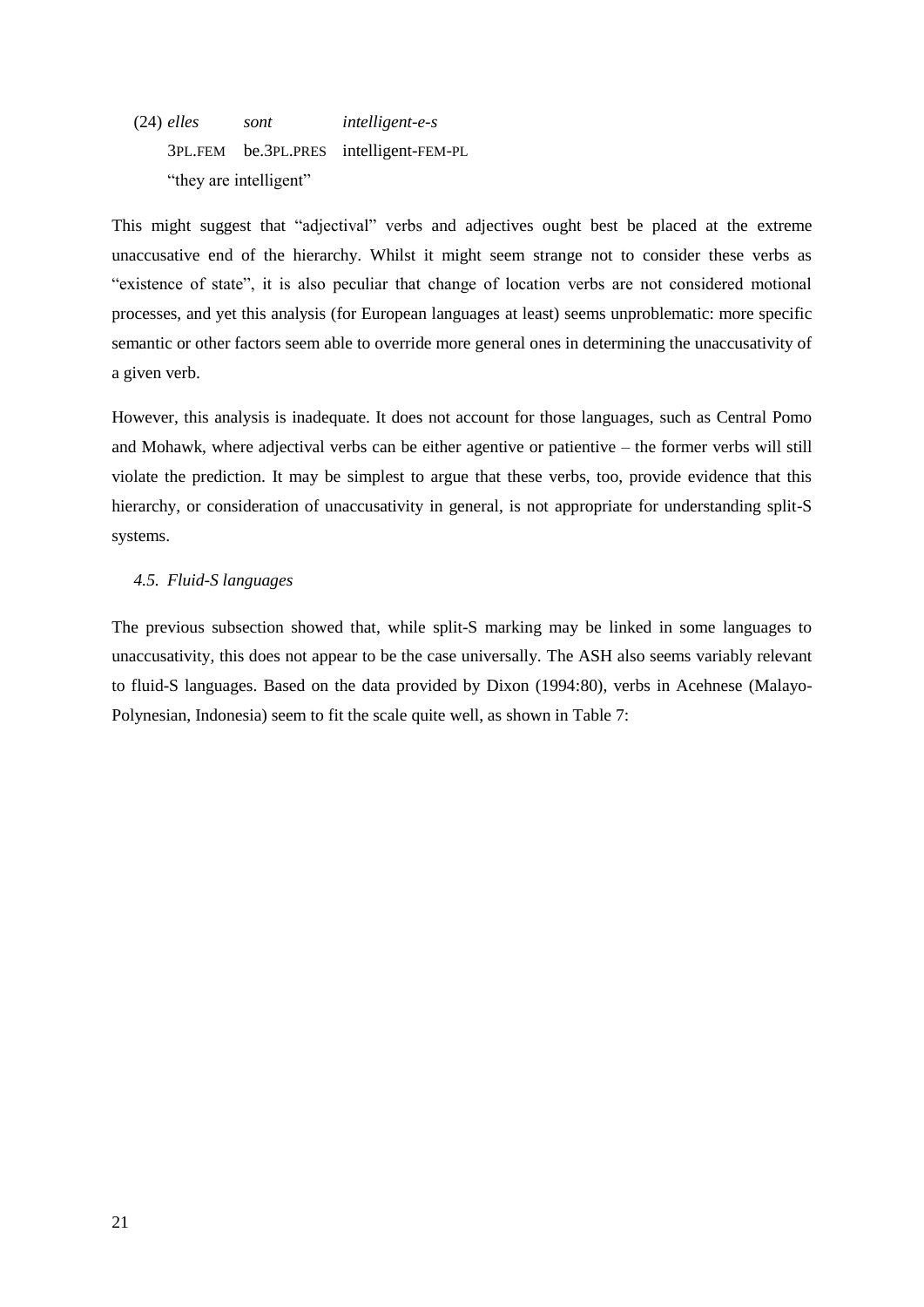|                       | Unaccusative $\leftarrow$ |                 |                   |                    |                    |                                      | →                                | Unergative                           |
|-----------------------|---------------------------|-----------------|-------------------|--------------------|--------------------|--------------------------------------|----------------------------------|--------------------------------------|
|                       | Change of location        | Change of state | Continuation of a | pre-existing state | Existence of state | Uncontrolled<br>process              | Controlled process<br>(motional) | Controlled process<br>(non-motional) |
| Agentive<br>marking   |                           |                 |                   |                    |                    | cough,<br>(vomit,<br>dream,<br>like) | (get up)                         | think                                |
| Variable<br>marking   |                           |                 |                   |                    | (be)<br>disgusted) | (suspect,<br>be<br>obedient)         |                                  |                                      |
| Patientive<br>marking | fall                      | (explode)       |                   |                    |                    |                                      |                                  |                                      |

*Table 7: distribution of verbs against the ASH in Acehnese.*

<span id="page-21-0"></span>It is not possible to draw strong conclusions for this language in the absence of further data, however; in particular, information on the verbs *go*, *come*, *arrive* etc. would prove useful given the patterns observed in other languages.

Verbs in Tsova-Tush (Northeast Caucasian, Georgia) fit the hierarchy rather less well: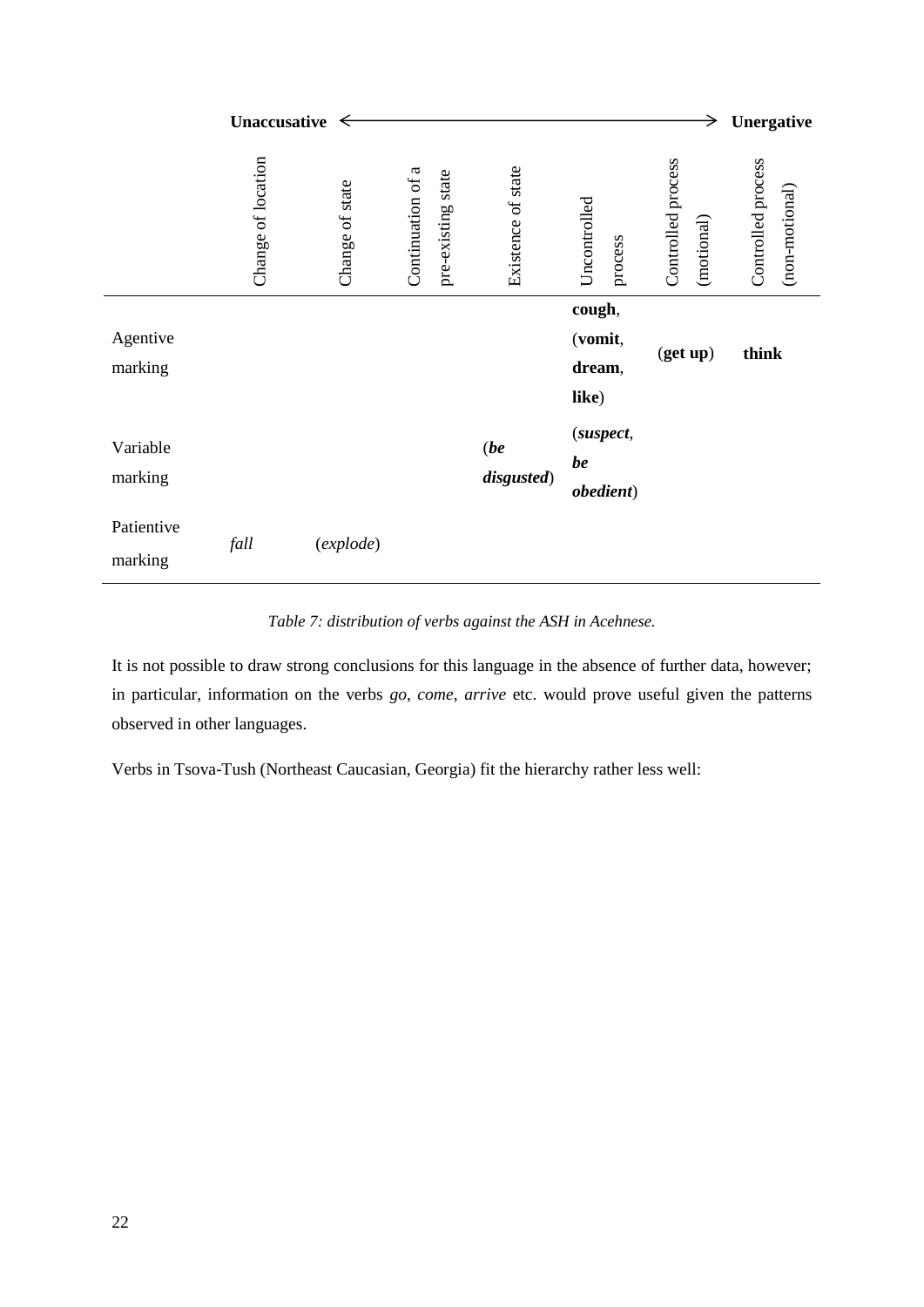|                                             | Unaccusative $\leq$ |                                                                                |                   |                    |                                             |                         | →                                                                                                                                        | Unergative                                                                      |
|---------------------------------------------|---------------------|--------------------------------------------------------------------------------|-------------------|--------------------|---------------------------------------------|-------------------------|------------------------------------------------------------------------------------------------------------------------------------------|---------------------------------------------------------------------------------|
|                                             | Change of location  | Change of state                                                                | Continuation of a | pre-existing state | Existence of state                          | Uncontrolled<br>process | Controlled process<br>(motional)                                                                                                         | Controlled process<br>$(non-motional)$                                          |
| Always<br>agentive                          | come                |                                                                                |                   |                    | (live)                                      |                         | run,<br>(walk/<br>wander)                                                                                                                | talk, play<br>(say,<br>swear,<br>bark)<br>(come                                 |
| Predominantly<br>agentive                   | (rise up)           |                                                                                |                   |                    |                                             |                         | (run)<br>very<br>fast,<br>sneak<br>$up\ on)$                                                                                             | together/<br>gather/<br>collect, get<br>undressed,<br>wash,<br><i>prepare</i> ) |
| Agentive/patie<br>ntive equally<br>frequent | fall                | (lose<br>weight,<br>get fat,,<br>hide)                                         |                   |                    |                                             |                         | fall over, roll, slip/slide<br>["Controlled processes" when used<br>with the agentive, "uncontrolled<br>processes" with the patientive.] |                                                                                 |
| Predominantly<br>patientive                 |                     | die,<br><i>(become</i><br>poor,<br>drown,<br>suffocate,<br>get tired,<br>burn) |                   |                    |                                             |                         |                                                                                                                                          |                                                                                 |
| Always<br>patientive                        |                     | grow                                                                           | (freeze)          |                    | (be)<br>confused,<br>be ripe,<br>be afraid) | tremble                 |                                                                                                                                          |                                                                                 |

*Table 8: distribution of verbs against the ASH in Tsova-Tush. Data from Holisky (1987).*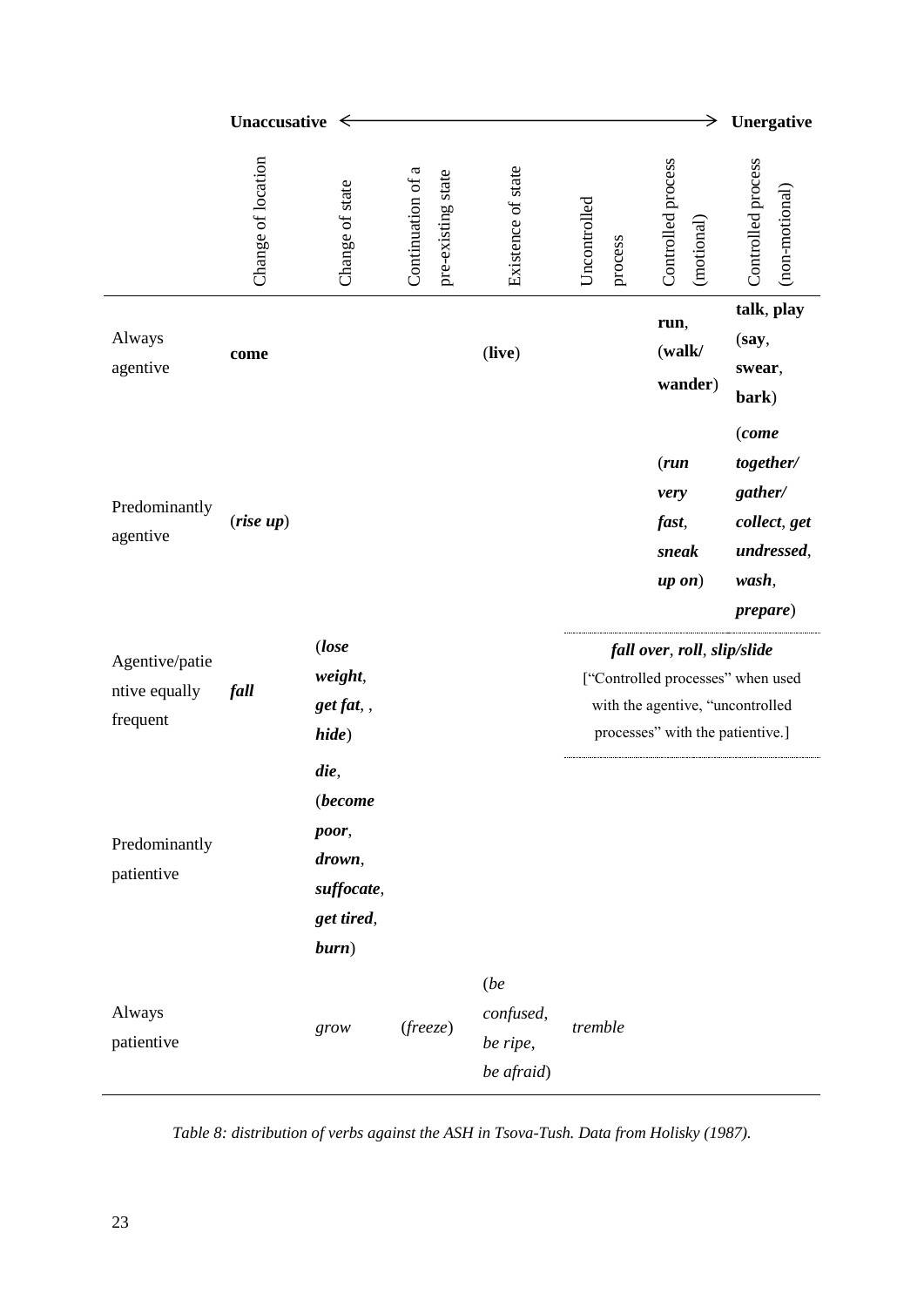Whilst verbs towards the unergative end of the hierarchy seem more likely to be agentive, there is no absolute correlation, and verbs on all parts of the hierarchy seem able to occur with both patientive and agentive marking. Furthermore, some verbs towards the unaccusative end are in fact as likely to occur with agentive marking as patientive, or even to prefer agentive forms.

Some information from other fluid-S languages on which data availability is more limited may also be worth inclusion. In Spoken Tibetan, the verb meaning *go*, which appears at the extreme unaccusativity end of the ASH, can be associated with either agentive or patientive marking (Dixon 1994:80); the same is also true of Crow (Siouan, USA), although in this language *fall* only ever takes patientive and *run* only ever agentive marking (Dixon 1994:82).

Though the available data on fluid-S languages is limited, it would appear that the same sort of patterns are observed here as in split-S languages.

## *4.6. Summary*

These results suggest that, while split/fluid-S marking may sometimes be closely connected to unaccusativity, this is not always the case. Accordingly, the possible analyses of this alignment type presented in subsection [4.2](#page-13-0) would not seem viable, at least not in all languages. The next section will present a potential alternative, which can also be seen as an extension of existing theories, and which furthermore acts as a diagnostic that allows a choice to be made between them.

## <span id="page-23-1"></span>**5. A "cartographic" proposal**

## <span id="page-23-0"></span>*5.1. Background and general proposal*

This section will present a new proposal based in the findings of the cartographic approach to syntax. It will present the proposal (subsection [5.1\)](#page-23-0), then discuss its application to specific languages (subsection 5.2). It will then consider some predictions of the proposal and provide some evidence in support of these (subsection [5.3\)](#page-30-0), before also addressing an important outstanding issue regarding the facts of alignment typology (subsection 5.4) and some more general theoretical consequences (subsection [5.5\)](#page-32-0). It will conclude by using the proposal as a diagnostic to select between different theories of alignment (subsection [5.6\)](#page-33-0).

The cartographic approach posits a large number of functional heads that possibly occur universally and in a universal hierarchical order. Cinque (1999), on the evidence of the ordering of adverbs and grammatical morphemes, posits a partial approximation of the universal hierarchy of functional projections within "IP", an updated version of which is provided in Cinque (2004:133):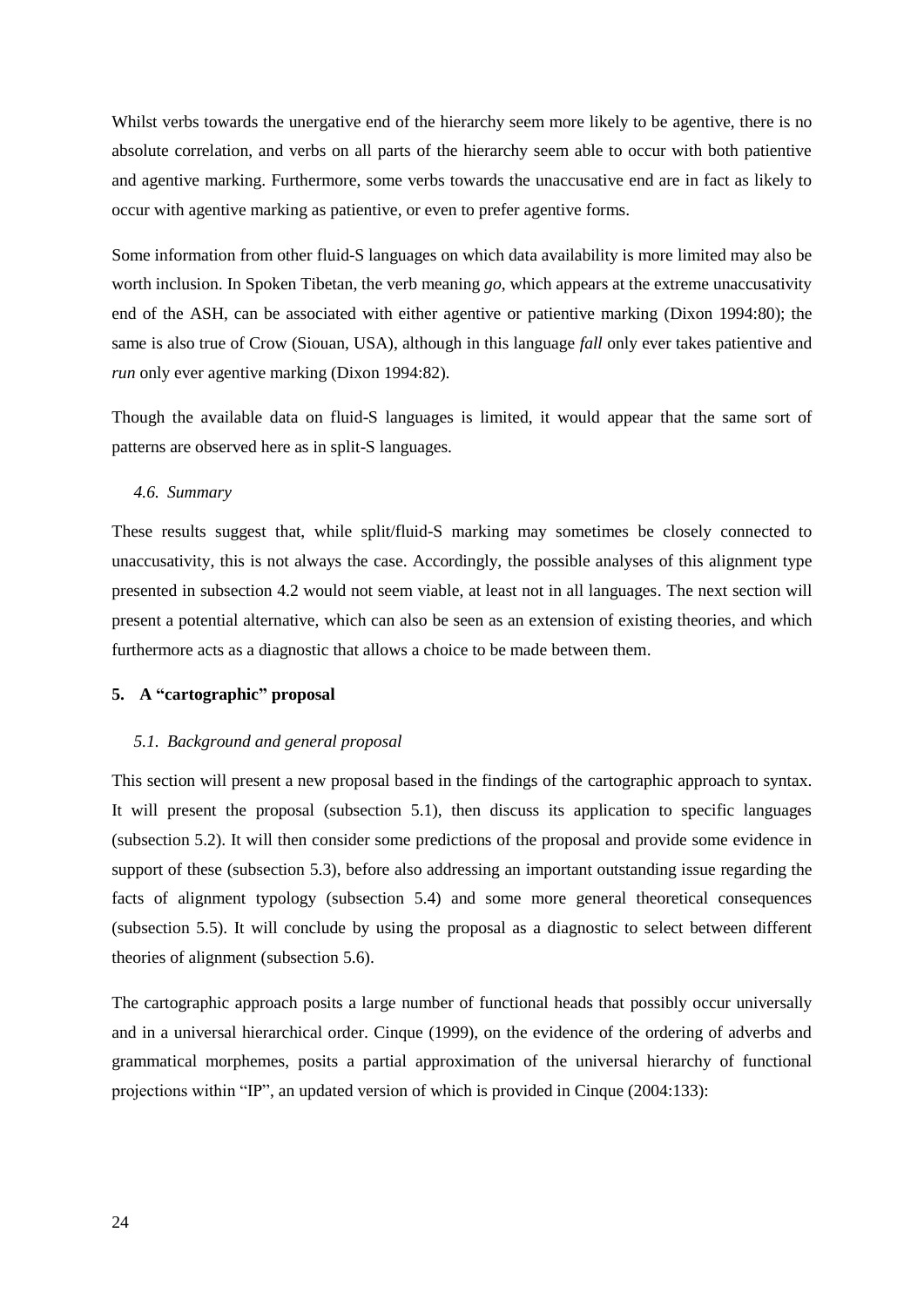(25) [Moodspeech act [Moodevaluative [Moodevidential [Modepistemic [T(Past) [T(Future) [Moodirrealis [Mod<sub>alethic</sub> [Asp<sub>habitual</sub> [Asp<sub>repetitive(I)</sub> [Asp<sub>frequentative(I)</sub> [Mod<sub>volitional</sub> [Asp<sub>celerative(I)</sub> [T(Anterior) [Asp<sub>terminative</sub> [Asp<sub>continuative</sub> [Asp<sub>retrospective</sub> [Asp<sub>proximative</sub> [Asp<sub>durative</sub> [Asp<sub>generic/progressive</sub>  $\text{[Mod}_{\text{oblication}}$   $\text{[Mod}_{\text{permission/ability}}$   $\text{[Asp}_{\text{complete}}$   $\text{[Voice}$   $\text{[Asp}_{\text{selectative(II)}}$   $\text{[Asp}_{\text{repetitive(II)}}$  $[Asp_{\text{frequentative(II)}} \dots]$ 

The proposal to be made here is that variation in case assignment between languages arises as a result of variation in which of a large number of possible heads, as posited by the cartographic approach, are responsible for case in a given language. The specific details of this proposal are open to discussion, but in the interests of a restrictive theory arguments will be presented in favour of [\(26\):](#page-24-0)

<span id="page-24-0"></span>(26) Split/fluid-S case marking arises as a result of inherent case assignment to "agentive" arguments by a functional head with a given value.

This approach can be seen as basically an extension of the Aldridge/Legate type, in which however the possibility of assignment of inherent case to core arguments is not restricted to a single head (transitive *v*) but instead shows some cross-linguistic variation. "Agentive" case, then, is an inherent case assigned in the manner of ergative case by certain functional heads when these have particular values (e.g. Mod<sub>volitional</sub> with the value [+volitional]); the particular head responsible for case assignment varies between languages. Recall section [3](#page-8-4) for arguments in favour of a similarity between agentive and ergative. Ideally, the case-assigning heads identified will be those for which there exists an independent motivation. "Patientive" case is the same as absolutive, in whatever way the assignment of this case is formalised. Split/fluid-S agreement will be assumed to reflect case assignment in some way, as discussed in subsection [2.1.](#page-3-0)

If "agentive" is an inherent case, then this implies that agentive case-marked arguments are always introduced into the derivation by being merged into the specifier position of the case-assigning head: it follows that, cross-linguistically, a number of heads can introduce arguments in this way. Such variation might then also exist in languages without split/fluid-S marking, but this possibility will not be explored further here.

#### *5.2. Applications to specific languages*

## *5.2.1.Eastern Pomo*

This proposal can be illustrated by means of examples. In Eastern Pomo, identified as a fluid-S language by Dixon (1994:81), case marking is sensitive to a semantic category described as "protagonist control" (McLendon 1978:4). This might reasonably be connected to the head Modvolitional, the existence of which can be justified on independent grounds, namely the ordering of adverbs and modals with volition meaning relative to other adverbs/modals, and the existence of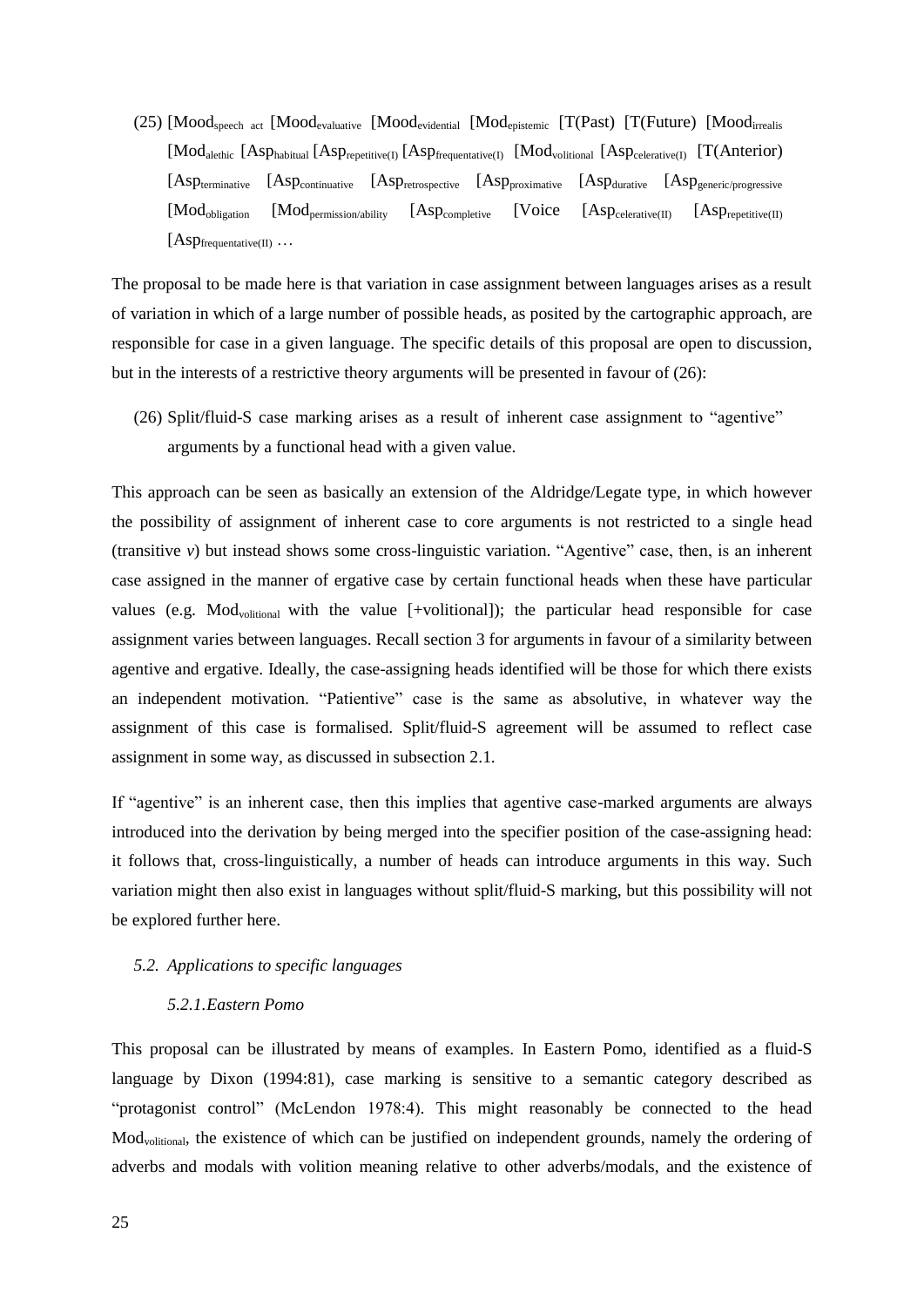grammatical morphemes expressly marking volition in certain languages (Cinque 1999:81, 223). According to the proposal here, then, [+volitional] Mod<sub>volitional</sub> assigns an "agentive" case to  $S_a/A$ , the argument merged in its specifier position, as it has a feature (here called [agentive]) which is valued on this argument. This can be illustrated in an intransitive clause as follows ("···" marks omitted levels of structure):

(27) *há· wá-du·kiya* 1SG.AGT be\_going

"I'm going" (McLendon 1978:2)



 $S_p$  and P arguments, however, receive "patientive" case, which is assigned in the same way as "absolutive" in ergative languages. In intransitive clauses, this case is available when [+volitional]  $Mod_{\text{volitional}}$  is absent. Following the Aldridge/Legate approach, then, patientive is assigned to  $S_p$  by T, and is underlyingly the same as "nom(inative)" – T possesses a [nom] feature and this is valued on the argument: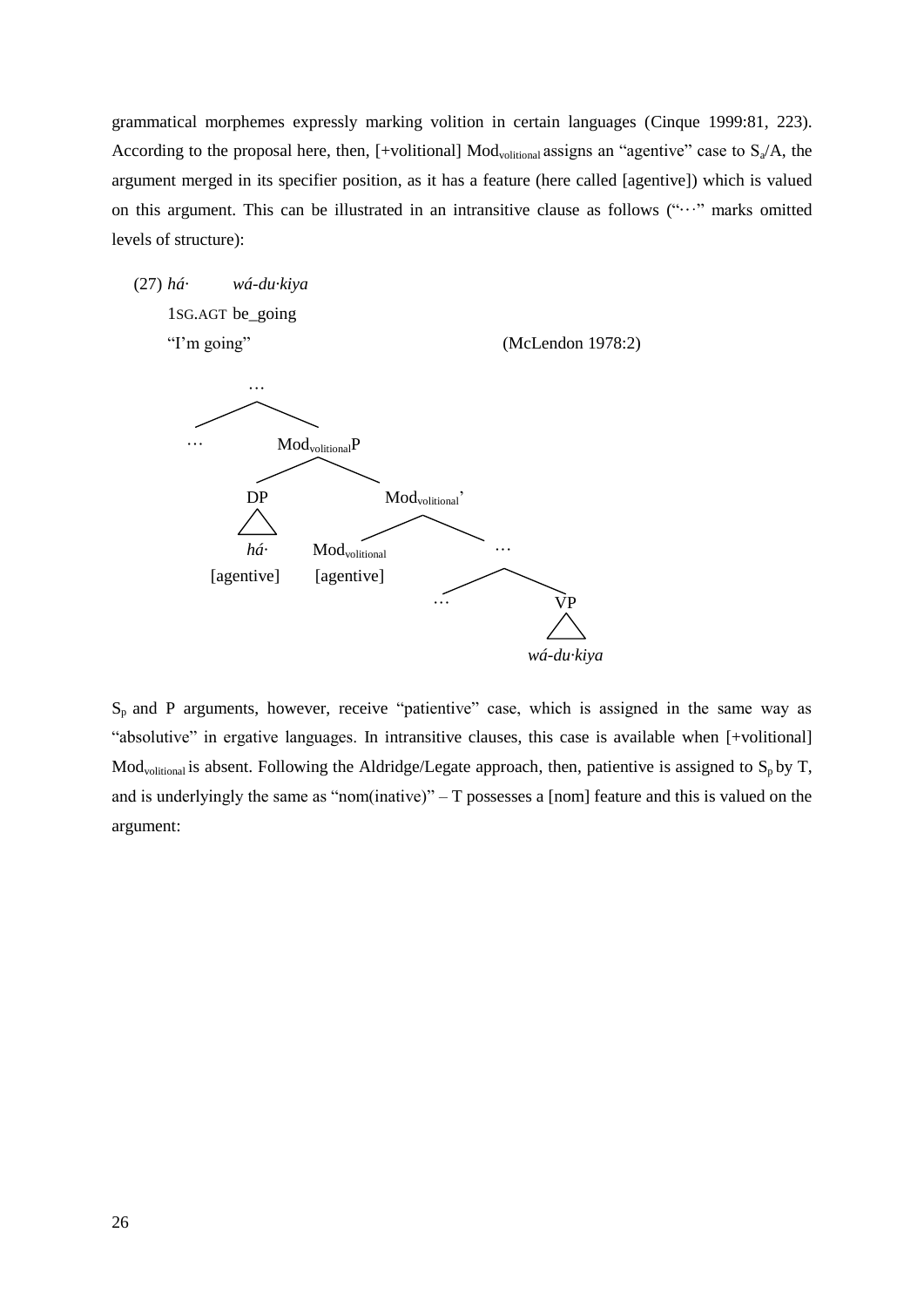

Some verbs may occur both with and without a [+volitional] Mod<sub>volitional</sub> head, accounting for the fluidity of the marking.

In transitive clauses with separate marking of A and P, "agentive" is assigned by the [+volitional] Modvolitional head to the argument in its specifier. The other argument receives "patientive", assigned in the same way as absolutive. Aldridge and Legate between them suggest a number of different mechanisms for the assignment of absolutive in transitive clauses, and it is difficult to know which is correct in a particular split/fluid-S language – here, assume patientive/absolutive/nominative is again assigned by T: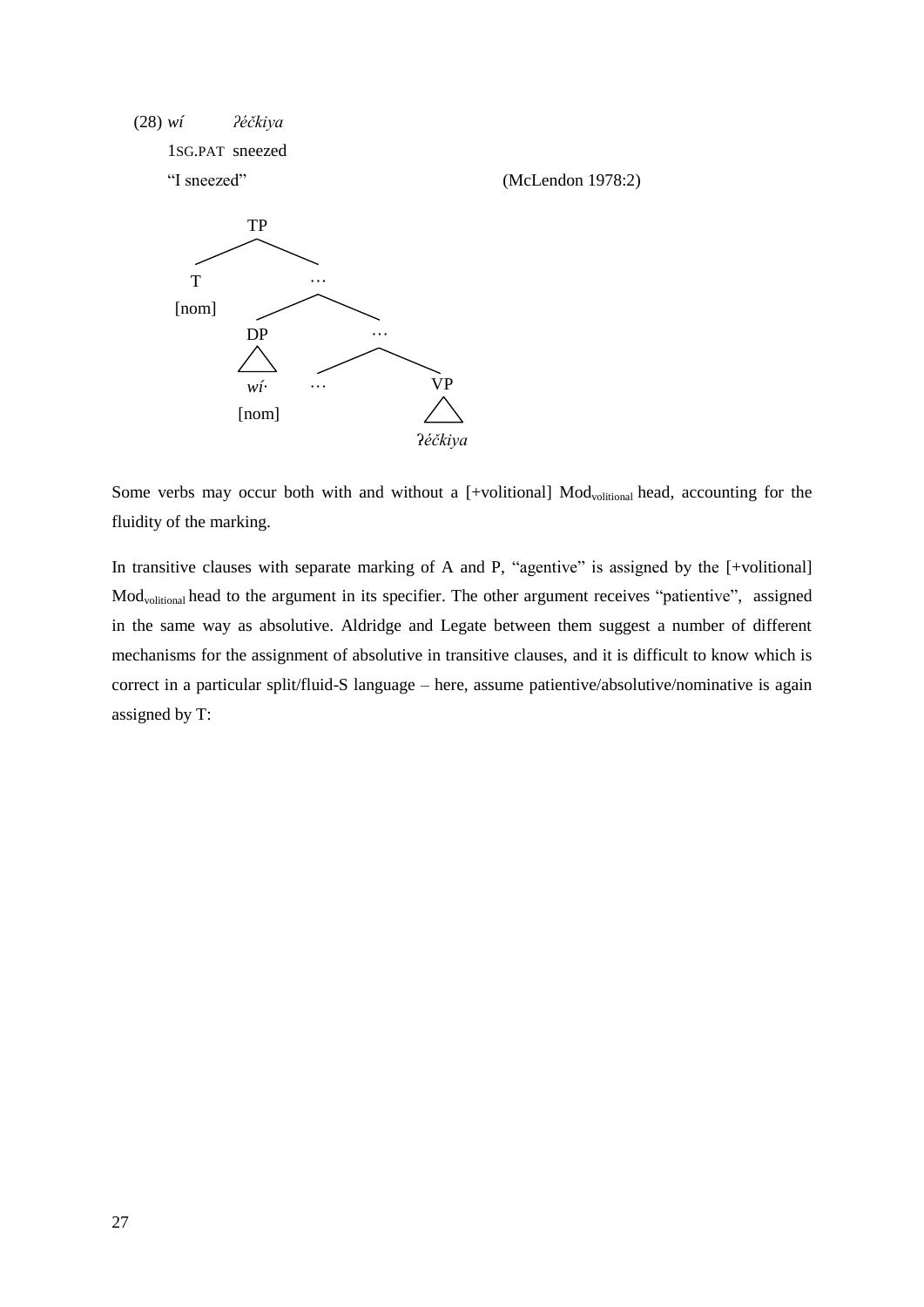

#### *5.2.2.Georgian*

It is true that in many languages the split does not appear to be so easily tied to any of the heads in Cinque's (1999) hierarchy. This is not necessarily problematic, however, as Cinque does not claim the hierarchy to be exhaustive and it is often possible to connect the split to a functional head proposed elsewhere in the literature; such heads might plausibly be incorporated into the cartographic approach. For example, Arkadiev (2008:105-7) connects split-S case-marking in Georgian to telicity. A telicity head (heading "TelicP" or similar) is posited by Kratzer (2004) and a number of other authors, such as Carnie (2011). Evidence for the existence of such a head also comes from the telicity-related morphology found in various languages: for instance Travis (2005, 2010:121) argues that the morpheme *ka-* in Tagalog encodes telicity; telicity is also reflected morphologically in Russian (Kratzer 2004:404). Under the current proposal, the head Telic can be taken to assign agentive case when it has the value [-telic]: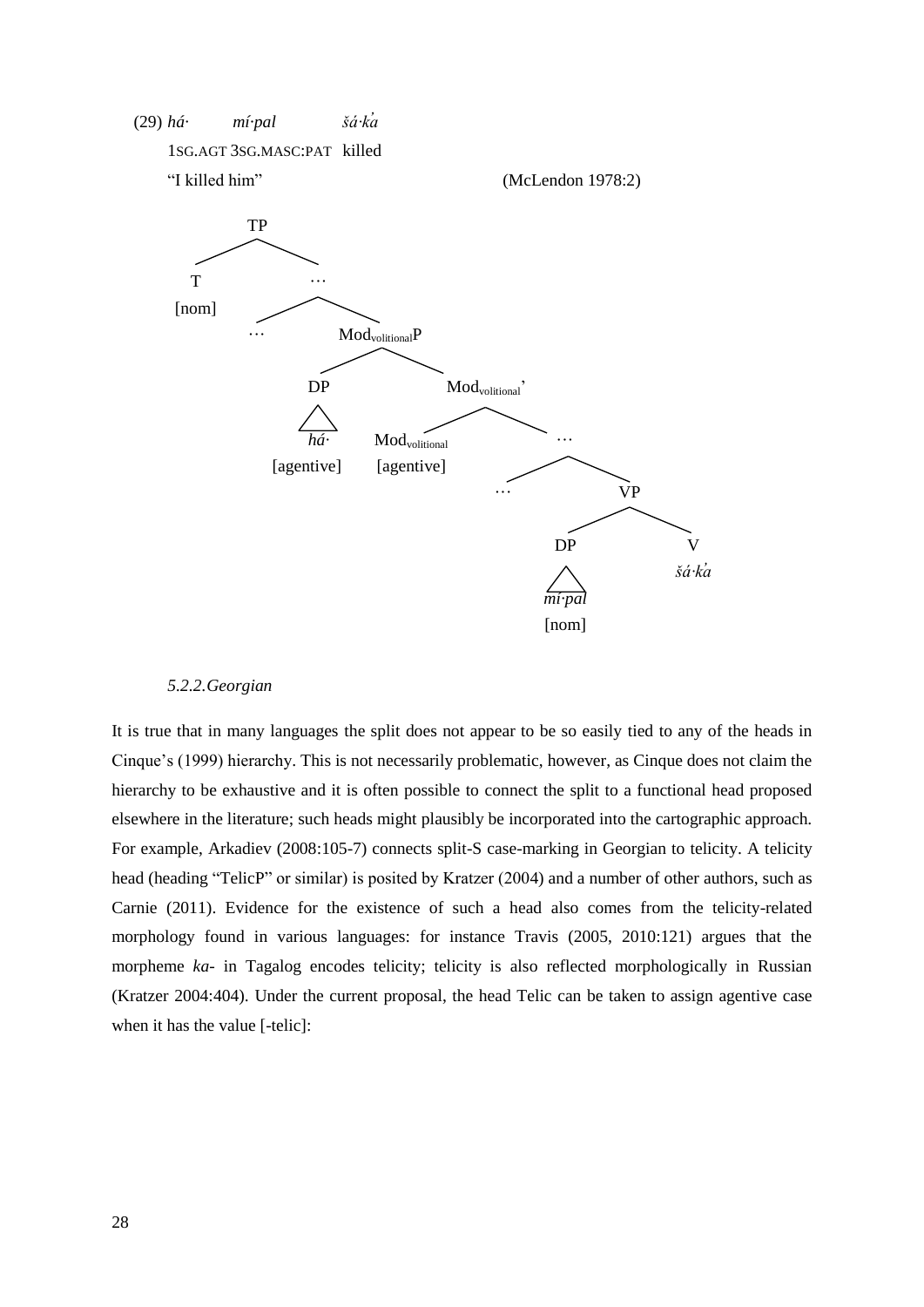(30) Merab-ma imušava



In patientive clauses [-telic] Telic is unavailable (*mgeli* could also be construed as a VP-internal argument):



Telicity has also been connected to unaccusativity in languages such as Dutch (van Hout 2004): note that, as shown in subsection 4.3, Georgian is one of the languages for which a connection between unaccusativity and split-S patterns holds up well. Some possible consequences of this proposal for the theory of unaccusativity will be discussed in subsection [5.5.](#page-32-0)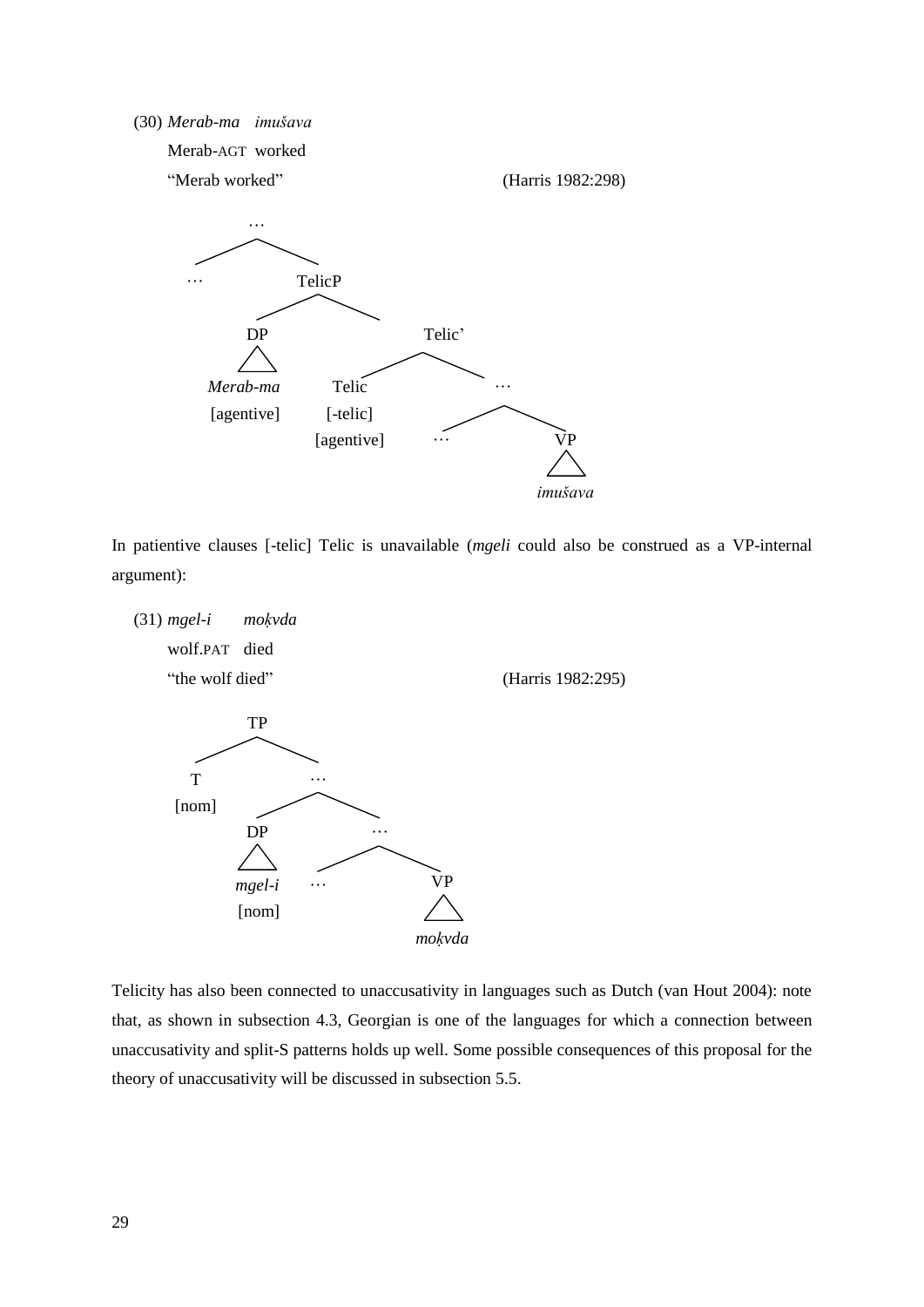## *5.2.3.Guaraní*

In Guaraní, the split-S system is connected to a semantic feature that Mithun (1991:524) calls [ $\pm$ event]. [-event] verbs correspond to those typically expressed by adjectival predicates in European languages, e.g. they are translated *be strong*, *be sick*, *be sleepy* etc.. [+event] verbs constitute the remainder, which tend to correspond to verbs in European languages – *go*, *fall*, *swim*, *work* etc. (Mithun 1991:512-14). Baker (2003) argues that a similar class of adjectival verbs in Mohawk is formed through the incorporation of an underlying adjective with a functional head Pred. If this analysis is extended to Guaraní, it might be argued under the present proposal that Pred is responsible for agentive "agreement" (which actually reflects case assignment) in those instances where it does not incorporate with the adjective. Pred also introduces the agentive argument into the derivation in these instances. Thus in examples like [\(32\),](#page-29-0) it is Pred that is responsible for the "agreement" marking; in [\(33\),](#page-29-1) this marking comes from elsewhere as Pred is not able to assign case:

<span id="page-29-0"></span>(32) *a-xá*

1SG:AGENTIVE-go "I go"

<span id="page-29-1"></span> $(33)$  *še-rasi* 

1SG:PATIENTIVE-be.sick "I am sick"  $(Mithun 1991:511)$ 

 $\overline{\phantom{a}}$ 

#### *5.2.4.Central Pomo*

A language which seems to have a more complicated split-S system is Central Pomo. Under Mithun's (1991:518-24) analysis, case marking in Central Pomo is sensitive to [±event], as in Guaraní, but also to two other factors: [±control] and [±affect]. Agentive/patientive case marking is distributed among the arguments of intransitive verbs as follows:

|            | [+control]  | Agentive   | jump, go, run                            |
|------------|-------------|------------|------------------------------------------|
| $[+event]$ | [-control]  | Patientive | hiccough, sneeze, vomit; fall, die, slip |
|            | [-affect]   | Agentive   | be tall, be strong, be righthanded       |
| [-event]   | $[+affect]$ | Patientive | be sick, be tired, be cold               |

*Table 9: case marking in Central Pomo according to Mithun (1991:518-24).*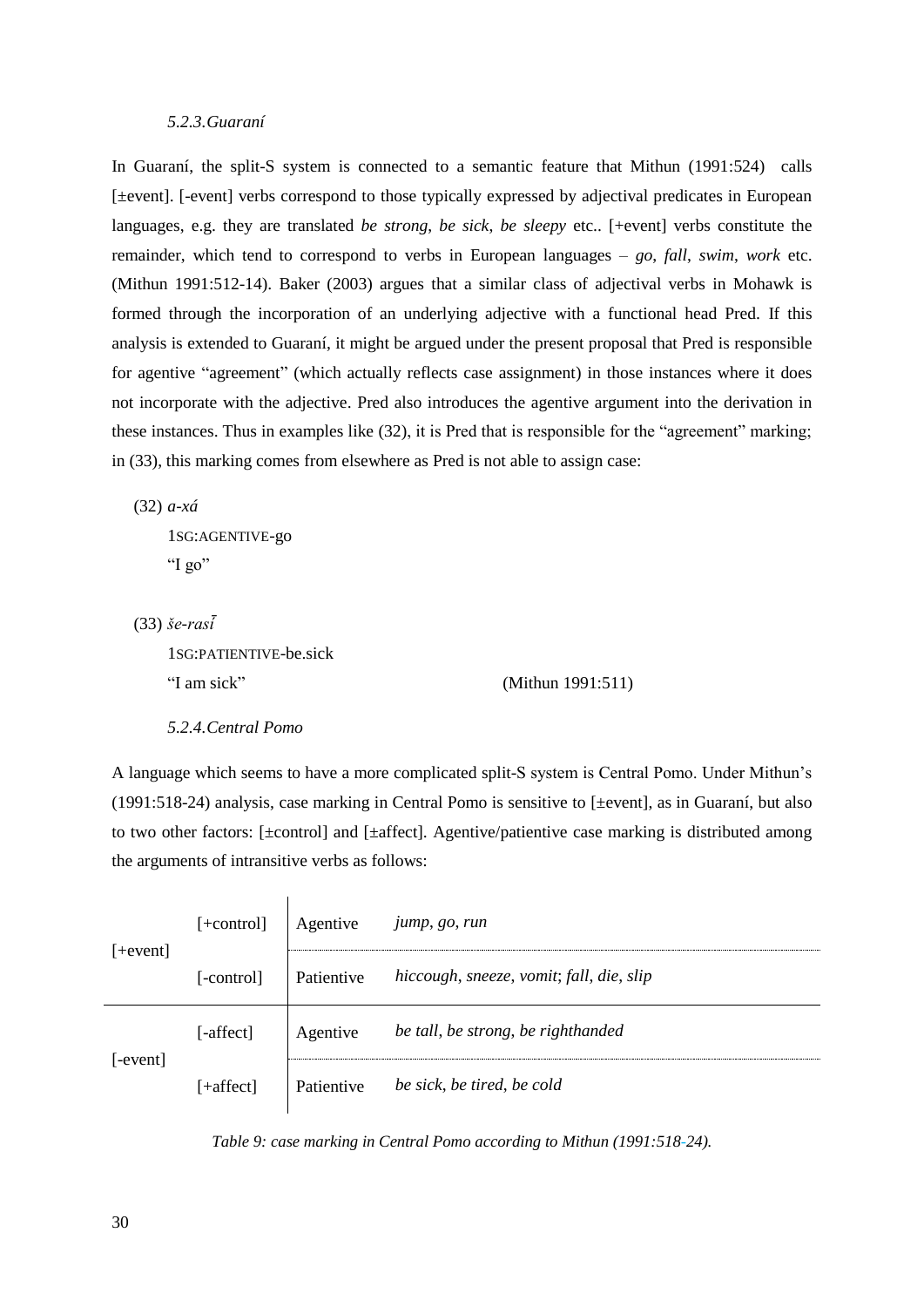It may be possible to account for case marking in Central Pomo by positing that it is in some way sensitive to multiple heads. Considering the examples given in table 9 and others also provided by Mithun, it seems [ $\pm$ control] might plausibly be connected to the Mod<sub>volitional</sub> head and [ $\pm$ affect] to the distinction between "stage-level" predicates (referring to transitory properties) and "individual-level" ones (non-transitory properties). Kratzer (1995) argues that stage-level predicates have an extra argument position in argument structure; this could reasonably be associated with an additional functional head involved in case assignment to  $S<sub>a</sub>$ . It has already been suggested that [ $\pm$ event] may be connected to a Pred head. Case in Central Pomo is also sensitive to evidentiality and the speaker's level of emotional involvement (Mithun 1991:521-2), which can override the use of patientive case for intransitive arguments in certain situations, suggesting the Moodevidential and Moodevaluative heads may also play a role.

In some way, then, it seems these heads may interact to produce the case marking patterns observed. How exactly this might occur is open to discussion. One possibility is that the case-assigning head inherits its case feature from another head. Svenonius (2002), Chomsky (2008) and Deal (2010) all present proposals wherein multiple heads are involved in case assignment that may be worth considering with regard to this issue.

## *5.2.5.Mohawk*

It is true that there are languages for which it presently seems very difficult to apply the current proposal. Mithun (1991:528-36) fails to find any consistent semantic basis for the split-S system of Mohawk, suggesting it may (to a degree) have an idiosyncratic lexical basis. Possibly, then, refinements are required to the present proposal to allow for this sort of system. Alternatively, it may be that the variation in Mohawk can indeed be connected to certain functional heads, but that it is not yet obvious what those heads might be.

## <span id="page-30-0"></span>*5.3. Predictions*

The proposal given here does appear to present a promising analysis of split-S systems. It is also open to empirical verification in a number of ways. For example, the claim that agentive is an inherent case would predict, following Woolford's (2006b) diagnostics, that it will be retained in raising constructions and that agentive subjects – in some languages – can co-occur with nominative objects (the latter borne out by the case marking facts in Georgian discussed above). Further, as agentive case is not held to be connected to the T head, it ought not to be dependent on finiteness and should still occur in non-finite clauses; the patientive is predicted to show the same finiteness-related behaviours as the absolutive (for discussion of these see Legate (2008:62-7)). These predictions alone, however, do not allow the agentive to be distinguished from the ergative.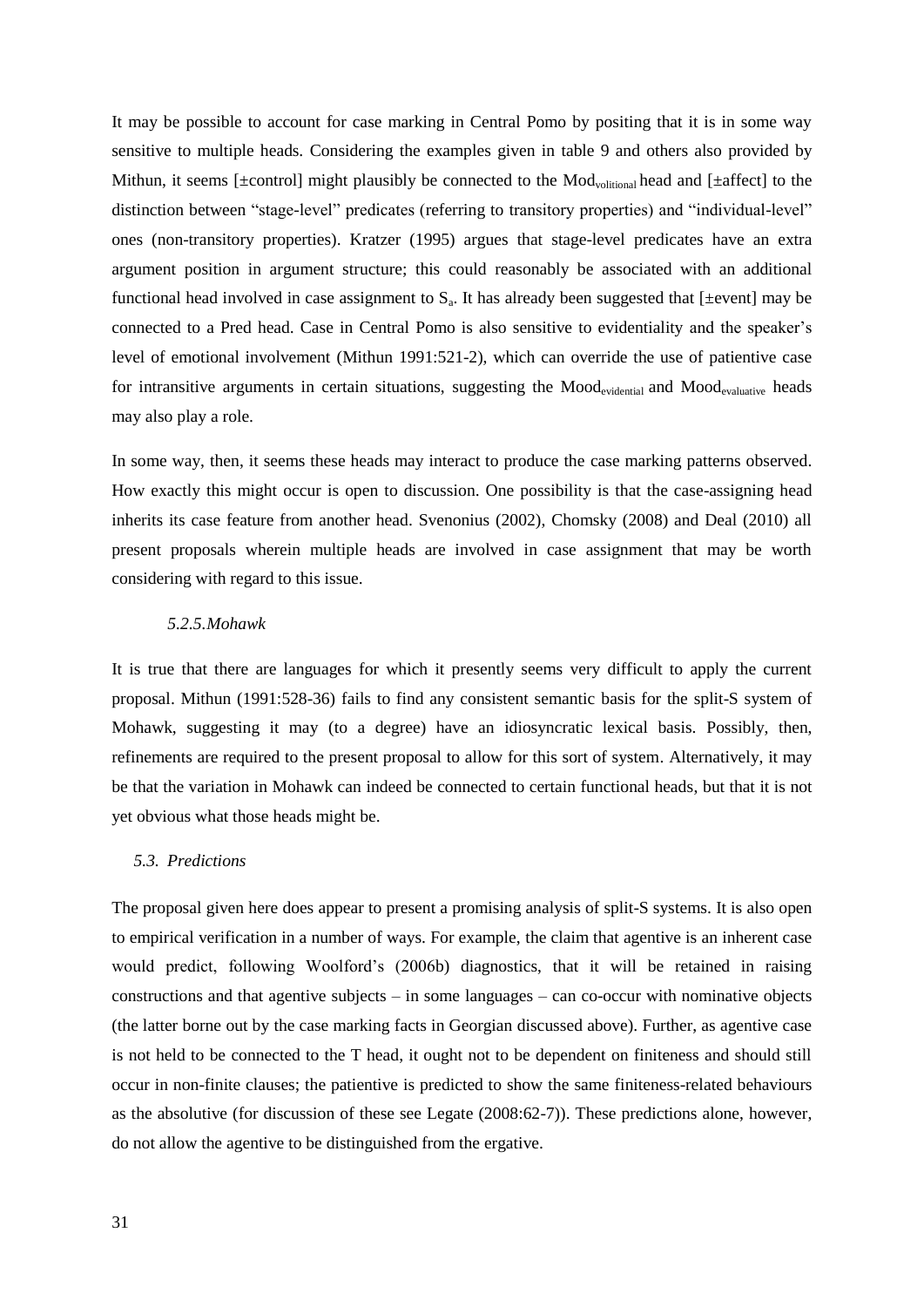Another prediction made by this analysis is that agentive case will be absent in certain transitive clauses where the necessary functional heads are not present. This is borne out by verbs in several split-S languages which take double patientive marking and lack any marking of the agentive, as in the following example from Central Pomo (Mithun 1991:523):

 $(34)$   $\underline{to} = wa$  *m* $\underline{to}$   $\gamma \acute{a} \cdot \text{q}$ *an*? 1SG.PAT=Q 2SG.PAT remember "do you remember me?"

Here, both arguments of the transitive verb take patientive forms. Under the analysis given above, this would be because there is no [+volitional] Mod<sub>volitional</sub> head to assign agentive case to the A argument *mto* "you" (although the question of how both arguments do still receive case remains open). Other languages with similar constructions include Eastern Pomo (McLendon 1978:3), Haida (isolate, Canada) (Mithun 1999:216), Lakhota and Caddo (Mithun 1991:517, 528).

This approach might also predict more fluidity in "split"-S systems than is usually noted by researchers. Note that English *walk*, which is prototypically atelic, can be telic when a specific destination is mentioned:

| (35) John walked           | (atelic) |  |  |
|----------------------------|----------|--|--|
| (36) John walked to London | (telic)  |  |  |

Similar effects in languages where telicity governs "split"-S marking might lead to a verb like *walk*  occurring sometimes with an agentive and sometimes with a patientive argument. The possibility should be carried in mind that some languages may well exhibit more fluid-S behaviour than has been noted: if many languages seem not to have had a comprehensive survey of the factors governing their split-S behaviour at all, and others (e.g. Basque, Georgian) have been frequently wrongly identified as ergative, it would not be surprising if even in the better analysed languages if some verbs with some degree of fluid-S behaviour have not been identified as such. Some degree of fluidity has indeed been observed in "split"-S languages, for example in Central Pomo (Mithun 1991:520):

(37) *ʔa· k'lú·k'lu·w* 1SG.AGT coughed "I coughed (intentionally)"

 $(38)$  *to*  $k'l'u'k'l'u'w$ 1SG.PAT coughed "I coughed (non-intentionally)"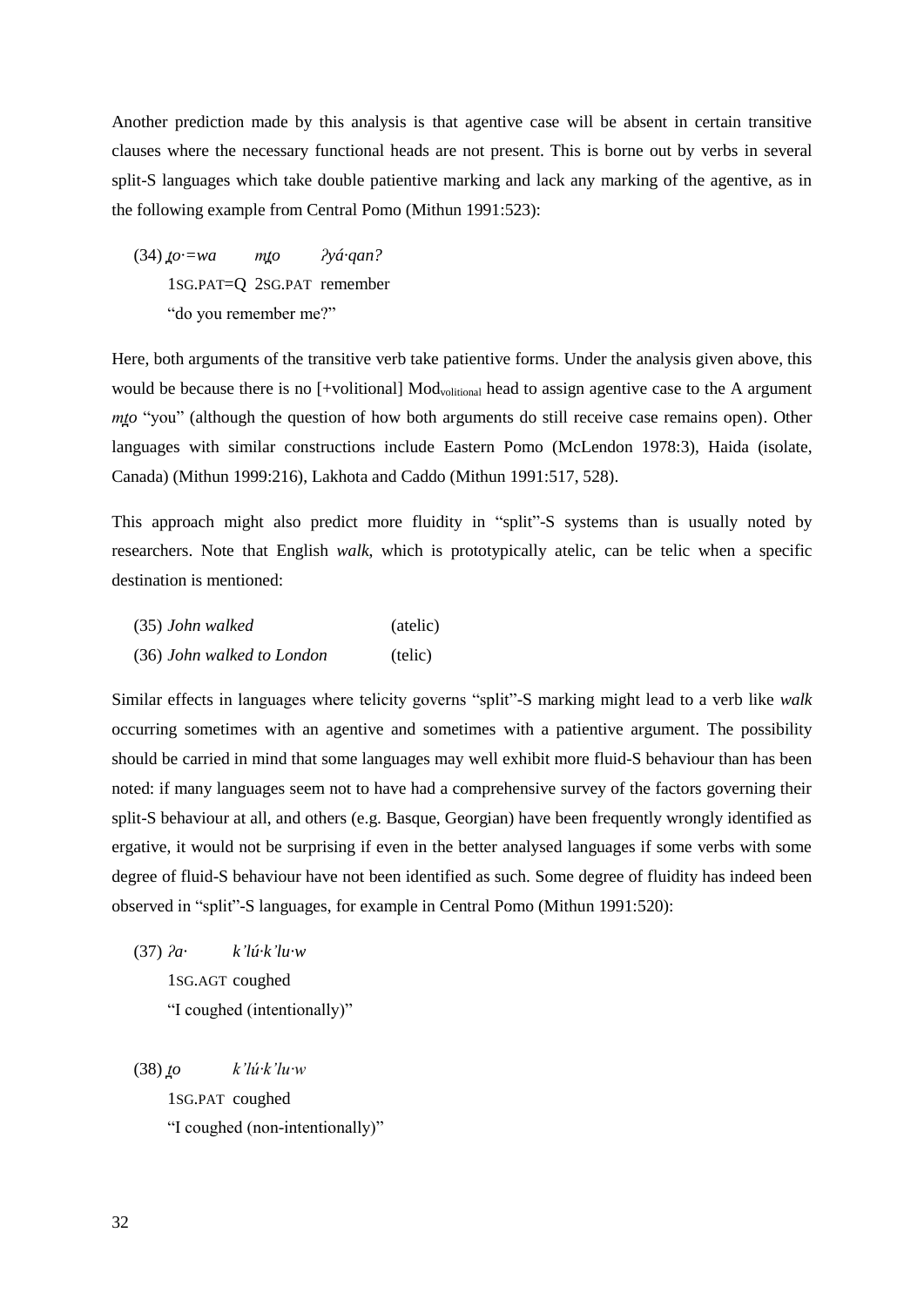Other "split"-S languages in which some degree of fluidity on certain verbs has been observed include Lhasa Tibetan (DeLancey 1984:134), Guaraní and Lakhota (Mithun 1991:513, 517). This can also be seen as evidence against Dixon's (1994:82) claim of a "fundamental difference" between split- and fluid-S systems.

#### *5.4. Explanations for typological observations*

The proposal is also conceptually appealing in its prediction that core case marking may be connected to a number of functional heads, as there seems to be no obvious reason that it should be restricted to a couple if the cartographic approach positing a large number of heads is adopted. Some questions do arise out of this, however. Firstly, if any of a large number of heads can assign case (which might possibly appear to be instantiated as "agreement" in some languages), why across a very large majority of languages does case/agreement seem to be connected to a much smaller number? (Split-S agreement is found in only about 7% of languages (Siewierska 2011), split-S case in about 2% (Comrie 2011).) Secondly, it might be asked why are there are heads which never seem to be connected to case assignment – there do not seem to be any languages where case is connected to celerative aspect, for instance, and yet Cinque (1999) posits Asp<sub>celerative</sub> heads.

A plausible answer to these questions may lie in the notion of some form of "subject/agent prototype", whereby for instance a prototypical subject or agent is a volitional controller of a tensed, perfective, atelic verb denoting an action rather than a state, alongside other properties such as definiteness, topicality etc. (see Keenan (1976) for a list of possible subject properties and Dowty (1991:571-3) for discussion of some of the possible properties of an "Agent Proto-Role"). The way the learner employs this prototype in acquisition may lead to certain heads being favoured above others in assigning case to S or A arguments.

#### <span id="page-32-0"></span>*5.5. Consequences*

Some wider consequences of this approach are worth mention. It may also account for aspect-based split ergativity if it is stipulated that ergative case (at least in languages with this split) is assigned by or otherwise connected to a (transitive) Asp head. (The question of why this should be limited to transitives remains open. Plausibly there may be a connection to Burzio's generalisation – according to which only verbs with external arguments may assign accusative case (Burzio 1986:178) – and to the connections being accusative case and aspect observed in many languages, e.g. Russian (Richardson 2007:51) and Finnish (Kratzer 2004:389-90).) A number of split-S languages, including Mohawk (Mithun 1991:533), Tuscarora (Iroquoian, USA/Canada) (Mithun 1999:221), Georgian (Harris 1981:46-7) and Lhasa Tibetan (DeLancey 1984:133), have split-S systems only in certain aspects, suggesting an Asp head may also play a role in licensing case in these languages.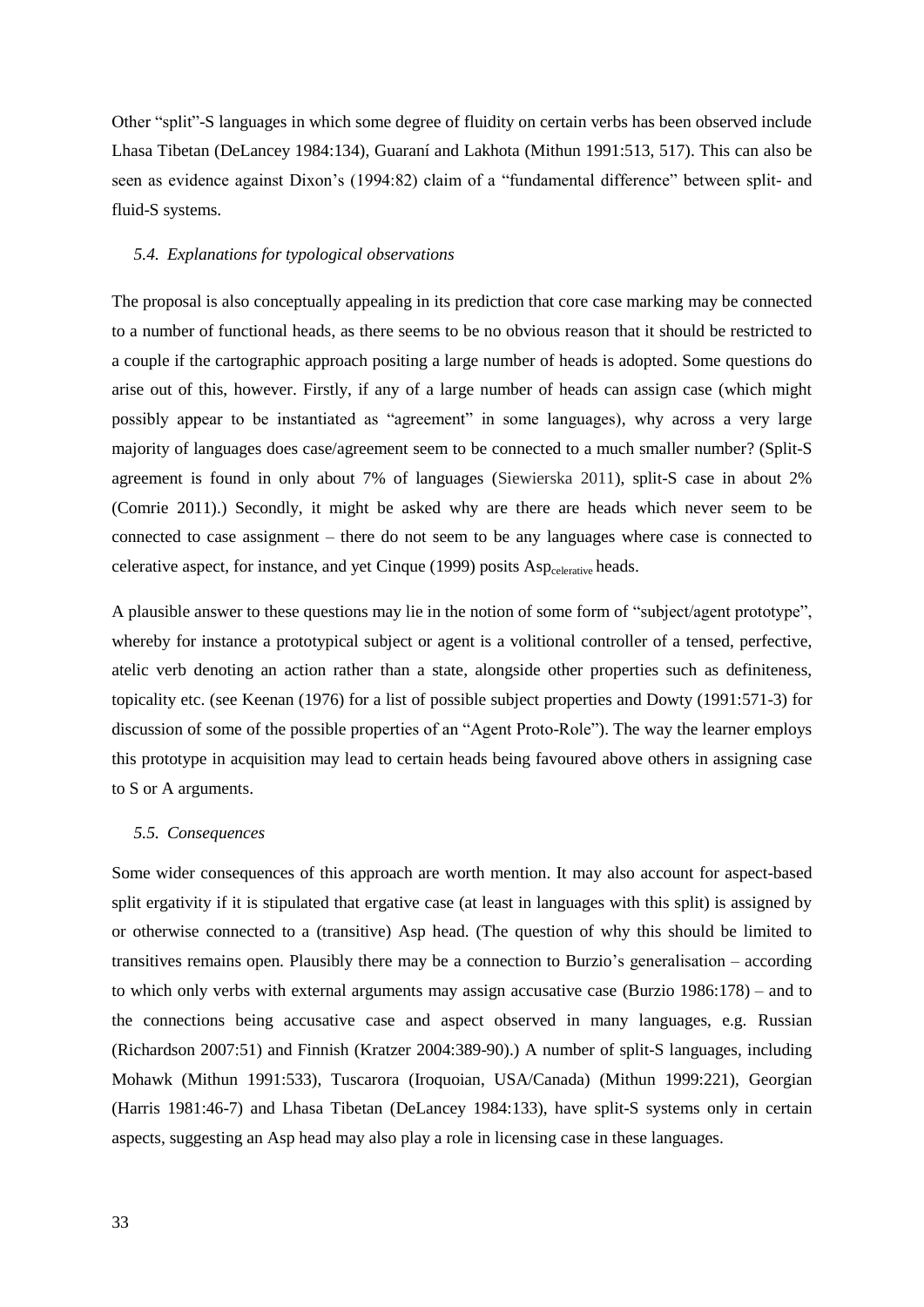This proposal also has consequences for the theory of unaccusativity, which cannot be discussed in detail here. If agentive is an inherent case, it ought not to be able to occur on unaccusative arguments if, as the unaccusative hypothesis suggests, these are base-generated as complements to V. Yet, as has been seen in section 4, some unaccusative arguments do appear to occur with the agentive. One possible resolution to this issue is that unaccusative behaviour is itself a result, not of an argument's initial position, but of its interaction with various functional heads (similar arguments are presented for example by Öztürk (2005:97-8)). This may have a further advantage of providing an explanation for variation in unaccusative behaviour seen across and within languages (as discussed in Sorace (2000) and Randall, van Hout, Weissenborn & Baayen (2004)). In some languages the heads associated with case and those associated with unaccusativity might coincide, which would explain why there do seem to be languages in which unaccusativity and split-S properties are closely linked. It is also possible that Sorace's ASH can be derived from the nature of the functional hierarchy in some way.

#### <span id="page-33-0"></span>*5.6. Relation to existing approaches*

To close this section, consider again the theoretical models presented in section [2.](#page-3-1) As has been argued, the approach proposed here can be considered an extension of the Aldridge/Legate model. It is unclear, however, how the current proposal might be integrated into the dependent case approach advocated by Baker (2012): the cognate object analysis presented in subsection [4.2](#page-13-0) is viable only if the unaccusativity analysis of split/fluid-S systems is adopted. As has been seen, this analysis seems insufficient; further, it appears inferior to the analysis presented here which accounts for a wider range of languages. It can be concluded, therefore, that it is an extension to the Aldridge/Legate model that offers the most promising analysis of split/fluid-S phenomena.

## **6. Conclusions and prospects**

This dissertation has looked at a wide range of interlinked areas. Section [2](#page-3-1) considered a number of theoretical approaches to alignment, both in terms of the phenomena they were originally formulated to explain (principally the differences between accusative and ergative languages) and with regard to possible extensions (where relevant) to tripartite languages. It concluded that, of those approaches considered, those of Aldridge (2004 and subsequent work), Legate (2002, 2006, 2008) and Baker (2012) (and suggested extensions) were the most successful at accounting for the types taken into account at this stage.

Section 3 argued that split- and fluid-S systems can be seen as variants on ergative systems in some way. Section [4](#page-11-1) considered the possibility, presented in several authors, of accounting for these systems in terms of unaccusativity. On the basis primarily of Sorace's (2000) Auxiliary Selection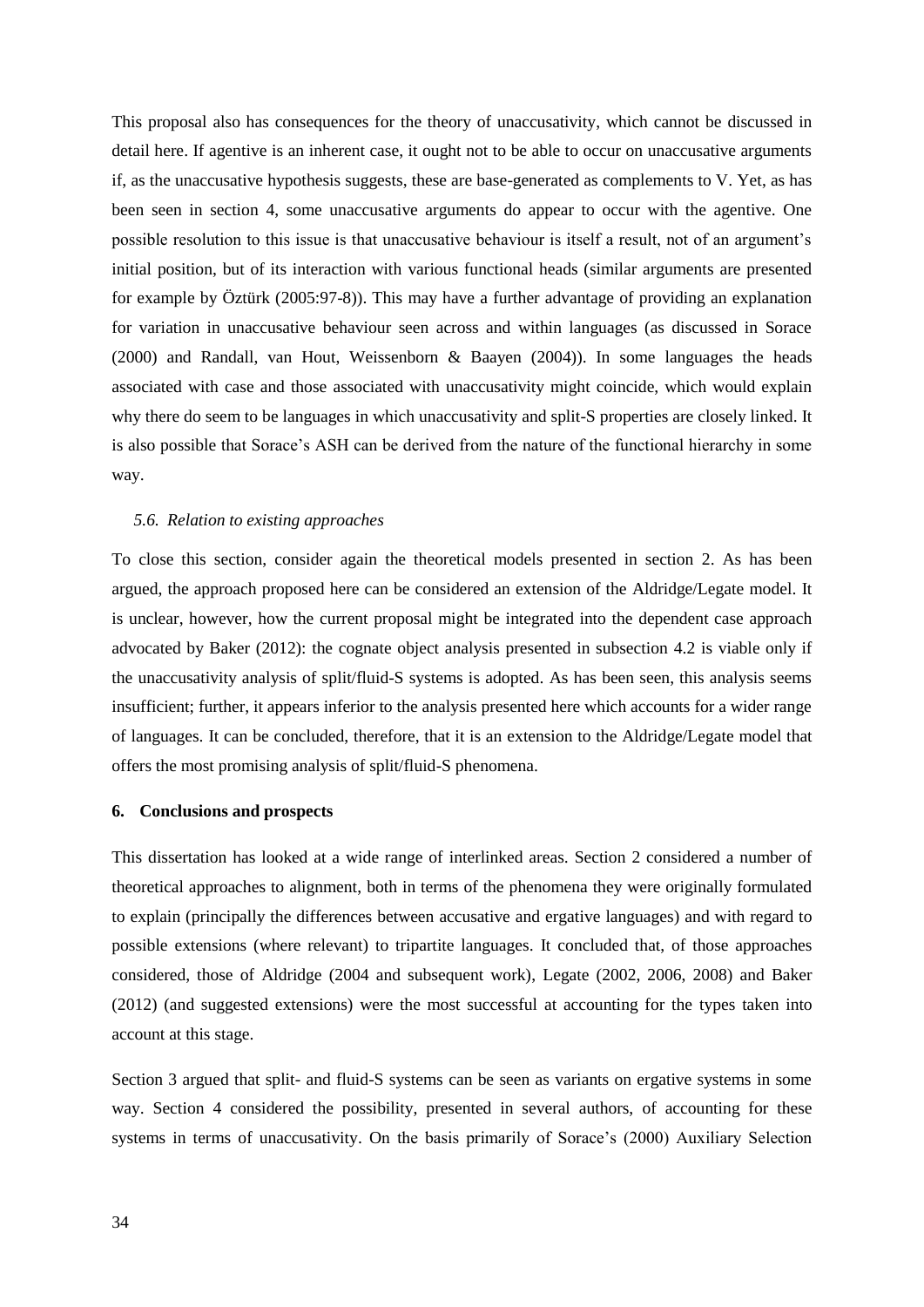Hierarchy, it found that this analysis did not appear viable for all languages, although unaccusative and split/fluid-S behaviours may correlate in some.

Section [5](#page-23-1) presented an alternative proposal, arguing that cross-linguistic variation in case marking and agreement may arise from variation in which functional heads are associated with these phenomena, assuming in line with the work of the cartographic approach that the number of such heads is considerable. In particular, it proposed an extension of the Aldridge/Legate approach under which a number of heads can assign inherent case to A and  $S_a$  arguments. It also concluded that Baker's (2012) approach is not amenable to this sort of extension – indeed it offers no obvious satisfactory explanation for split/fluid-S languages at all.

In sum, therefore, it may be concluded that the Aldridge/Legate type of approach, with some slight extensions, is the most promising existing account of case alignment variation in the world's languages. A great number of issues remain outstanding, however. Most obviously in relation to the "cartographic" proposal, the predictions in subsection [5.3](#page-30-0) still require empirical verification, and it remains to be seen which heads may be responsible for case assignment in most split-S languages.

Not all alignment phenomena are clearly accounted for in this type of proposal. A deep, formal explanation for person/animacy-based split ergativity, as opposed to an arbitrary morphological specification, remains elusive. Other alignment types (such as hierarchical alignment) have not been discussed. This discussion has also somewhat skirted around the issue of agreement and its relation to case, as discussed in subsection [2.1,](#page-3-0) and more work is still required on the nature of agreement and the ways in which it might fit in to the proposals here.

Subsection [5.5](#page-32-0) claimed that the analysis presented here may have consequences for the theory of unaccusativity, and stated that unaccusative phenomena may themselves be as a result of the interaction of arguments with functional heads (in some instances possibly the same heads as are responsible for split-S phenomena). This, then, is another area for further research. More work along the lines of the ASH, based on other unaccusativity diagnostics across a greater range of languages, would also be useful in evaluating the reliability of the conclusions of Section 3.

This dissertation, then, has successfully realised its main aim, as laid out in subsection [1.2,](#page-2-0) of evaluating which of the various theories considered presents the most promising account of crosslinguistic variation in alignment. This decision has been influenced by the secondary aim of accounting theoretically for split/fluid-S alignment systems, for which a solution has been proposed. Further work remains to be done, however.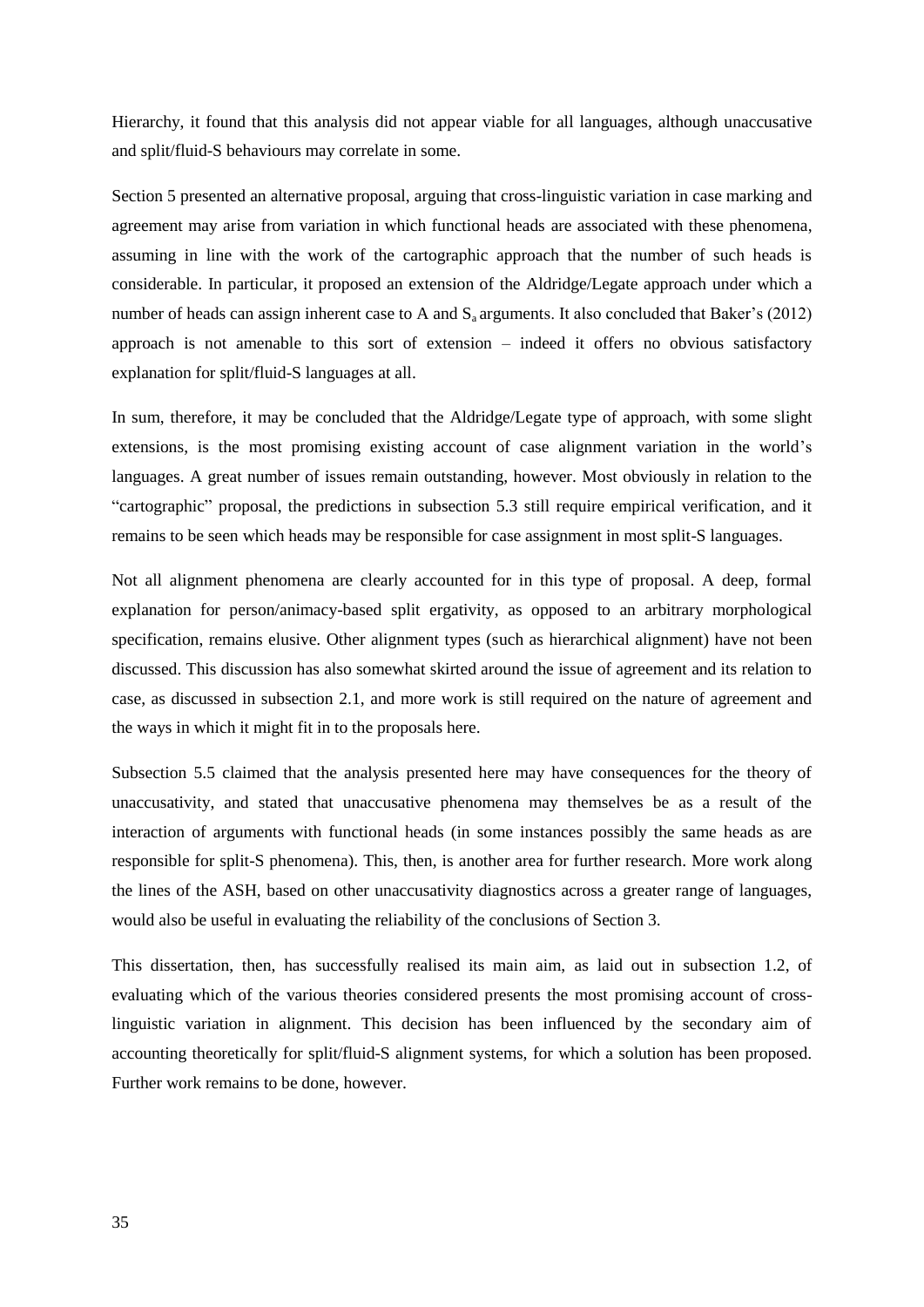## **References**

Aissen, J. (2003). Differential Object Marking: iconicity vs. economy. *Natural Language & Linguistic Theory*, vol. 21, no. 3, pp. 435-83.

Aldai, G. (2009). Is Basque morphologically ergative?: Western Basque vs. Eastern Basque. *Studies in Language*, vol. 33, no. 4, pp. 783-831.

Aldridge, E. (2004). *Ergativity and word order in Austronesian languages*. PhD dissertation: Cornell University.

Aldridge, E. (2007a). Minimalist analysis of ergativity. *Sophia Linguistica*, vol. 55, pp. 123-142.

Aldridge, E. (2007b). Case in Ergative Languages and NP Split-Ergativity. In: *Proceedings of the Texas Linguistics Society IX Conference*, pp. 1-20.

Aldridge, E. (2008a). Generative approaches to ergativity. *Language and Linguistics Compass* vol. 2,. no.5, pp. 966-95.

Aldridge, E. (2008b). Phase-based account of extraction in Indonesian. *Lingua* vol. 118, no. 10, pp. 1440-69.

Aldridge, E. (2012). In: D. Jonas, J. Whitman & A. Garrett (eds.), *Grammatical change : origins, nature, outcomes*. Oxford: Oxford University Press.

Alexiadou, A., Anagnostopoulou, E., & Everaert, M. (2004). Introduction. In: A. Alexiadou, E. Anagnostopoulou & M. Everaert (eds.), *The Unaccusativity Puzzle: Explorations of the Syntax-Lexicon Interface*. Oxford: Oxford University Press.

Arkadiev, P.M. (2008). Semantic roles, event structure, and argument encoding in semantically aligned languages. In: M. Donohue & S. Wichmann (eds.), *The Typology of Semantic Alignment*. Cambridge: Cambridge University Press.

Baker, M.C. (1996). *The Polysynthesis Parameter*. Oxford: Oxford University Press.

Baker, M.C. (1997). Thematic roles and syntactic structure. In: L. Haegeman (ed.), *Elements of Grammar: Handbook of Generative Syntax*. Dordrecht: Kluwer Academic Publishers.

Baker, M.C. (2003). *Lexical Categories*. Cambridge: Cambridge University Press.

Baker, M.C. (2012). *Parameters of (Dependent) Structural Case*. Paper presented at the Annual Meeting of the LAGB, University of Salford. Accessed online at [http://www.rci.rutgers.edu/~mabaker/dependent-case-LAGB-revised.pdf,](http://www.rci.rutgers.edu/~mabaker/dependent-case-LAGB-revised.pdf) 20/01/2013.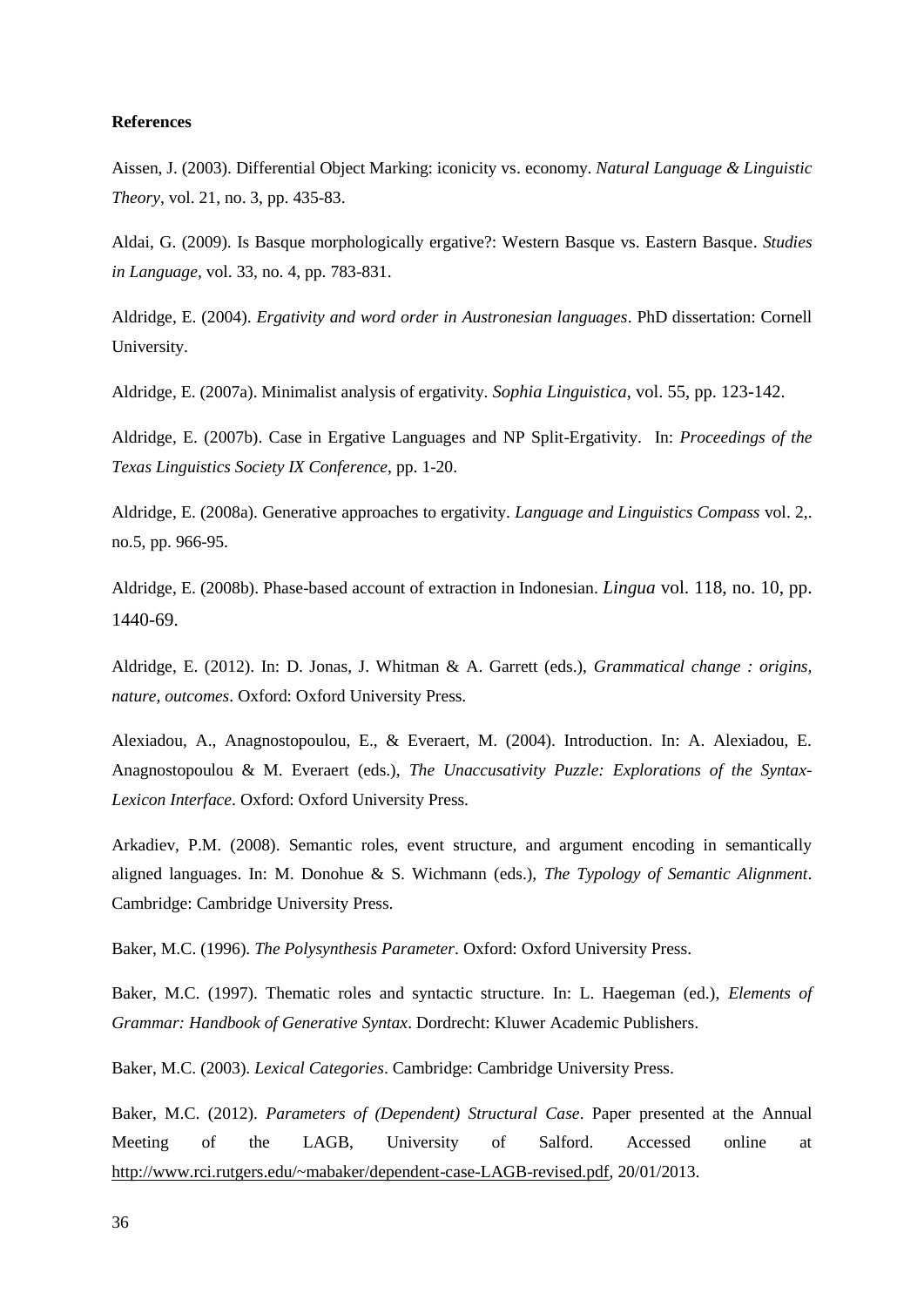Bobaljik, J. (1993). On ergativity and ergative unergatives. In: *MIT Working Papers in Linguistics* 19, pp. 45-88. Cambridge, Mass.: MIT Working Papers in Linguistics.

Burzio, L. (1986). *Italian Syntax: a government-binding approach.* Dordrecht: Kluwer Academic Publishers.

Carnie, A. (2011). Mixed categories in Irish. *Lingua*, vol. 121, no. 7, pp. 1207-24.

Chomsky, N. (2000). Minimalist Inquiries: The framework. In: R. Martin, D. Michaels & J. Uriagereka (eds.), Step by step: *Essays on Minimalist Syntax in honor of Howard Lasnik*. Cambridge, Mass.: MIT Press.

Chomsky, N., (2008). On Phases. In: R. Freidin, C.P. Otero, M.L. Zubizarreta. (eds.), *Foundational Issues in Linguistic Theory: Essays in Honor of Jean-Roger Vergnaud*. Cambridge, Mass.: MIT Press.

Cinque, G. (1999). Adverbs and functional heads: a cross-linguistic perspective. Oxford: Oxford University Press.

Cinque, G. (2004). Restructuring and Functional Structure. In: A. Belletti (ed.), *The Cartography of Syntactic Structures*: vol. 3, *Structures and Beyond*. Oxford: Oxford University Press.

Comrie, B. (2011a). Alignment of Case Marking of Full Noun Phrases. In: M.S. Dryer & M. Haspelmath (eds.), *The World Atlas of Language Structures Online*. Munich: Max Planck Digital Library. Accessed online at http://wals.info/feature/98A, 07/03/2013.

Comrie, B. (2011b). Alignment of Case Marking of Pronouns. In: M.S. Dryer & M. Haspelmath (eds.), *The World Atlas of Language Structures Online*. Munich: Max Planck Digital Library. Accessed online at http://wals.info/feature/99A, 07/03/2013.

Coon, J. (2012). *TAM split ergativity*. Unpublished ms. Accessed online at http://ling.auf.net/lingbuzz/001457, 07/03/2013.

Coon, J., & Preminger, O. (2012). Taking "ergativity" out of split ergativity. Unpublished ms. Accessed online at http://ling.auf.net/lingbuzz/001556, 08/03/2013.

Deal, A.R. (2010). Ergative case and the transitive subject: a view from Nez Perce. *Natural Language and Linguistic Theory*, vol. 28, no. 1, pp. 73-120.

DeLancey, S. (1984). Transitivity and ergative case in Lhasa Tibetan. *Proceedings of the Tenth Annual Meeting of the Berkeley Linguistics Society*, pp.131-40.

Dixon, R.M.W. (1994). *Ergativity*. Cambridge: Cambridge University Press.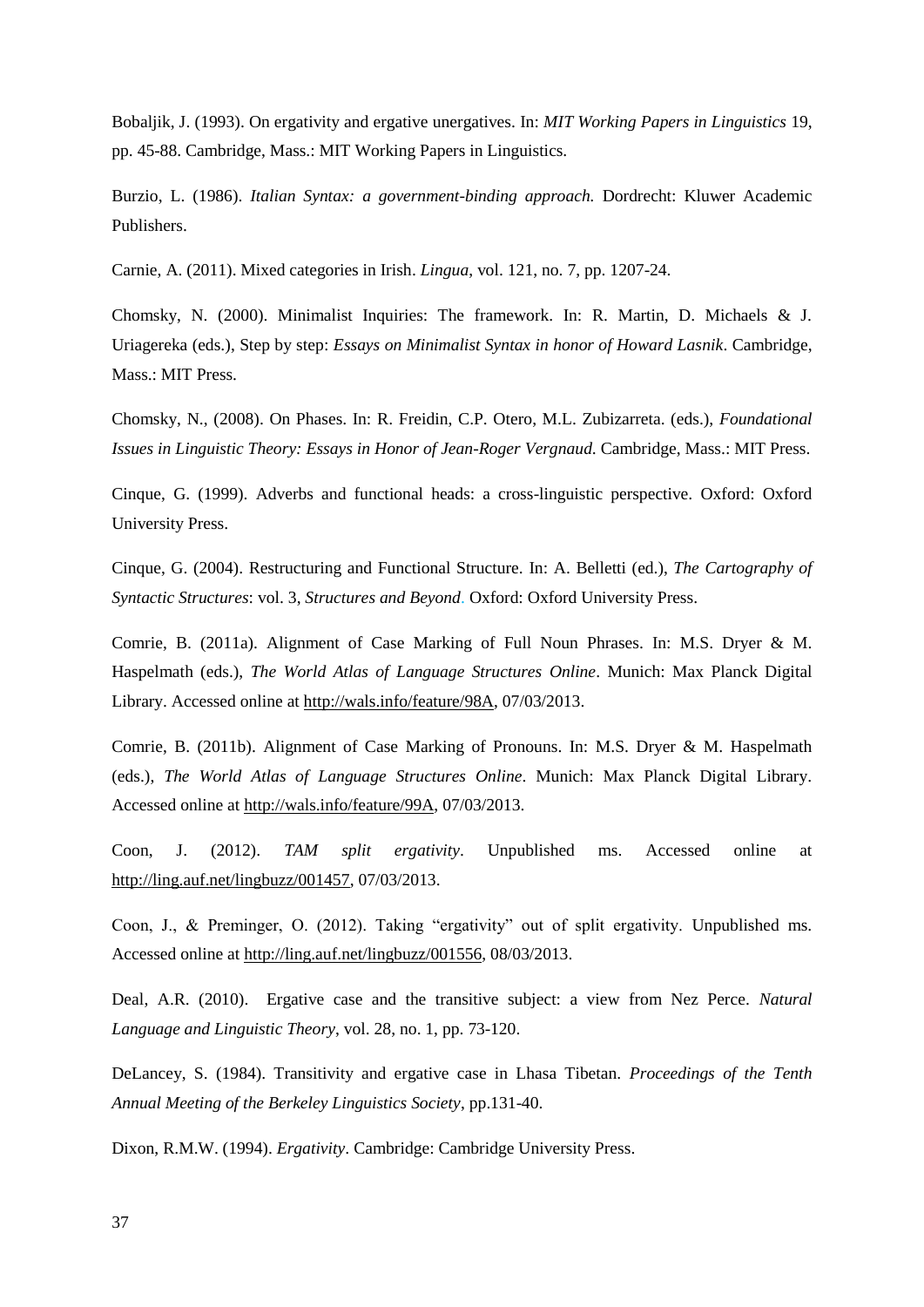Donohue, M. (2008). Semantic alignment systems: what's what, and what's not. In: M. Donohue & S. Wichmann (eds.), *The Typology of Semantic Alignment*. Oxford: Oxford University Press.

Dowty, D. (1991). Thematic protoroles and argument selection. *Language*, vol. 67, no. 3, pp. 547- 619.

Gerdts, D.B. (1991). Unaccusative mismatches in Halkomelem Salish. *International Journal of Linguistics*, vol. 57, no. 2, pp. 230-50.

Goddard, C. (1982). Case Systems and Case Marking in Australian Languages: A New Interpretation. *Australian Journal of Linguistics*, vol. 2, no. 2, pp. 167-96.

Hale, K., & Keyser, S.J. (1993). On argument structure and the lexical expression of syntactic relations. In K. Hale & S.J. Keyser (eds.), *The View from Building 20*. Cambridge, Mass.: MIT Press.

Harris, A.C. (1981). *Georgian Syntax*. Cambridge: Cambridge University Press.

Harris, A.C. (1982). Georgian and the Unaccusative Hypothesis. *Language*, vol. 58, no. 2, pp. 290- 306.

Harris, A.C., & Campbell, L. (1995). *Historical syntax in cross-linguistic perspective*. Cambridge: Cambridge University Press.

Hewitt, B.G. (1995). Georgian – Ergative, Active or What? In: D.C. Bennett, T. Bynon & B.G. Hewitt (eds.), *Subject, Voice and Ergativity: Selected Essays*. London: School of Oriental and African Studies.

Holisky, D.A. (1987). The case of the intransitive subject in Tsova-Tush (Batsbi). *Lingua* vol. 71, nos. 1-4, pp. 103-32.

Jelinek, E. (1984). Empty categories, case and configurationality. *Natural Language and Linguistic Theory* vol. 2, no. 1, pp. 39-76.

Jones, L.K. (1986). The question of ergativity in Yawa, a Papuan language. *Australian Journal of Linguistics*, vol. 6, no. 1, pp. 37-55.

Keenan, E. L. (1976). Towards a Universal Definition of 'Subject'. In: C. Li (ed.), *Syntax and Semantics: Subject and Topic*. New York: Academic Press.

Keenan, E.L., & Comrie, B. (1977). Noun Phrase Accessibility and Universal Grammar. *Linguistic Inquiry*, vol. 8, no. 1, pp. 63-99.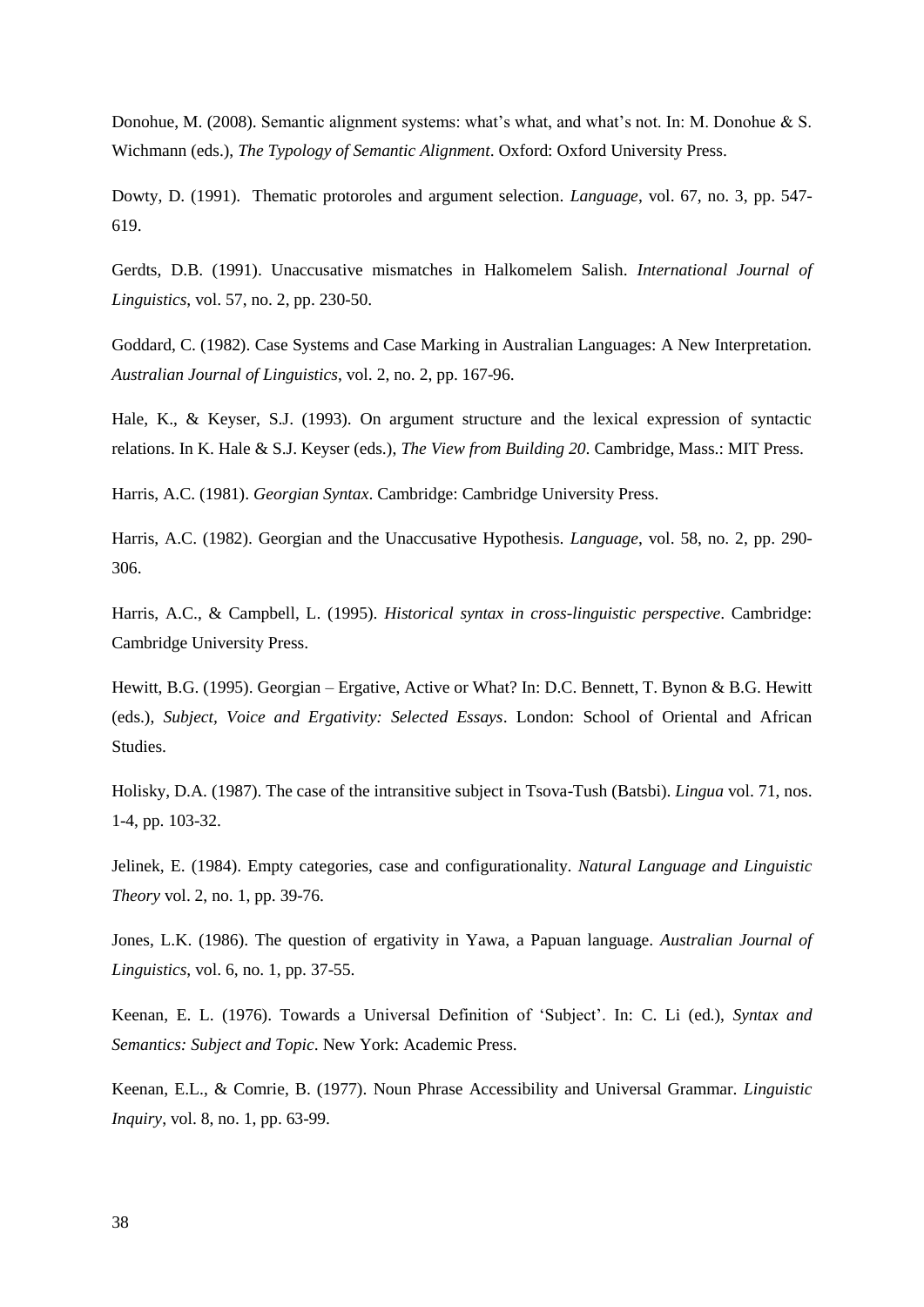Kennard, E. (1936). Mandan Grammar. *International Journal of American Linguistics*, vol. 9, no. 1, pp. 1-43.

Kiparsky, P. (2010). *Towards a null theory of passive*. Unpublished ms. Accessed online at http://www.stanford.edu/~kiparsky/Papers/vienna.pdf, 07/03/2013.

Kratzer, A. (1995). Stage-level and individual-level predicates. In: G.N. Carlson & F.J. Pelletier (eds.), *The Generic Book*. Chicago: University of Chicago Press.

Kratzer, A. (2004). Telicity and the Meaning of Objective Case. In: J. Guéron & J. Lecarme. (eds.), *The Syntax of Time*. Cambridge, Mass.: MIT Press.

Legate, J.A. (2002). *Warlpiri: Theoretical Implications.* PhD dissertation: Massachusetts Institute of Technology.

Legate, J.A. (2005). Split absolutive. In: A. Johns, D. Massam & J. Ndayiragije (eds.), *Ergativity: Emerging Issues.* Dordrecht: Springer.

Legate, J.A. (2008). Morphological and Abstract Case. *Linguistic Inquiry*, vol. 39, no. 1, pp. 55-101.

Legendre, G., & Rood, D.S. (1992). The Interaction of Grammar Components in Lakhóta: Evidence from Split Intransitivity. *Proceedings of the Eighteenth Annual Meeting of the Berkeley Linguistics Society: General Session and Parasession on The Place of Morphology in a Grammar*, pp. 380-94.

Levin, B. (1983). *On the nature of ergativity*. PhD dissertation: Massachussetts Institute of Technology.

Marantz, A. (1981). *On the nature of grammatical relations*. PhD dissertation: Massachussetts Institute of Technology.

Marantz, A. (1984). *On the nature of grammatical relations*. Cambridge, Mass.: MIT Press.

Marantz, A. (1991). Case and licensing. *Proceedings of ESCOL '91*, pp. 234-53.

McLendon, S. (1978). Ergativity, case and transitivity in Eastern Pomo. *International Journal of American Linguistics*, vol. 44, no. 1, pp. 1-9.

Mithun, M. (1991). Active/agentive Case Marking and Its Motivations. *Language*, vol. 67, no. 3, pp. 510-46.

Mithun, M. (1999). *The Languages of Native North America*. Cambridge: Cambridge University Press.

Öztürk, B. (2005). *Case, Referentiality and Phrase Structure*. Amsterdam: John Benjamins.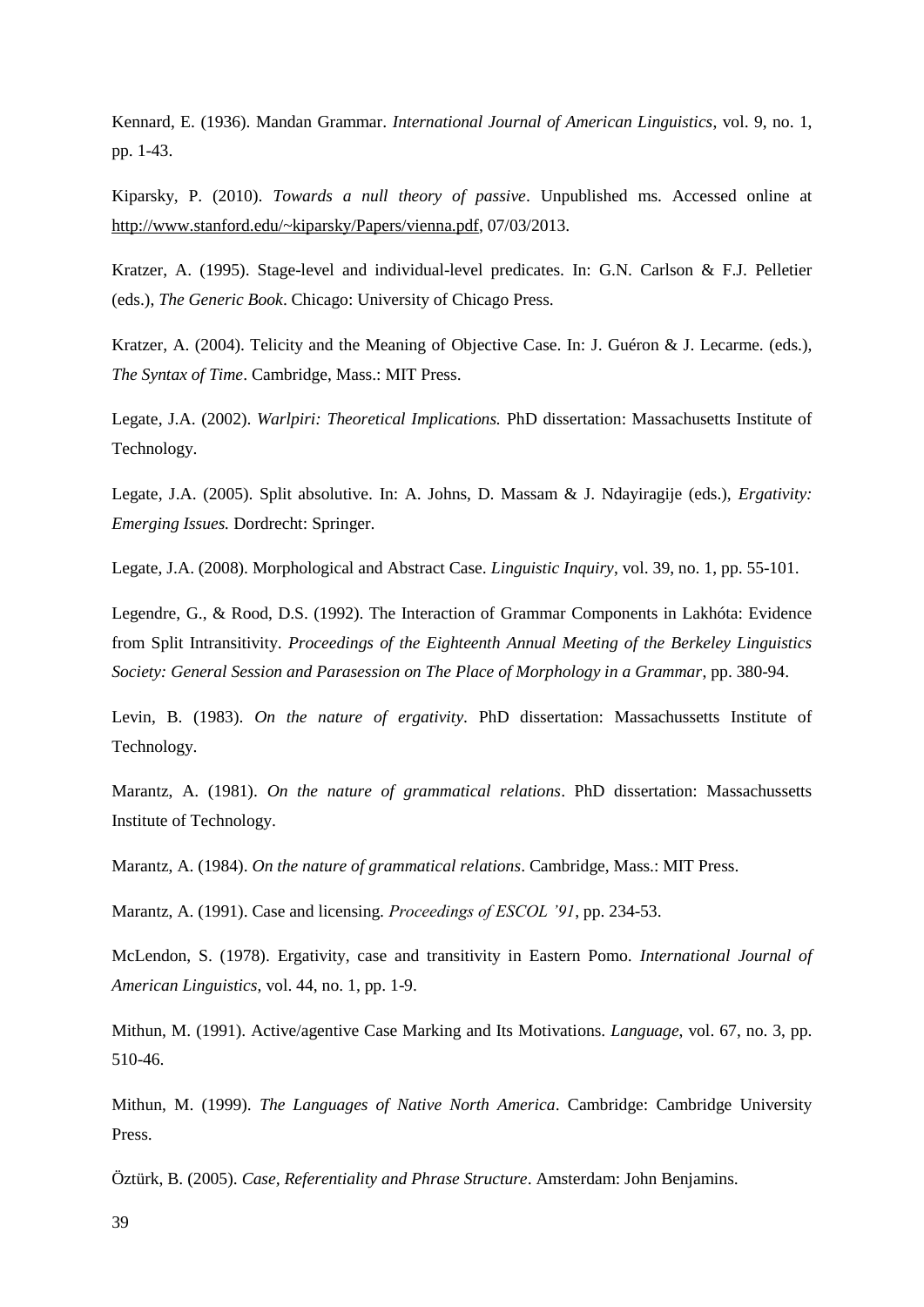Payne, T.E. (1997). *Describing Morphosyntax*. Cambridge: Cambridge University Press.

Perlmutter, D.M. (1978). Impersonal Passives and the Unaccusative Hypothesis. In: *Proceedings of the 4th Annual Meeting of the Berkeley Linguistics Society*, pp. 157-90.

Perlmutter, D.M., & Postal, P.M. (1984). The 1-Advancement Exclusiveness Law. In: D.M. Perlmutter & C.G. Rosen (eds.), *Studies in Relational Grammar 2*. Chicago: University of Chicago Press.

Racy, S. (2008). A unification of Indo-European aktionsart and Navajo theme categories. *Coyote Papers*, vol. 16, pp. 83-99.

Randall, J., van Hout, A., Weissenborn, J., & Baayen, H. (2004). Acquiring Unaccusativity: A Cross-Linguistic Look. In: A. Alexiadou, E. Anagnostopoulou & M. Everaert (eds.), *The Unaccusativity Puzzle: Explorations of the Syntax-Lexicon Interface*. Oxford: Oxford University Press.

Rice, K. (1991). Intransitives in Slave (Northern Athapaskan): Arguments for Unaccusatives. *International Journal of American Linguistics*, vol. 57, no. 1, pp. 51-69.

Richardson, K. (2007). *Case and Aspect in Slavic*. Oxford: Oxford University Press.

Saltarelli, M. (1988). *Basque*. London: Croom Helm.

Siewierska, A. (2011). Alignment of Verbal Person Marking. In: M.S. Dryer & M. Haspelmath (eds.), *The World Atlas of Language Structures Online*. Munich: Max Planck Digital Library. Accessed online at http://wals.info/feature/100A, 07/03/2013.

Song, J.J. (2001). *Linguistic Typology: Morphology and Syntax*. London: Longman.

Sorace, A. (2000). Gradients in auxiliary selection with intransitive verbs. *Language* vol. 76, no. 4, pp. 850-90.

Sorace, A. (2004). Gradience at the Lexicon-Syntax Interface: Evidence from Auxiliary Selection and Implications for Unaccusativity. In: A. Alexiadou, E. Anagnostopoulou & M. Everaert (eds.), *The Unaccusativity Puzzle: Explorations of the Syntax-Lexicon Interface*. Oxford: Oxford University Press.

Svenonius, P. (2002). Icelandic Case and the Structure of Events. *The Journal of Comparative Germanic Linguistics*, vol. 5, no. 1-3, pp. 197-225.

Trask, R.L. (1997). *The History of Basque*. London: Routledge.